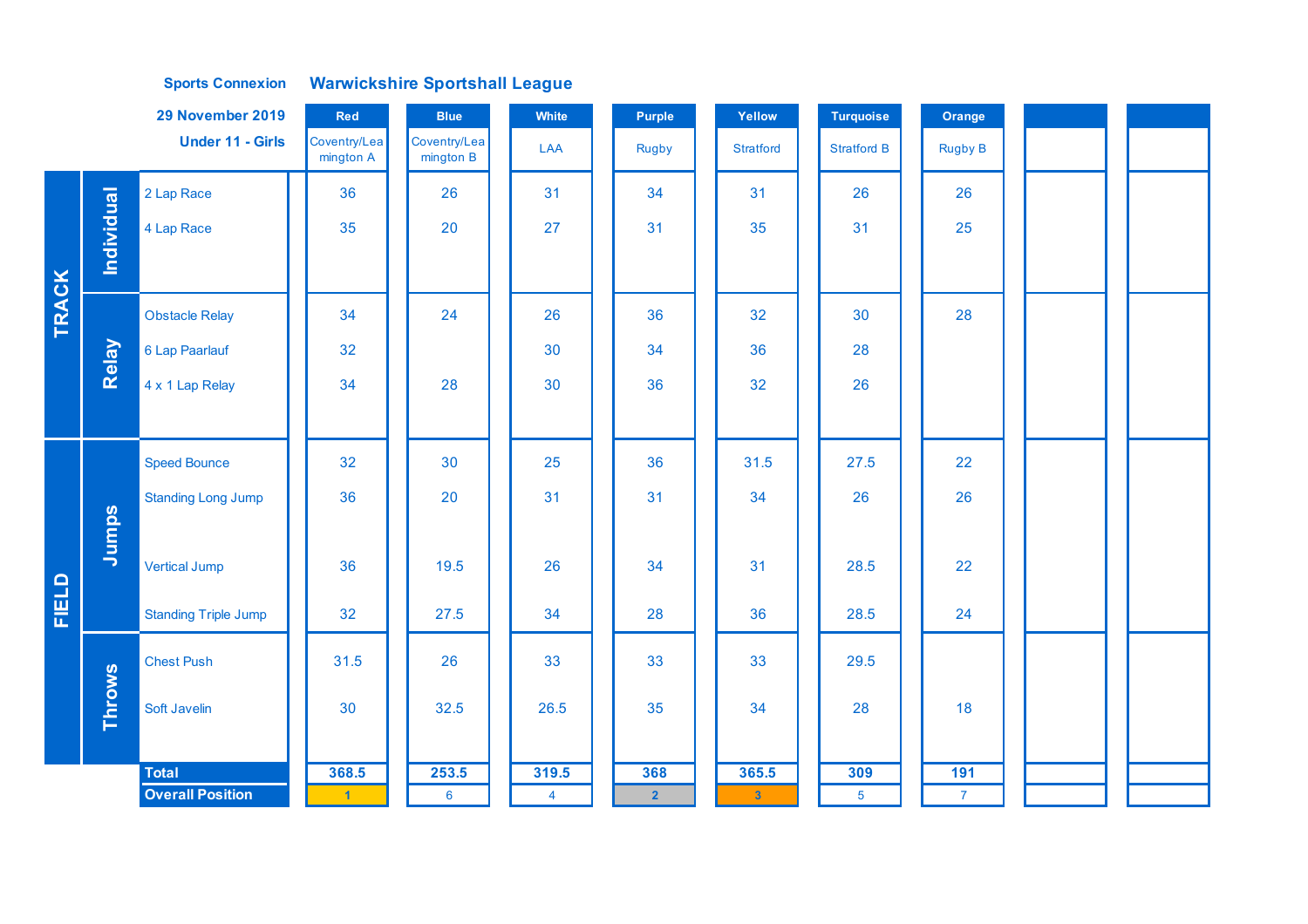| <b>Rank Points</b><br><b>Name</b><br><b>Club</b><br><b>Time</b><br><b>Name</b><br><b>Club</b><br><b>No</b><br><b>No</b><br>$\overline{24}$<br>Coventry/Leamington A<br>Coventry/Leamington A<br>A pair<br>A 1<br>A pair<br>24.9<br>$\overline{1}$<br>$\mathbf 1$<br>$\overline{B}$ 7<br>Coventry/Leamington B<br>6<br>A pair<br>A pair<br>Coventry/Leamington B<br>$2^{\circ}$<br>30<br>$\overline{2}$<br><b>B</b> 4<br>9<br>LAA<br>LAA<br>A pair<br>A pair<br>$\mathbf{3}$<br>27.5<br>3<br>23<br><b>Rugby</b><br>Rugby<br>A 2<br>A pair<br>25.2<br>A pair<br>$\overline{4}$<br>$\overline{4}$<br>$\overline{21}$<br>Stratford<br>Stratford<br>A 4<br>A pair<br>5<br>25.9<br>A pair<br>5<br><b>B</b> 6<br>$\overline{7}$<br><b>Stratford B</b><br><b>Stratford B</b><br>6<br>A pair<br>A pair<br>29.9<br>6<br>$\overline{18}$<br>Rugby B<br>A 7<br>A pair<br>A pair<br>Rugby B<br>$\overline{7}$<br>28.1<br>$\overline{7}$<br><b>B</b> 1<br>Coventry/Leamington A<br><b>B</b> pair<br>Coventry/Leamington A<br>12<br>$\overline{B}$ pair<br>25.5<br>11<br>11<br><b>B</b> pair<br>Coventry/Leamington B<br>A 5<br>20<br><b>B</b> pair<br>Coventry/Leamington B<br>12<br>26.4<br>12<br>LAA<br>A 3<br>22<br>LAA<br><b>B</b> pair<br><b>B</b> pair<br>13<br>25.8<br>13<br>Rugby<br>$\overline{B2}$<br>11<br>Rugby<br><b>B</b> pair<br><b>B</b> pair<br>26.1<br>14<br>14<br>$\overline{B}3$<br>Stratford<br>Stratford<br>10<br><b>B</b> pair<br><b>B</b> pair<br>15<br>26.7<br>15<br>$\overline{19}$<br><b>Stratford B</b><br><b>Stratford B</b><br>A 6<br><b>B</b> pair<br><b>B</b> pair<br>16<br>27.1<br>16<br>8<br><b>B</b> 5<br><b>B</b> pair<br>Rugby B<br><b>B</b> pair<br>Rugby B<br>17<br>28.2<br>17<br>2 Lap Race - Non Scoring<br><b>NS</b><br>Club<br><b>Club</b><br><b>Name</b><br><b>Time</b><br><b>Name</b><br><b>No</b><br><b>No</b> |  | 2 Lap Race |  |  | <b>4 Lap Race</b> |                          |             |
|------------------------------------------------------------------------------------------------------------------------------------------------------------------------------------------------------------------------------------------------------------------------------------------------------------------------------------------------------------------------------------------------------------------------------------------------------------------------------------------------------------------------------------------------------------------------------------------------------------------------------------------------------------------------------------------------------------------------------------------------------------------------------------------------------------------------------------------------------------------------------------------------------------------------------------------------------------------------------------------------------------------------------------------------------------------------------------------------------------------------------------------------------------------------------------------------------------------------------------------------------------------------------------------------------------------------------------------------------------------------------------------------------------------------------------------------------------------------------------------------------------------------------------------------------------------------------------------------------------------------------------------------------------------------------------------------------------------------------------------------------------------------------------------------------------------------------------------------|--|------------|--|--|-------------------|--------------------------|-------------|
|                                                                                                                                                                                                                                                                                                                                                                                                                                                                                                                                                                                                                                                                                                                                                                                                                                                                                                                                                                                                                                                                                                                                                                                                                                                                                                                                                                                                                                                                                                                                                                                                                                                                                                                                                                                                                                                |  |            |  |  |                   |                          | <b>Time</b> |
|                                                                                                                                                                                                                                                                                                                                                                                                                                                                                                                                                                                                                                                                                                                                                                                                                                                                                                                                                                                                                                                                                                                                                                                                                                                                                                                                                                                                                                                                                                                                                                                                                                                                                                                                                                                                                                                |  |            |  |  |                   |                          | 48.7        |
|                                                                                                                                                                                                                                                                                                                                                                                                                                                                                                                                                                                                                                                                                                                                                                                                                                                                                                                                                                                                                                                                                                                                                                                                                                                                                                                                                                                                                                                                                                                                                                                                                                                                                                                                                                                                                                                |  |            |  |  |                   |                          | 52.6        |
|                                                                                                                                                                                                                                                                                                                                                                                                                                                                                                                                                                                                                                                                                                                                                                                                                                                                                                                                                                                                                                                                                                                                                                                                                                                                                                                                                                                                                                                                                                                                                                                                                                                                                                                                                                                                                                                |  |            |  |  |                   |                          | 57.3        |
|                                                                                                                                                                                                                                                                                                                                                                                                                                                                                                                                                                                                                                                                                                                                                                                                                                                                                                                                                                                                                                                                                                                                                                                                                                                                                                                                                                                                                                                                                                                                                                                                                                                                                                                                                                                                                                                |  |            |  |  |                   |                          | 49.9        |
|                                                                                                                                                                                                                                                                                                                                                                                                                                                                                                                                                                                                                                                                                                                                                                                                                                                                                                                                                                                                                                                                                                                                                                                                                                                                                                                                                                                                                                                                                                                                                                                                                                                                                                                                                                                                                                                |  |            |  |  |                   |                          | 50.1        |
|                                                                                                                                                                                                                                                                                                                                                                                                                                                                                                                                                                                                                                                                                                                                                                                                                                                                                                                                                                                                                                                                                                                                                                                                                                                                                                                                                                                                                                                                                                                                                                                                                                                                                                                                                                                                                                                |  |            |  |  |                   |                          | 50.1        |
|                                                                                                                                                                                                                                                                                                                                                                                                                                                                                                                                                                                                                                                                                                                                                                                                                                                                                                                                                                                                                                                                                                                                                                                                                                                                                                                                                                                                                                                                                                                                                                                                                                                                                                                                                                                                                                                |  |            |  |  |                   |                          | 59.5        |
|                                                                                                                                                                                                                                                                                                                                                                                                                                                                                                                                                                                                                                                                                                                                                                                                                                                                                                                                                                                                                                                                                                                                                                                                                                                                                                                                                                                                                                                                                                                                                                                                                                                                                                                                                                                                                                                |  |            |  |  |                   |                          | 52.3        |
|                                                                                                                                                                                                                                                                                                                                                                                                                                                                                                                                                                                                                                                                                                                                                                                                                                                                                                                                                                                                                                                                                                                                                                                                                                                                                                                                                                                                                                                                                                                                                                                                                                                                                                                                                                                                                                                |  |            |  |  |                   |                          |             |
|                                                                                                                                                                                                                                                                                                                                                                                                                                                                                                                                                                                                                                                                                                                                                                                                                                                                                                                                                                                                                                                                                                                                                                                                                                                                                                                                                                                                                                                                                                                                                                                                                                                                                                                                                                                                                                                |  |            |  |  |                   |                          | 56.7        |
|                                                                                                                                                                                                                                                                                                                                                                                                                                                                                                                                                                                                                                                                                                                                                                                                                                                                                                                                                                                                                                                                                                                                                                                                                                                                                                                                                                                                                                                                                                                                                                                                                                                                                                                                                                                                                                                |  |            |  |  |                   |                          | 55.1        |
|                                                                                                                                                                                                                                                                                                                                                                                                                                                                                                                                                                                                                                                                                                                                                                                                                                                                                                                                                                                                                                                                                                                                                                                                                                                                                                                                                                                                                                                                                                                                                                                                                                                                                                                                                                                                                                                |  |            |  |  |                   |                          | 49.6        |
|                                                                                                                                                                                                                                                                                                                                                                                                                                                                                                                                                                                                                                                                                                                                                                                                                                                                                                                                                                                                                                                                                                                                                                                                                                                                                                                                                                                                                                                                                                                                                                                                                                                                                                                                                                                                                                                |  |            |  |  |                   |                          | 54.4        |
|                                                                                                                                                                                                                                                                                                                                                                                                                                                                                                                                                                                                                                                                                                                                                                                                                                                                                                                                                                                                                                                                                                                                                                                                                                                                                                                                                                                                                                                                                                                                                                                                                                                                                                                                                                                                                                                |  |            |  |  |                   |                          | 58.3        |
|                                                                                                                                                                                                                                                                                                                                                                                                                                                                                                                                                                                                                                                                                                                                                                                                                                                                                                                                                                                                                                                                                                                                                                                                                                                                                                                                                                                                                                                                                                                                                                                                                                                                                                                                                                                                                                                |  |            |  |  |                   |                          |             |
|                                                                                                                                                                                                                                                                                                                                                                                                                                                                                                                                                                                                                                                                                                                                                                                                                                                                                                                                                                                                                                                                                                                                                                                                                                                                                                                                                                                                                                                                                                                                                                                                                                                                                                                                                                                                                                                |  |            |  |  |                   |                          |             |
|                                                                                                                                                                                                                                                                                                                                                                                                                                                                                                                                                                                                                                                                                                                                                                                                                                                                                                                                                                                                                                                                                                                                                                                                                                                                                                                                                                                                                                                                                                                                                                                                                                                                                                                                                                                                                                                |  |            |  |  |                   |                          |             |
|                                                                                                                                                                                                                                                                                                                                                                                                                                                                                                                                                                                                                                                                                                                                                                                                                                                                                                                                                                                                                                                                                                                                                                                                                                                                                                                                                                                                                                                                                                                                                                                                                                                                                                                                                                                                                                                |  |            |  |  |                   |                          |             |
|                                                                                                                                                                                                                                                                                                                                                                                                                                                                                                                                                                                                                                                                                                                                                                                                                                                                                                                                                                                                                                                                                                                                                                                                                                                                                                                                                                                                                                                                                                                                                                                                                                                                                                                                                                                                                                                |  |            |  |  |                   |                          |             |
|                                                                                                                                                                                                                                                                                                                                                                                                                                                                                                                                                                                                                                                                                                                                                                                                                                                                                                                                                                                                                                                                                                                                                                                                                                                                                                                                                                                                                                                                                                                                                                                                                                                                                                                                                                                                                                                |  |            |  |  |                   |                          |             |
|                                                                                                                                                                                                                                                                                                                                                                                                                                                                                                                                                                                                                                                                                                                                                                                                                                                                                                                                                                                                                                                                                                                                                                                                                                                                                                                                                                                                                                                                                                                                                                                                                                                                                                                                                                                                                                                |  |            |  |  |                   |                          |             |
|                                                                                                                                                                                                                                                                                                                                                                                                                                                                                                                                                                                                                                                                                                                                                                                                                                                                                                                                                                                                                                                                                                                                                                                                                                                                                                                                                                                                                                                                                                                                                                                                                                                                                                                                                                                                                                                |  |            |  |  |                   |                          |             |
|                                                                                                                                                                                                                                                                                                                                                                                                                                                                                                                                                                                                                                                                                                                                                                                                                                                                                                                                                                                                                                                                                                                                                                                                                                                                                                                                                                                                                                                                                                                                                                                                                                                                                                                                                                                                                                                |  |            |  |  |                   |                          |             |
|                                                                                                                                                                                                                                                                                                                                                                                                                                                                                                                                                                                                                                                                                                                                                                                                                                                                                                                                                                                                                                                                                                                                                                                                                                                                                                                                                                                                                                                                                                                                                                                                                                                                                                                                                                                                                                                |  |            |  |  |                   |                          |             |
|                                                                                                                                                                                                                                                                                                                                                                                                                                                                                                                                                                                                                                                                                                                                                                                                                                                                                                                                                                                                                                                                                                                                                                                                                                                                                                                                                                                                                                                                                                                                                                                                                                                                                                                                                                                                                                                |  |            |  |  |                   | 4 Lap Race - Non Scoring |             |
|                                                                                                                                                                                                                                                                                                                                                                                                                                                                                                                                                                                                                                                                                                                                                                                                                                                                                                                                                                                                                                                                                                                                                                                                                                                                                                                                                                                                                                                                                                                                                                                                                                                                                                                                                                                                                                                |  |            |  |  |                   |                          | <b>Time</b> |
|                                                                                                                                                                                                                                                                                                                                                                                                                                                                                                                                                                                                                                                                                                                                                                                                                                                                                                                                                                                                                                                                                                                                                                                                                                                                                                                                                                                                                                                                                                                                                                                                                                                                                                                                                                                                                                                |  |            |  |  |                   |                          |             |
|                                                                                                                                                                                                                                                                                                                                                                                                                                                                                                                                                                                                                                                                                                                                                                                                                                                                                                                                                                                                                                                                                                                                                                                                                                                                                                                                                                                                                                                                                                                                                                                                                                                                                                                                                                                                                                                |  |            |  |  |                   |                          |             |
|                                                                                                                                                                                                                                                                                                                                                                                                                                                                                                                                                                                                                                                                                                                                                                                                                                                                                                                                                                                                                                                                                                                                                                                                                                                                                                                                                                                                                                                                                                                                                                                                                                                                                                                                                                                                                                                |  |            |  |  |                   |                          |             |
|                                                                                                                                                                                                                                                                                                                                                                                                                                                                                                                                                                                                                                                                                                                                                                                                                                                                                                                                                                                                                                                                                                                                                                                                                                                                                                                                                                                                                                                                                                                                                                                                                                                                                                                                                                                                                                                |  |            |  |  |                   |                          |             |
|                                                                                                                                                                                                                                                                                                                                                                                                                                                                                                                                                                                                                                                                                                                                                                                                                                                                                                                                                                                                                                                                                                                                                                                                                                                                                                                                                                                                                                                                                                                                                                                                                                                                                                                                                                                                                                                |  |            |  |  |                   |                          |             |

|           |                          | 2 Lap Race            |             |  |                 |                 |
|-----------|--------------------------|-----------------------|-------------|--|-----------------|-----------------|
|           | <b>Name</b>              | Club                  | <b>Time</b> |  | Rank            | <b>Points</b>   |
|           | A pair                   | Coventry/Leamington A | 24.9        |  | A 1             | $\overline{24}$ |
|           | A pair                   | Coventry/Leamington B | 30          |  | <b>B</b> 7      | 6               |
|           | A pair                   | LAA                   | 27.5        |  | $\overline{B4}$ | 9               |
|           | A pair                   | Rugby                 | 25.2        |  | A 2             | 23              |
|           | A pair                   | Stratford             | 25.9        |  | A 4             | 21              |
|           | A pair                   | Stratford B           | 29.9        |  | <b>B</b> 6      | $\overline{7}$  |
|           | A pair                   | Rugby B               | 28.1        |  | A 7             | $\overline{18}$ |
| 11        | <b>B</b> pair            | Coventry/Leamington A | 25.5        |  | <b>B</b> 1      | 12              |
| 12        | <b>B</b> pair            | Coventry/Leamington B | 26.4        |  | A 5             | 20              |
| 13        | <b>B</b> pair            | LAA                   | 25.8        |  | A 3             | 22              |
| 14        | <b>B</b> pair            | Rugby                 | 26.1        |  | <b>B2</b>       | 11              |
| $15\,$    | <b>B</b> pair            | Stratford             | 26.7        |  | <b>B</b> 3      | 10              |
| 16        | <b>B</b> pair            | Stratford B           | 27.1        |  | A 6             | 19              |
| 17        | <b>B</b> pair            | Rugby B               | 28.2        |  | <b>B</b> 5      | 8               |
|           |                          |                       |             |  |                 |                 |
|           |                          |                       |             |  |                 |                 |
|           |                          |                       |             |  |                 |                 |
|           |                          |                       |             |  |                 |                 |
|           |                          |                       |             |  |                 |                 |
|           |                          |                       |             |  |                 |                 |
|           |                          |                       |             |  |                 |                 |
|           |                          |                       |             |  |                 |                 |
|           |                          |                       |             |  |                 |                 |
|           |                          |                       |             |  |                 |                 |
|           | 2 Lap Race - Non Scoring |                       |             |  |                 |                 |
| <b>No</b> | <b>Name</b>              | Club                  | <b>Time</b> |  | <b>NS</b>       |                 |
|           |                          |                       |             |  |                 |                 |
|           |                          |                       |             |  |                 |                 |
|           |                          |                       |             |  |                 |                 |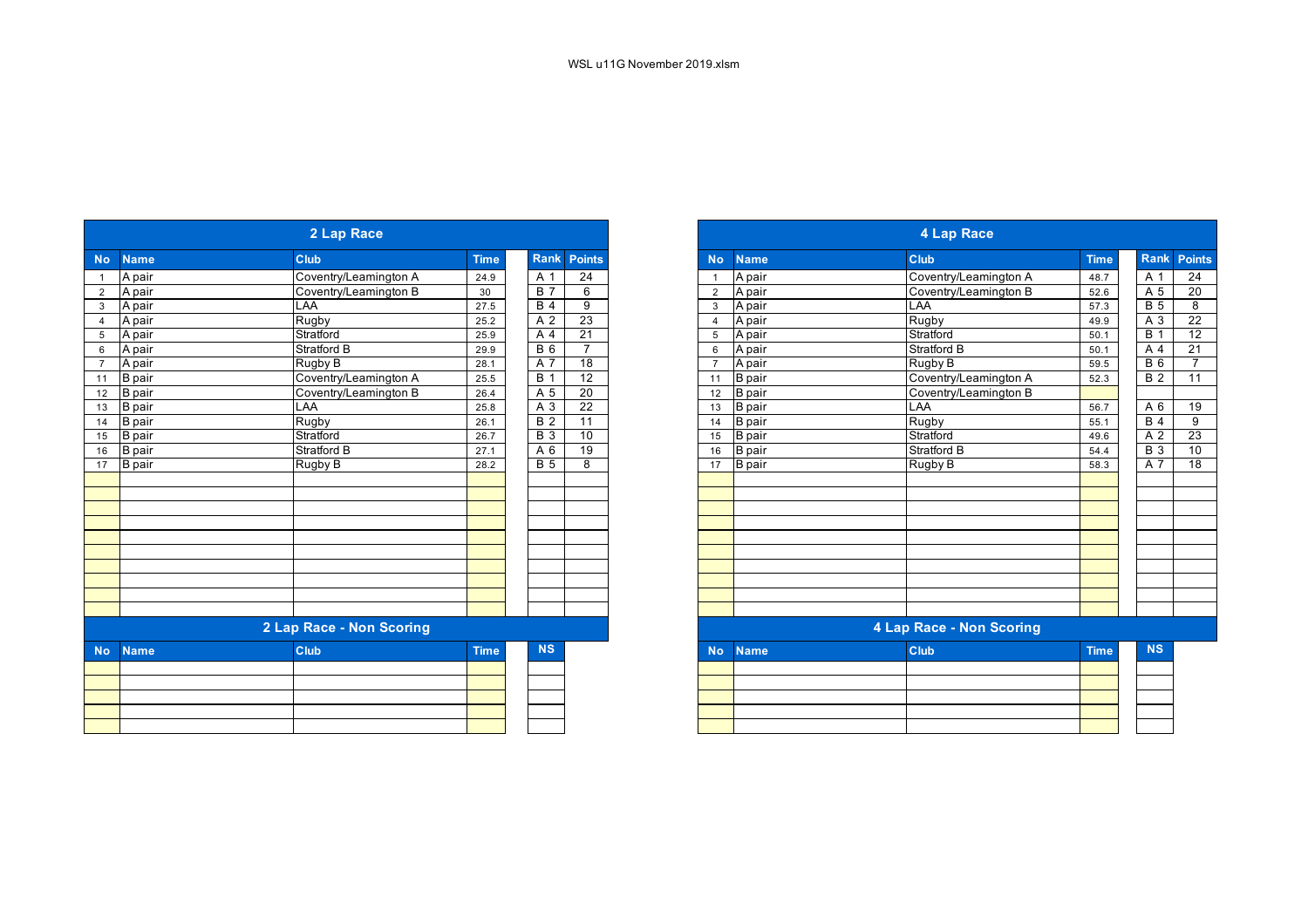|           |                          | <b>Speed Bounce</b>               |                |                  |                 | <b>Standing Long Jump</b>    |                           |                                         |                        |                  |
|-----------|--------------------------|-----------------------------------|----------------|------------------|-----------------|------------------------------|---------------------------|-----------------------------------------|------------------------|------------------|
| <b>No</b> | <b>Name</b>              | Club                              | <b>Bounces</b> | <b>Rank</b>      | <b>Points</b>   | <b>No</b>                    | <b>Name</b>               | Club                                    | <b>Distance</b><br>(m) | Ran              |
| 101       | Ava Bourton              | Coventry/Leamington A             | 48             | <b>B</b> 2       | 11              | 114                          | <b>Hollie Shakespeare</b> | Coventry/Leamington A                   | 1.77                   | <b>B</b> 1       |
| 130       | Alex Lottering           | Coventry/Leamington A             | 49             | A 4              | 21              | Shaiya Kenion<br>102         |                           | Coventry/Leamington A                   | 2.04                   | A 1              |
| 137       | <b>Ellie Cooknell</b>    | Coventry/Leamington B             | 45             | $\overline{B}$ 3 | 10              | <b>Ellie Cooknell</b><br>137 |                           | Coventry/Leamington B                   | 1.44                   | A 5              |
| 109       | Luna Kennedy Pearce      | Coventry/Leamington B             | 48             | A 5              | 20              | Annabella Muddyman<br>227    |                           | LAA                                     | 1.59                   | A 3              |
| 238       | <b>Isabella Card</b>     | LAA                               | 34             | $B_6$            | $\overline{7}$  | 213                          | <b>Isobel Cohen</b>       | LAA                                     | 1.39                   | B <sub>4</sub>   |
| 203       | Bella Jones              | LAA                               | 39             | $\overline{A}$ 7 | $\overline{18}$ | 315                          | Jessica Clarke            | Rugby                                   | 1.45                   | A                |
| 317       | PenelopeJones            | Rugby                             | 56             | A 1              | $\overline{24}$ | 314                          | Sophie Goldthorp          | Rugby                                   | 1.40                   | $\overline{B}$ 3 |
| 316       | <b>Isabelle Knight</b>   | Rugby                             | 51             | $\overline{B}$ 1 | $\overline{12}$ | 503                          | <b>Annie Silvers</b>      | Stratford                               | 1.57                   | B <sub>2</sub>   |
| 502       | <b>Tessa Parkin</b>      | Stratford                         | 54             | $\overline{A2}$  | 23              | 505                          | <b>Ella Smith</b>         | Stratford                               | 1.89                   | A <sub>2</sub>   |
| 511       | <b>Charlotte Philcox</b> | Stratford                         | 43             | B <sub>4</sub>   | 8.5             | 510                          | Martha Edwards            | Stratford B                             | 1.24                   | A 7              |
| 513       | <b>Holly Clifford</b>    | <b>Stratford B</b>                | 43             | B <sub>4</sub>   | 8.5             | 509                          | <b>Rachel Sparrow</b>     | <b>Stratford B</b>                      | 1.23                   | <b>B</b> 5       |
| 516       | Clea Roach               | <b>Stratford B</b>                | 44             | A 6              | 19              | 323                          | <b>Isla Turner</b>        | Rugby B                                 | 1.33                   | $A_6$            |
| 335       | Sophie Farrell           | Rugby B                           | 52             | A 3              | $\overline{22}$ | 308                          | Eleanor McClements        | Rugby B                                 | 1.17                   | $B_6$            |
|           |                          |                                   |                |                  |                 |                              |                           |                                         |                        |                  |
|           |                          |                                   |                |                  |                 |                              |                           |                                         |                        |                  |
|           |                          |                                   |                |                  |                 |                              |                           |                                         |                        |                  |
|           |                          |                                   |                |                  |                 |                              |                           |                                         |                        |                  |
|           |                          |                                   |                |                  |                 |                              |                           |                                         |                        |                  |
|           |                          |                                   |                |                  |                 |                              |                           |                                         |                        |                  |
|           |                          |                                   |                |                  |                 |                              |                           |                                         |                        |                  |
|           |                          |                                   |                |                  |                 |                              |                           |                                         |                        |                  |
|           |                          |                                   |                |                  |                 |                              |                           |                                         |                        |                  |
|           |                          |                                   |                |                  |                 |                              |                           |                                         |                        |                  |
|           |                          |                                   |                |                  |                 |                              |                           |                                         |                        |                  |
|           |                          | <b>Speed Bounce - Non Scoring</b> |                |                  |                 |                              |                           | <b>Standing Long Jump - Non Scoring</b> |                        |                  |
| <b>No</b> | <b>Name</b>              | Club                              | <b>Bounces</b> | <b>NS</b>        |                 | <b>No</b>                    | <b>Name</b>               | Club                                    | <b>Distance</b><br>(m) | <b>NS</b>        |
| 104       | Olivia Woodrow           | Coventry/Leamington B             | 32             | N S              |                 | 238                          | <b>Isabella Card</b>      | LAA                                     | 1.21                   | N <sub>S</sub>   |
| 212       | Daisy Webb               | LAA                               | 48             | N <sub>S</sub>   |                 |                              |                           |                                         |                        |                  |
|           | 317 PenelopeJones        | <b>Rugby</b>                      | 56             | $N$ S            |                 |                              |                           |                                         |                        |                  |
|           |                          |                                   |                |                  |                 |                              |                           |                                         |                        |                  |
|           |                          |                                   |                |                  |                 |                              |                           |                                         |                        |                  |

|                                   | <b>Speed Bounce</b>    |                       |                |                |                 |  |  |  |  |
|-----------------------------------|------------------------|-----------------------|----------------|----------------|-----------------|--|--|--|--|
| <b>No</b>                         | <b>Name</b>            | Club                  | <b>Bounces</b> | <b>Rank</b>    | Points          |  |  |  |  |
|                                   | Ava Bourton            | Coventry/Leamington A | 48             | <b>B</b> 2     | 11              |  |  |  |  |
|                                   | Alex Lottering         | Coventry/Leamington A | 49             | A 4            | 21              |  |  |  |  |
|                                   | <b>Ellie Cooknell</b>  | Coventry/Leamington B | 45             | <b>B</b> 3     | 10              |  |  |  |  |
|                                   | Luna Kennedy Pearce    | Coventry/Leamington B | 48             | A 5            | 20              |  |  |  |  |
|                                   | Isabella Card          | LAA                   | 34             | <b>B</b> 6     | $\overline{7}$  |  |  |  |  |
|                                   | <b>Bella Jones</b>     | LAA                   | 39             | A 7            | $\overline{18}$ |  |  |  |  |
|                                   | PenelopeJones          | Rugby                 | 56             | A 1            | 24              |  |  |  |  |
|                                   | <b>Isabelle Knight</b> | Rugby                 | 51             | <b>B</b> 1     | $\overline{12}$ |  |  |  |  |
|                                   | <b>Tessa Parkin</b>    | Stratford             | 54             | A 2            | $\overline{23}$ |  |  |  |  |
|                                   | Charlotte Philcox      | Stratford             | 43             | <b>B</b> 4     | 8.5             |  |  |  |  |
|                                   | 513 Holly Clifford     | Stratford B           | 43             | <b>B</b> 4     | 8.5             |  |  |  |  |
|                                   | Clea Roach             | <b>Stratford B</b>    | 44             | A 6            | 19              |  |  |  |  |
|                                   | Sophie Farrell         | Rugby B               | 52             | A 3            | $\overline{22}$ |  |  |  |  |
|                                   |                        |                       |                |                |                 |  |  |  |  |
|                                   |                        |                       |                |                |                 |  |  |  |  |
|                                   |                        |                       |                |                |                 |  |  |  |  |
|                                   |                        |                       |                |                |                 |  |  |  |  |
|                                   |                        |                       |                |                |                 |  |  |  |  |
|                                   |                        |                       |                |                |                 |  |  |  |  |
|                                   |                        |                       |                |                |                 |  |  |  |  |
|                                   |                        |                       |                |                |                 |  |  |  |  |
|                                   |                        |                       |                |                |                 |  |  |  |  |
|                                   |                        |                       |                |                |                 |  |  |  |  |
|                                   |                        |                       |                |                |                 |  |  |  |  |
| <b>Speed Bounce - Non Scoring</b> |                        |                       |                |                |                 |  |  |  |  |
|                                   | <b>Name</b>            | <b>Club</b>           | <b>Bounces</b> | <b>NS</b>      |                 |  |  |  |  |
| 104                               | Olivia Woodrow         | Coventry/Leamington B | 32             | N <sub>S</sub> |                 |  |  |  |  |
|                                   | Daisy Webb             | LAA                   | 48             | $\overline{N}$ |                 |  |  |  |  |
|                                   | 317 PenelopeJones      | Rugby                 | 56             | N S            |                 |  |  |  |  |
|                                   |                        |                       |                |                |                 |  |  |  |  |
|                                   |                        |                       |                |                |                 |  |  |  |  |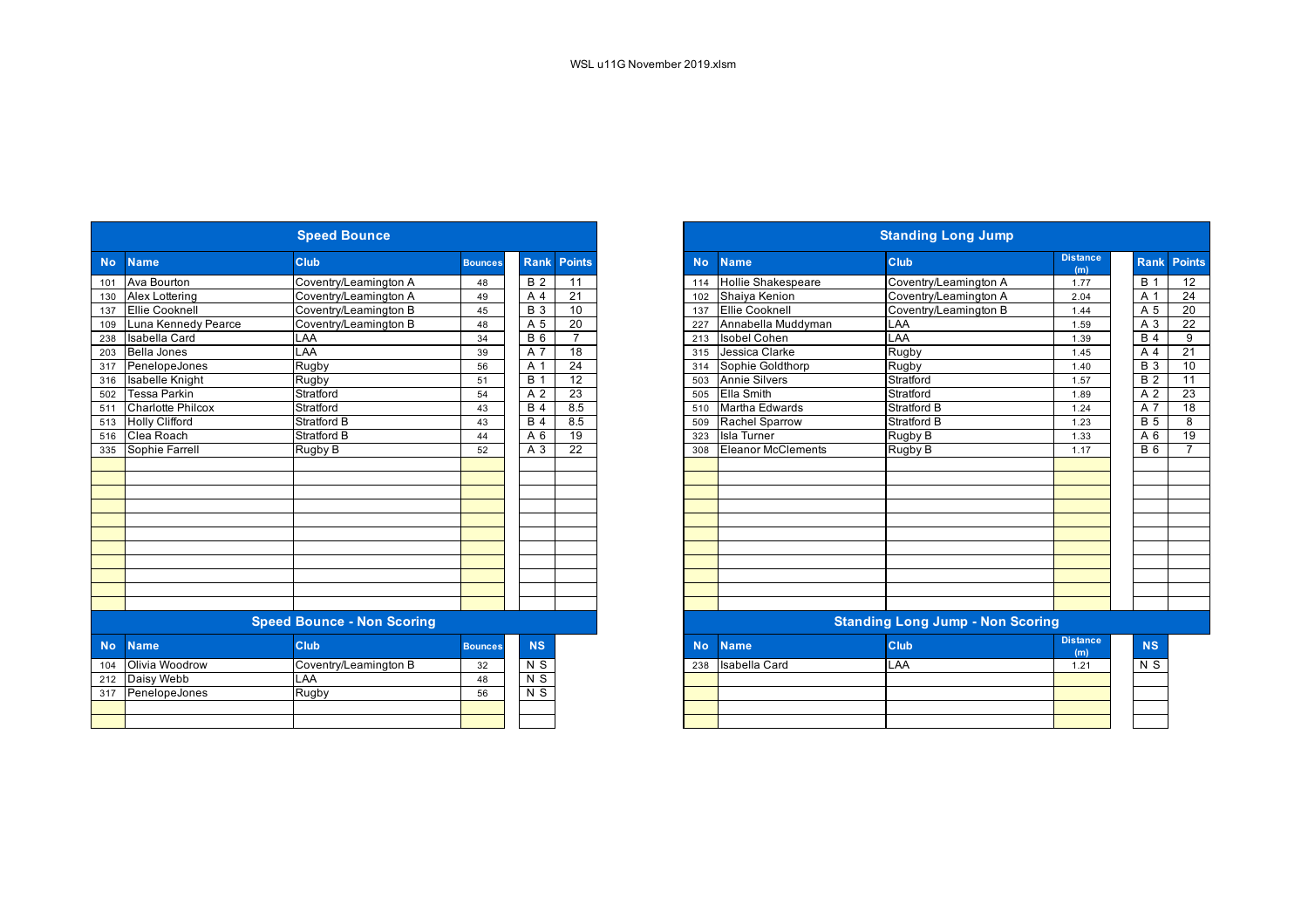| <b>Vertical Jump</b> |                         |                                    |                                      |                     |                    |  |  |  |  |  |  |  |
|----------------------|-------------------------|------------------------------------|--------------------------------------|---------------------|--------------------|--|--|--|--|--|--|--|
| <b>No</b>            | <b>Name</b>             | Club                               | <b>Distance</b><br>(c <sub>m</sub> ) |                     | <b>Rank Points</b> |  |  |  |  |  |  |  |
| 118                  | Angelica Botsoe         | Coventry/Leamington A              | 46                                   | <b>B</b> 1          | $\overline{12}$    |  |  |  |  |  |  |  |
| 102                  | Shaiya Kenion           | Coventry/Leamington A              | 49                                   | A 1                 | $\overline{24}$    |  |  |  |  |  |  |  |
| 137                  | <b>Ellie Cooknell</b>   | Coventry/Leamington B              | 28                                   | A 5                 | 19.5               |  |  |  |  |  |  |  |
| 226                  | <b>Beatrice Goddard</b> | LAA                                | 27                                   | $A\bar{7}$          | 18                 |  |  |  |  |  |  |  |
| 231                  | <b>Esme Card</b>        | LAA                                | 21                                   | <b>B</b> 5          | 8                  |  |  |  |  |  |  |  |
| 317                  | PenelopeJones           | Rugby                              | 42                                   | A <sub>2</sub>      | 23                 |  |  |  |  |  |  |  |
| 311                  | Cara Griffiths          | Rugby                              | 39                                   | $\overline{2}$<br>B | 11                 |  |  |  |  |  |  |  |
| 501                  | Hannah Lane             | Stratford                          | 38                                   | A<br>$\overline{4}$ | 21                 |  |  |  |  |  |  |  |
| 504                  | <b>Katie Smart</b>      | Stratford                          | 35                                   | <b>B</b> 3          | 10                 |  |  |  |  |  |  |  |
| 510                  | Martha Edwards          | <b>Stratford B</b>                 | 28                                   | $A\overline{5}$     | 19.5               |  |  |  |  |  |  |  |
| 509                  | Rachel Sparrow          | <b>Stratford B</b>                 | 26                                   | <b>B</b> 4          | 9                  |  |  |  |  |  |  |  |
| 321                  | <b>Phoebe Dale</b>      | Rugby B                            | 41                                   | $A$ 3               | $\overline{22}$    |  |  |  |  |  |  |  |
|                      |                         |                                    |                                      |                     |                    |  |  |  |  |  |  |  |
|                      |                         |                                    |                                      |                     |                    |  |  |  |  |  |  |  |
|                      |                         |                                    |                                      |                     |                    |  |  |  |  |  |  |  |
|                      |                         |                                    |                                      |                     |                    |  |  |  |  |  |  |  |
|                      |                         |                                    |                                      |                     |                    |  |  |  |  |  |  |  |
|                      |                         |                                    |                                      |                     |                    |  |  |  |  |  |  |  |
|                      |                         |                                    |                                      |                     |                    |  |  |  |  |  |  |  |
|                      |                         |                                    |                                      |                     |                    |  |  |  |  |  |  |  |
|                      |                         |                                    |                                      |                     |                    |  |  |  |  |  |  |  |
|                      |                         |                                    |                                      |                     |                    |  |  |  |  |  |  |  |
|                      |                         |                                    |                                      |                     |                    |  |  |  |  |  |  |  |
|                      |                         |                                    |                                      |                     |                    |  |  |  |  |  |  |  |
|                      |                         | <b>Vertical Jump - Non Scoring</b> |                                      |                     |                    |  |  |  |  |  |  |  |
| <b>No</b>            | <b>Name</b>             | Club                               | <b>Distance</b>                      | <b>NS</b>           |                    |  |  |  |  |  |  |  |
|                      |                         |                                    | (c <sub>m</sub> )                    |                     |                    |  |  |  |  |  |  |  |
|                      |                         |                                    |                                      |                     |                    |  |  |  |  |  |  |  |
|                      |                         |                                    |                                      |                     |                    |  |  |  |  |  |  |  |
|                      |                         |                                    |                                      |                     |                    |  |  |  |  |  |  |  |
|                      |                         |                                    |                                      |                     |                    |  |  |  |  |  |  |  |
|                      |                         |                                    |                                      |                     |                    |  |  |  |  |  |  |  |

|     |                                    | <b>Vertical Jump</b>  |                                      |                  |                 |  |  |
|-----|------------------------------------|-----------------------|--------------------------------------|------------------|-----------------|--|--|
|     | No Name                            | <b>Club</b>           | <b>Distance</b><br>(cm)              | <b>Rank</b>      | <b>Points</b>   |  |  |
|     | 118 Angelica Botsoe                | Coventry/Leamington A | 46                                   | <b>B</b> 1       | 12              |  |  |
|     | 102 Shaiya Kenion                  | Coventry/Leamington A | 49                                   | A 1              | $\overline{24}$ |  |  |
| 137 | <b>Ellie Cooknell</b>              | Coventry/Leamington B | 28                                   | A 5              | 19.5            |  |  |
| 226 | Beatrice Goddard                   | LAA                   | 27                                   | A 7              | $\overline{18}$ |  |  |
|     | 231 Esme Card                      | LAA                   | 21                                   | <b>B</b> 5       | 8               |  |  |
|     | 317 PenelopeJones                  | Rugby                 | 42                                   | A 2              | 23              |  |  |
|     | 311 Cara Griffiths                 | Rugby                 | 39                                   | <b>B</b> 2       | 11              |  |  |
| 501 | Hannah Lane                        | Stratford             | 38                                   | A 4              | 21              |  |  |
| 504 | <b>Katie Smart</b>                 | Stratford             | 35                                   | $\overline{B}$ 3 | 10              |  |  |
|     | 510 Martha Edwards                 | <b>Stratford B</b>    | 28                                   | A 5              | 19.5            |  |  |
|     | 509 Rachel Sparrow                 | <b>Stratford B</b>    | 26                                   | B <sub>4</sub>   | 9               |  |  |
| 321 | Phoebe Dale                        | Rugby B               | 41                                   | A 3              | $\overline{22}$ |  |  |
|     |                                    |                       |                                      |                  |                 |  |  |
|     |                                    |                       |                                      |                  |                 |  |  |
|     |                                    |                       |                                      |                  |                 |  |  |
|     |                                    |                       |                                      |                  |                 |  |  |
|     |                                    |                       |                                      |                  |                 |  |  |
|     |                                    |                       |                                      |                  |                 |  |  |
|     |                                    |                       |                                      |                  |                 |  |  |
|     |                                    |                       |                                      |                  |                 |  |  |
|     |                                    |                       |                                      |                  |                 |  |  |
|     |                                    |                       |                                      |                  |                 |  |  |
|     |                                    |                       |                                      |                  |                 |  |  |
|     |                                    |                       |                                      |                  |                 |  |  |
|     | <b>Vertical Jump - Non Scoring</b> |                       |                                      |                  |                 |  |  |
| No. | <b>Name</b>                        | <b>Club</b>           | <b>Distance</b><br>(c <sub>m</sub> ) | <b>NS</b>        |                 |  |  |
|     |                                    |                       |                                      |                  |                 |  |  |

|     |                    |     | (m)  |        |
|-----|--------------------|-----|------|--------|
| 203 | <b>Bella Jones</b> | LAA | 4.96 | $\sim$ |
|     |                    |     |      |        |
|     |                    |     |      |        |
|     |                    |     |      |        |
|     |                    |     |      |        |
|     |                    |     |      |        |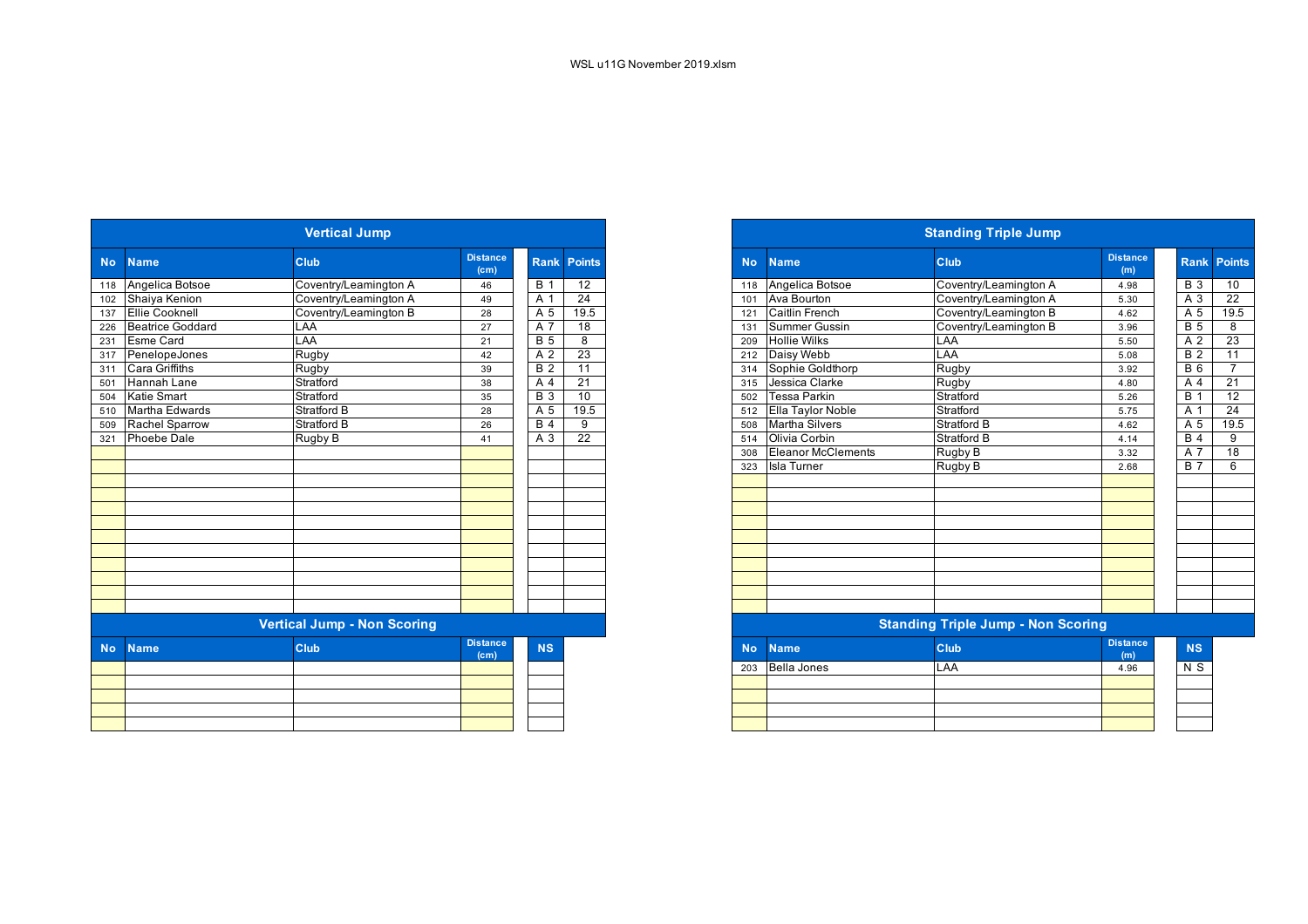| <b>Chest Push</b>          |                                 |        |                    |                 |  |  |  |  |  |
|----------------------------|---------------------------------|--------|--------------------|-----------------|--|--|--|--|--|
| <b>Name</b>                | Club                            | Dis(m) | <b>Rank Points</b> |                 |  |  |  |  |  |
| <b>Hollie Shakespeare</b>  | Coventry/Leamington A           | 5.50   | A 2                | 21.5            |  |  |  |  |  |
| Alex Lottering             | Coventry/Leamington A           | 4.50   | <b>B</b> 3         | 10              |  |  |  |  |  |
| Olivia Woodrow<br>104      | Coventry/Leamington B           | 2.75   | $B_6$              | $\overline{7}$  |  |  |  |  |  |
| Summer Gussin              | Coventry/Leamington B           | 4.00   | A 6                | 19              |  |  |  |  |  |
| <b>Hollie Wilks</b><br>209 | LAA                             | 6.00   | A 1                | $\overline{24}$ |  |  |  |  |  |
| Beatrice Goddard           | LAA                             | 4.00   | <b>B</b> 4         | 9               |  |  |  |  |  |
| Jessica Clarke<br>315      | Rugby                           | 5.50   | A 2                | 21.5            |  |  |  |  |  |
| PenelopeJones<br>317       | Rugby                           | 5.00   | <b>B</b> 1         | 11.5            |  |  |  |  |  |
| <b>Katie Smart</b><br>504  | Stratford                       | 5.00   | <b>B</b> 1         | 11.5            |  |  |  |  |  |
| Hannah Lane                | Stratford                       | 5.50   | A 2                | 21.5            |  |  |  |  |  |
| <b>Martha Silvers</b>      | <b>Stratford B</b>              | 5.50   | A 2                | 21.5            |  |  |  |  |  |
| 515 Amelia Peeke           | <b>Stratford B</b>              | 3.00   | <b>B</b> 5         | 8               |  |  |  |  |  |
|                            |                                 |        |                    |                 |  |  |  |  |  |
|                            |                                 |        |                    |                 |  |  |  |  |  |
|                            |                                 |        |                    |                 |  |  |  |  |  |
|                            |                                 |        |                    |                 |  |  |  |  |  |
|                            |                                 |        |                    |                 |  |  |  |  |  |
|                            |                                 |        |                    |                 |  |  |  |  |  |
|                            |                                 |        |                    |                 |  |  |  |  |  |
|                            |                                 |        |                    |                 |  |  |  |  |  |
|                            |                                 |        |                    |                 |  |  |  |  |  |
|                            |                                 |        |                    |                 |  |  |  |  |  |
|                            |                                 |        |                    |                 |  |  |  |  |  |
|                            | <b>Chest Push - Non Scoring</b> |        |                    |                 |  |  |  |  |  |
|                            |                                 |        |                    |                 |  |  |  |  |  |
| <b>Name</b>                | <b>Club</b>                     | Dis(m) | <b>NS</b>          |                 |  |  |  |  |  |
| <b>Esme Card</b>           | LAA                             | 3.25   | $N$ S              |                 |  |  |  |  |  |
| <b>Phoebe Dale</b>         | Rugby B                         | 4.75   | $N$ S              |                 |  |  |  |  |  |
|                            |                                 |        |                    |                 |  |  |  |  |  |
|                            |                                 |        |                    |                 |  |  |  |  |  |
|                            |                                 |        |                    |                 |  |  |  |  |  |

|     |                       | <b>Chest Push</b>               |        |                  |                    |
|-----|-----------------------|---------------------------------|--------|------------------|--------------------|
| No. | <b>Name</b>           | <b>Club</b>                     | Dis(m) |                  | <b>Rank Points</b> |
| 114 | Hollie Shakespeare    | Coventry/Leamington A           | 5.50   | A 2              | 21.5               |
|     | 130 Alex Lottering    | Coventry/Leamington A           | 4.50   | <b>B</b> 3       | 10                 |
| 104 | Olivia Woodrow        | Coventry/Leamington B           | 2.75   | $B_6$            | $\overline{7}$     |
|     | 131 Summer Gussin     | Coventry/Leamington B           | 4.00   | A 6              | 19                 |
|     | 209 Hollie Wilks      | LAA                             | 6.00   | A 1              | $\overline{24}$    |
|     | 226 Beatrice Goddard  | LAA                             | 4.00   | <b>B</b> 4       | 9                  |
|     | 315 Jessica Clarke    | Rugby                           | 5.50   | A 2              | 21.5               |
| 317 | PenelopeJones         | Rugby                           | 5.00   | $\overline{B}$ 1 | 11.5               |
| 504 | <b>Katie Smart</b>    | Stratford                       | 5.00   | <b>B</b> 1       | 11.5               |
| 501 | Hannah Lane           | Stratford                       | 5.50   | A 2              | 21.5               |
| 508 | <b>Martha Silvers</b> | <b>Stratford B</b>              | 5.50   | A 2              | 21.5               |
|     | 515 Amelia Peeke      | <b>Stratford B</b>              | 3.00   | <b>B</b> 5       | 8                  |
|     |                       |                                 |        |                  |                    |
|     |                       |                                 |        |                  |                    |
|     |                       |                                 |        |                  |                    |
|     |                       |                                 |        |                  |                    |
|     |                       |                                 |        |                  |                    |
|     |                       |                                 |        |                  |                    |
|     |                       |                                 |        |                  |                    |
|     |                       |                                 |        |                  |                    |
|     |                       |                                 |        |                  |                    |
|     |                       |                                 |        |                  |                    |
|     |                       |                                 |        |                  |                    |
|     |                       |                                 |        |                  |                    |
|     |                       | <b>Chest Push - Non Scoring</b> |        |                  |                    |
| No. | <b>Name</b>           | <b>Club</b>                     | Dis(m) | <b>NS</b>        |                    |
| 231 | <b>Esme Card</b>      | LAA                             | 3.25   | N S              |                    |
| 321 | Phoebe Dale           | Rugby B                         | 4.75   | $N$ S            |                    |
|     |                       |                                 |        |                  |                    |
|     |                       |                                 |        |                  |                    |
|     |                       |                                 |        |                  |                    |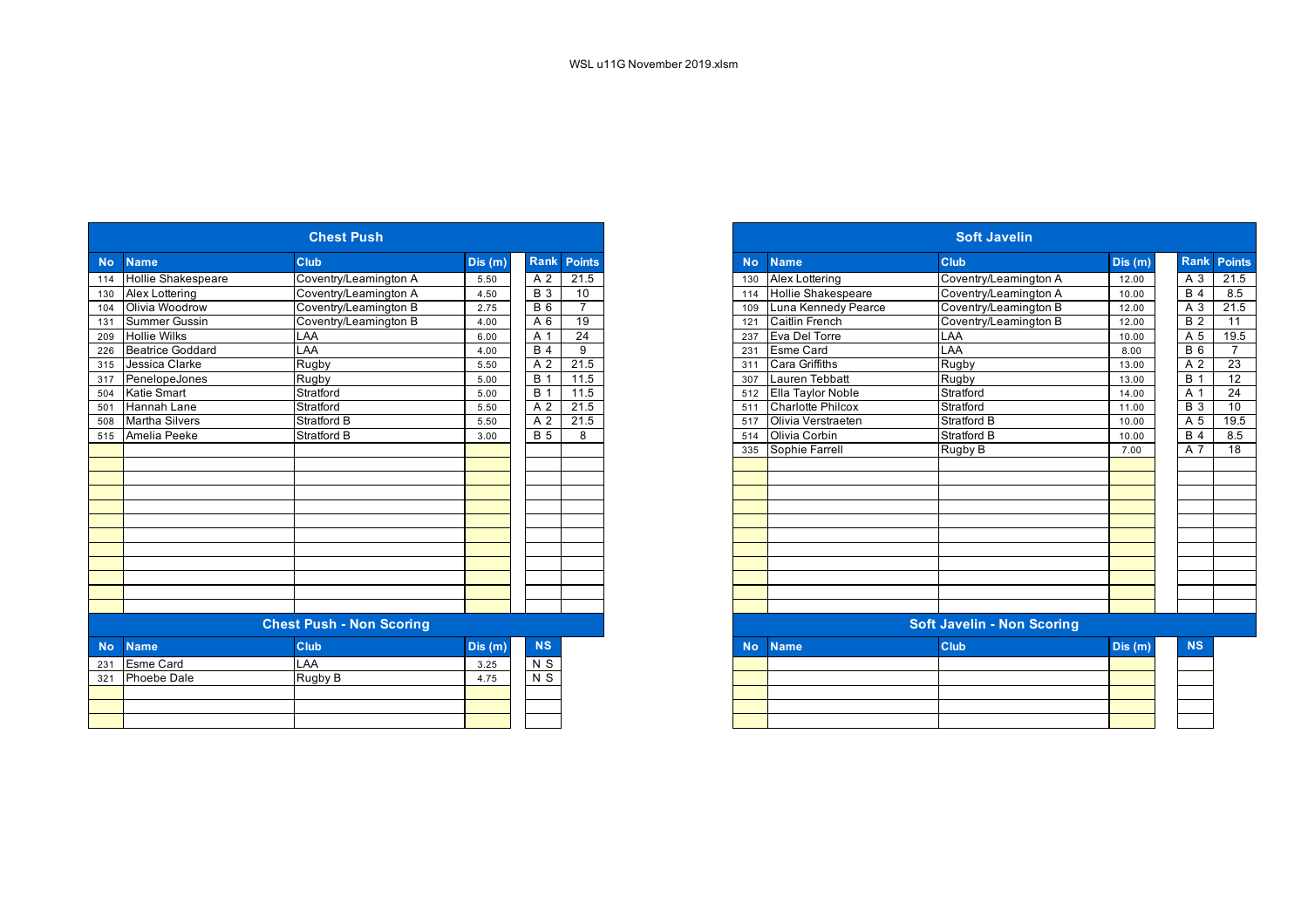| WSL u11G November 2019.xlsm          |                 |                                 |                 |                          |                 |                    |                 |                 |                 |                  |                 |                    |
|--------------------------------------|-----------------|---------------------------------|-----------------|--------------------------|-----------------|--------------------|-----------------|-----------------|-----------------|------------------|-----------------|--------------------|
|                                      |                 | <b>Obstacle</b><br><b>Relay</b> |                 | 6 Lap<br><b>Paarlauf</b> |                 | 4 x 1 Lap<br>Relay |                 | <b>Relay 4</b>  |                 | <b>Relay 5</b>   |                 | Relay <sub>6</sub> |
| Team                                 | Time in<br>secs | Rank/<br>Points                 | Time in<br>secs | Rank /<br>Points         | Time in<br>secs | Rank/<br>Points    | Time in<br>secs | Rank/<br>Points | Time in<br>secs | Rank /<br>Points | Time in<br>secs | Rank/<br>Points    |
| Coventry/L<br>eamington<br>A<br>Red  | 79.00           | $\mathbf{2}$                    | 77.30           | 3                        | 49.60           | $\mathbf 2$        |                 |                 |                 |                  |                 |                    |
|                                      |                 | 34                              |                 | 32                       |                 | 34                 |                 |                 |                 |                  |                 |                    |
| Coventry/L<br>eamington<br>B<br>Blue | 90.90           | $\overline{\mathbf{7}}$         |                 |                          | 57.40           | 5                  |                 |                 |                 |                  |                 |                    |
|                                      |                 | 24                              |                 |                          |                 | 28                 |                 |                 |                 |                  |                 |                    |
| White<br>A                           | 90.50           | 6                               | 80.70           | 4                        | 57.30           | 4                  |                 |                 |                 |                  |                 |                    |
|                                      |                 | 26                              |                 | 30                       |                 | 30                 |                 |                 |                 |                  |                 |                    |
| Rugby<br>Purple                      | 77.30           | $\mathbf{1}$                    | 76.30           | $\overline{\mathbf{2}}$  | 49.40           | 1                  |                 |                 |                 |                  |                 |                    |
|                                      |                 | 36                              |                 | 34                       |                 | 36                 |                 |                 |                 |                  |                 |                    |
| Stratford<br>Yellow                  | 82.60           | 3                               | 75.80           | $\mathbf 1$              | 49.80           | 3                  |                 |                 |                 |                  |                 |                    |
|                                      |                 | 32                              |                 | 36                       |                 | 32                 |                 |                 |                 |                  |                 |                    |
| Stratford B<br><b>Turquoise</b>      | 85.30           | 4                               | 84.40           | 5                        | 57.80           | 6                  |                 |                 |                 |                  |                 |                    |
|                                      |                 | 30                              |                 | 28                       |                 | 26                 |                 |                 |                 |                  |                 |                    |
| Rugby B<br>Orange                    | 86.00           | 5                               |                 |                          |                 |                    |                 |                 |                 |                  |                 |                    |
|                                      |                 | 28                              |                 |                          |                 |                    |                 |                 |                 |                  |                 |                    |
|                                      |                 |                                 |                 |                          |                 |                    |                 |                 |                 |                  |                 |                    |
|                                      |                 |                                 |                 |                          |                 |                    |                 |                 |                 |                  |                 |                    |
|                                      |                 |                                 |                 |                          |                 |                    |                 |                 |                 |                  |                 |                    |
|                                      |                 |                                 |                 |                          |                 |                    |                 |                 |                 |                  |                 |                    |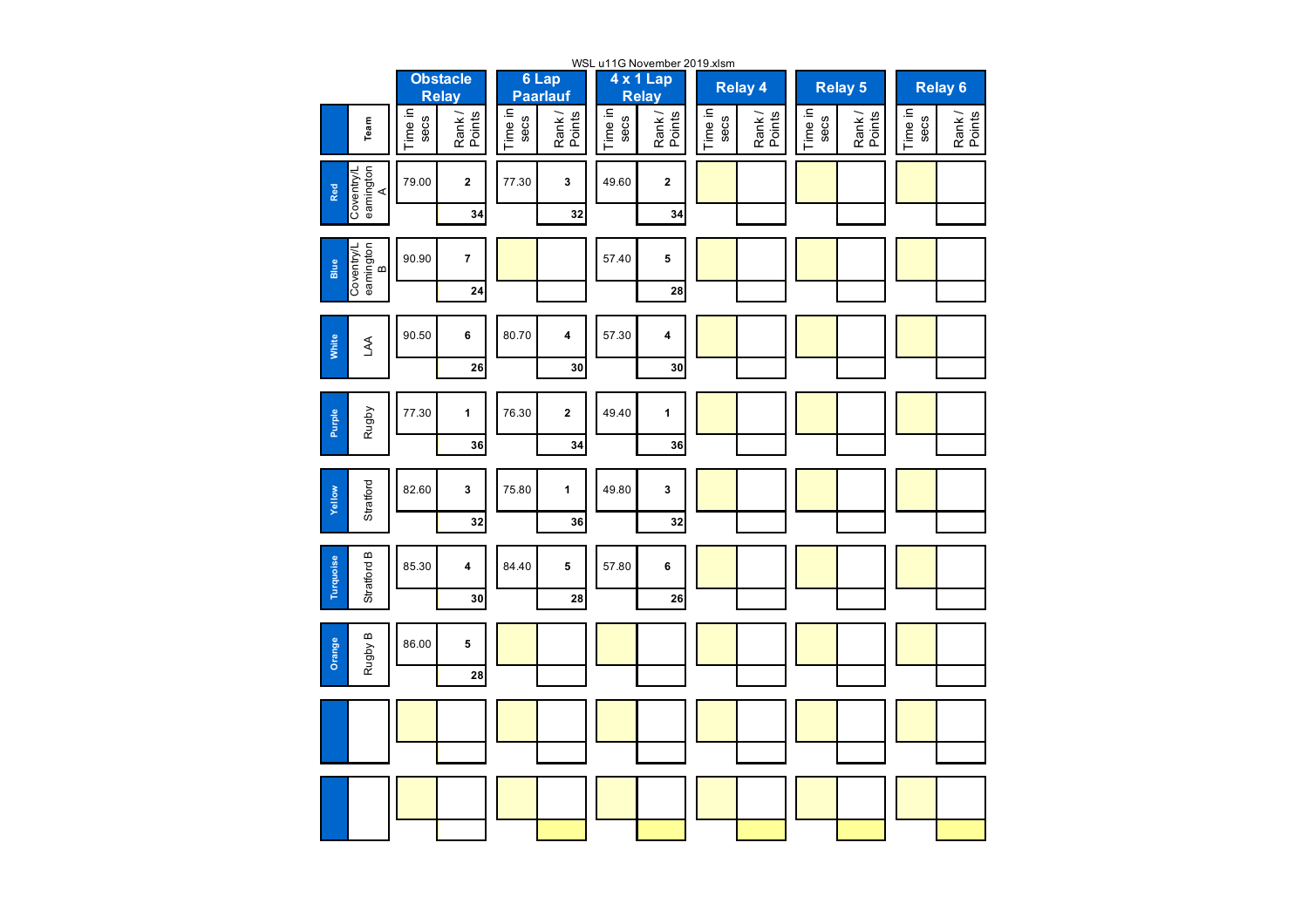## **Sports Connexion Warwickshire Sportshall League**

|              | 29 November 2019<br>Red |                                         |                             | White          | Purple         | Yellow         | Orange         | <b>Turquoise</b>   |  |  |
|--------------|-------------------------|-----------------------------------------|-----------------------------|----------------|----------------|----------------|----------------|--------------------|--|--|
|              |                         | Under 11 - Boys                         | Coventry/Lea<br>mington     | LAA            | Rugby          | Stratford      | <b>Rugby B</b> | <b>Stratford B</b> |  |  |
|              |                         | 2 Lap Race                              | 24                          | 36             | 28             | 23             |                | 21                 |  |  |
|              | <b>Individual</b>       | 4 Lap Race                              | 28                          | 21             | 33             | 35             |                | 15                 |  |  |
|              |                         |                                         |                             |                |                |                |                |                    |  |  |
| <b>TRACK</b> |                         | <b>Obstacle Relay</b>                   | 32                          | 28             | 30             | 36             |                | 34                 |  |  |
|              | Relay                   | 6 Lap Paarlauf                          | 34                          | 30             | 32             | 36             |                |                    |  |  |
|              |                         | 4 x 1 Lap Relay                         | 34                          | 32             | 28             | 36             |                | 30                 |  |  |
|              |                         |                                         |                             |                |                |                |                |                    |  |  |
|              |                         | <b>Speed Bounce</b>                     | 32                          | 26             | 27.5           | 34.5           |                | 12                 |  |  |
|              |                         | <b>Standing Long Jump</b>               | 25                          | 27             | 32             | 36             |                | 12                 |  |  |
|              | Jumps                   |                                         |                             |                |                |                |                |                    |  |  |
|              |                         | <b>Vertical Jump</b>                    | 36                          | 24             | 28             | 20             |                | 32                 |  |  |
| FIELD        |                         | <b>Standing Triple Jump</b>             | 35                          | 31             | 21             | 30             |                | 15                 |  |  |
|              |                         | <b>Chest Push</b>                       | 26.5                        | 25             | 36             | 23             |                | 29.5               |  |  |
|              | <b>Throws</b>           | Soft Javelin                            | 34.5                        | 22.5           | 33             | 24             |                | 26                 |  |  |
|              |                         |                                         |                             |                |                |                |                |                    |  |  |
|              |                         | <b>Total</b><br><b>Overall Position</b> | 341<br>$\blacktriangleleft$ | 302.5          | 328.5          | 333.5          |                | 226.5              |  |  |
|              |                         |                                         |                             | $\overline{4}$ | 3 <sup>°</sup> | 2 <sup>7</sup> |                | $5\phantom{.0}$    |  |  |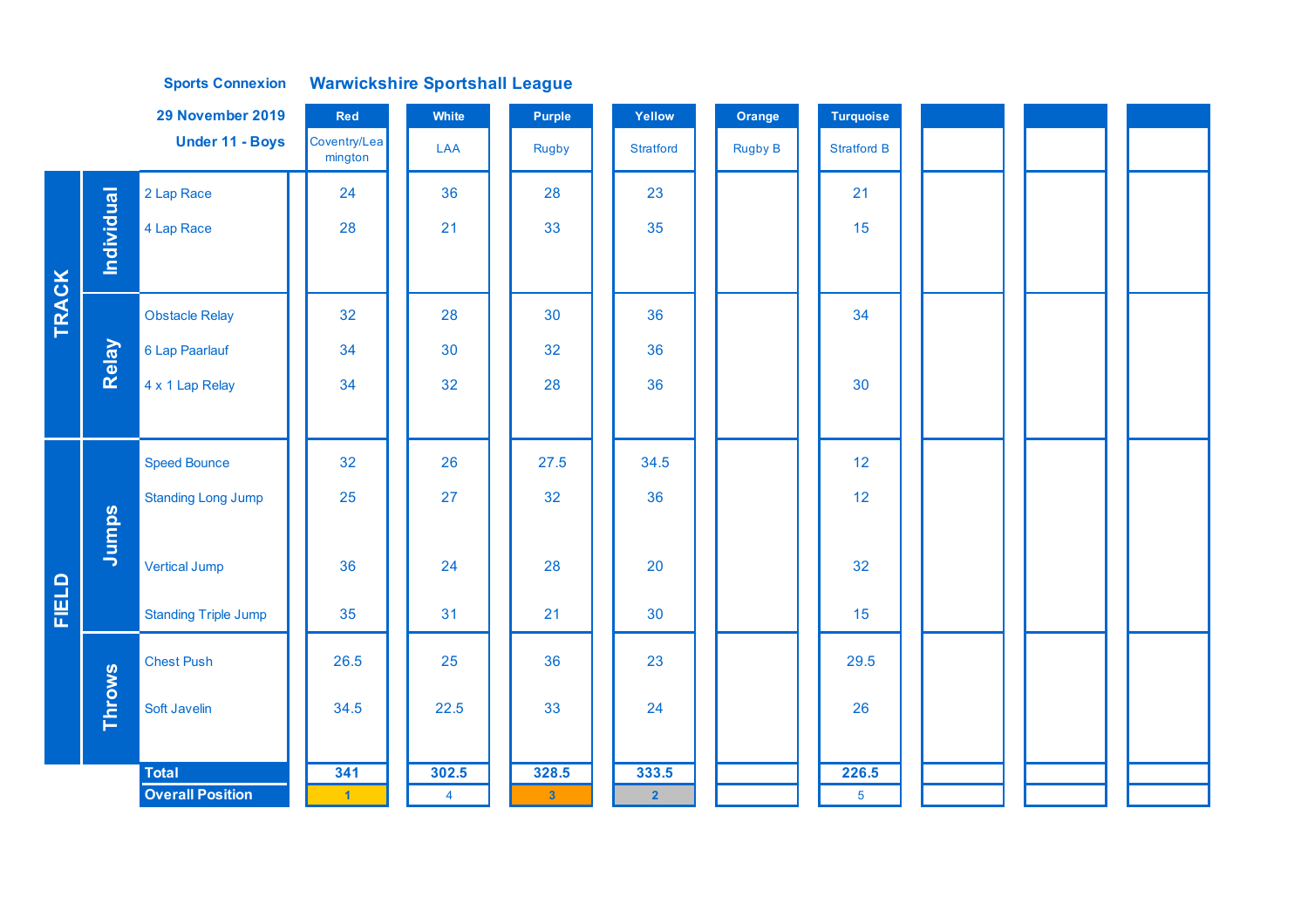|                |               | 2 Lap Race               |             |                  |                 |
|----------------|---------------|--------------------------|-------------|------------------|-----------------|
| <b>No</b>      | <b>Name</b>   | <b>Club</b>              | <b>Time</b> | <b>Rank</b>      | <b>Points</b>   |
|                | A pair        | Coventry/Leamington      | 25.2        | A 4              | 15              |
| $\overline{2}$ | A pair        | LAA                      | 24.2        | A 1              | $\overline{24}$ |
| 3              | A pair        | Rugby                    | 25.7        | $\overline{B}$ 3 | 10              |
| $\overline{4}$ | A pair        | Stratford                | 25.5        | $\overline{B}$ 2 | 11              |
| 5              | A pair        | Rugby B                  |             |                  |                 |
| 6              | A pair        | <b>Stratford B</b>       | 24.8        | A 2              | 21              |
| 11             | <b>B</b> pair | Coventry/Leamington      | 27.7        | B <sub>4</sub>   | 9               |
| 12             | B pair        | LAA                      | 24.8        | B <sub>1</sub>   | $\overline{12}$ |
| 13             | B pair        | Rugby                    | 25.1        | A 3              | 18              |
| 14             | B pair        | Stratford                | 25.3        | A 5              | $\overline{12}$ |
| 15             | B pair        | Rugby B                  |             |                  |                 |
| 16             | <b>B</b> pair | <b>Stratford B</b>       |             |                  |                 |
|                |               |                          |             |                  |                 |
|                |               |                          |             |                  |                 |
|                |               |                          |             |                  |                 |
|                |               |                          |             |                  |                 |
|                |               |                          |             |                  |                 |
|                |               |                          |             |                  |                 |
|                |               |                          |             |                  |                 |
|                |               |                          |             |                  |                 |
|                |               |                          |             |                  |                 |
|                |               |                          |             |                  |                 |
|                |               |                          |             |                  |                 |
|                |               |                          |             |                  |                 |
|                |               | 2 Lap Race - Non Scoring |             |                  |                 |
| <b>No</b>      | <b>Name</b>   | <b>Club</b>              | <b>Time</b> | <b>NS</b>        |                 |
|                |               |                          |             |                  |                 |
|                |               |                          |             |                  |                 |
|                |               |                          |             |                  |                 |
|                |               |                          |             |                  |                 |
|                |               |                          |             |                  |                 |

|               | 2 Lap Race               |             |                  |                 |
|---------------|--------------------------|-------------|------------------|-----------------|
| <b>Name</b>   | <b>Club</b>              | <b>Time</b> | Rank             | <b>Points</b>   |
| A pair        | Coventry/Leamington      | 25.2        | A 4              | 15              |
| A pair        | LAA                      | 24.2        | A 1              | $\overline{24}$ |
| A pair        | Rugby                    | 25.7        | $B_3$            | 10              |
| A pair        | Stratford                | 25.5        | $\overline{B}$ 2 | $\overline{11}$ |
| A pair        | Rugby B                  |             |                  |                 |
| A pair        | Stratford B              | 24.8        | A 2              | 21              |
| <b>B</b> pair | Coventry/Leamington      | 27.7        | <b>B</b> 4       | 9               |
| <b>B</b> pair | LAA                      | 24.8        | <b>B</b> 1       | 12              |
| <b>B</b> pair | Rugby                    | 25.1        | A 3              | 18              |
| <b>B</b> pair | Stratford                | 25.3        | A 5              | $\overline{12}$ |
| <b>B</b> pair | Rugby B                  |             |                  |                 |
| <b>B</b> pair | Stratford B              |             |                  |                 |
|               |                          |             |                  |                 |
|               |                          |             |                  |                 |
|               |                          |             |                  |                 |
|               |                          |             |                  |                 |
|               |                          |             |                  |                 |
|               |                          |             |                  |                 |
|               |                          |             |                  |                 |
|               |                          |             |                  |                 |
|               |                          |             |                  |                 |
|               |                          |             |                  |                 |
|               |                          |             |                  |                 |
|               |                          |             |                  |                 |
|               | 2 Lap Race - Non Scoring |             |                  |                 |
| <b>Name</b>   | <b>Club</b>              | <b>Time</b> | <b>NS</b>        |                 |
|               |                          |             |                  |                 |
|               |                          |             |                  |                 |
|               |                          |             |                  |                 |
|               |                          |             |                  |                 |
|               |                          |             |                  |                 |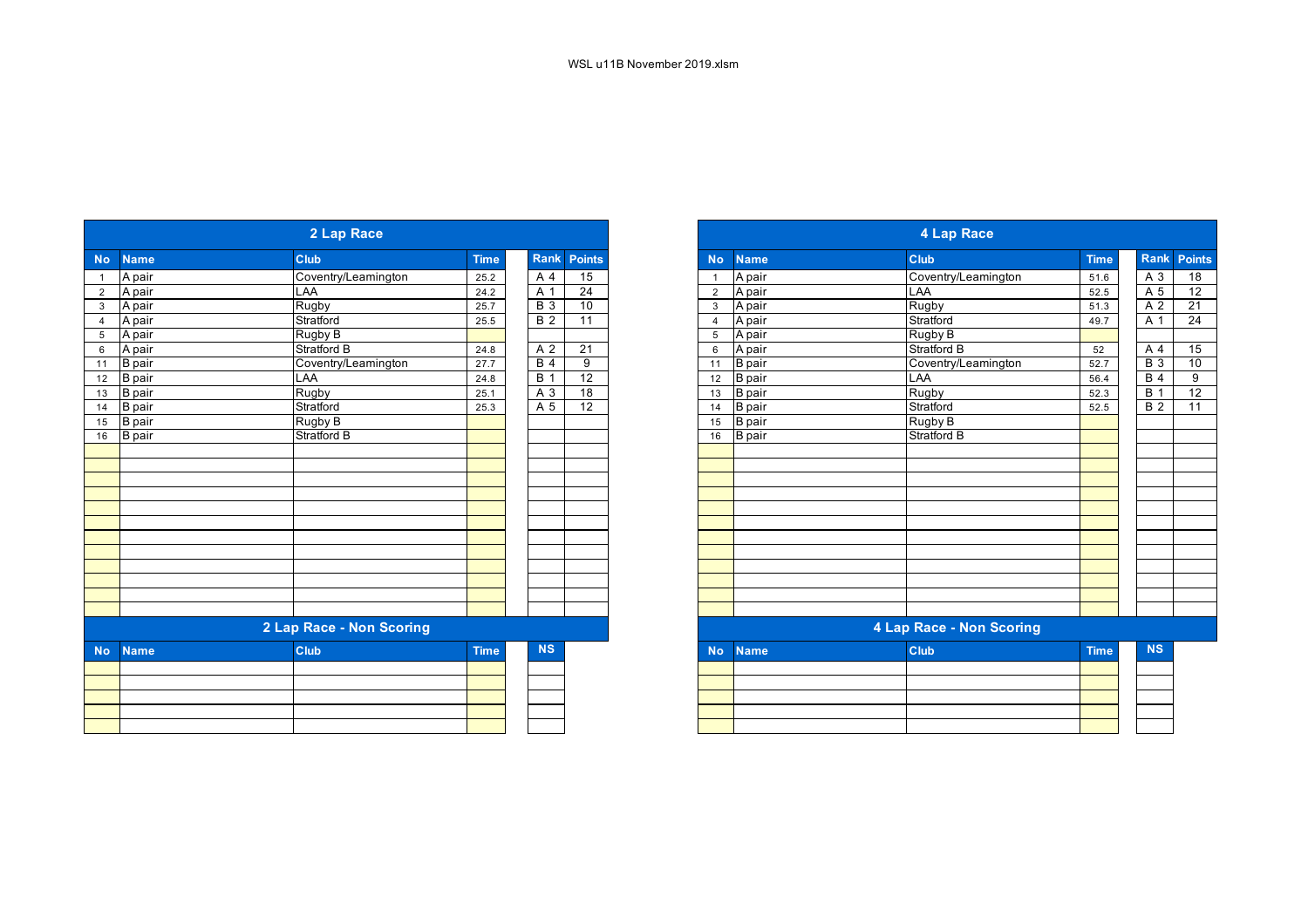|           |                      | <b>Speed Bounce</b>               |                |                  |                 |           |                      | <b>Standing Long Jump</b>               |                        |  |
|-----------|----------------------|-----------------------------------|----------------|------------------|-----------------|-----------|----------------------|-----------------------------------------|------------------------|--|
| <b>No</b> | <b>Name</b>          | Club                              | <b>Bounces</b> | <b>Rank</b>      | <b>Points</b>   | <b>No</b> | <b>Name</b>          | Club                                    | <b>Distance</b><br>(m) |  |
| 124       | Josh Lawal           | Coventry/Leamington               | 54             | A 1              | 22.5            | 119       | Jack Haughton        | Coventry/Leamington                     | 1.61                   |  |
| 136       | Arjun Kullar         | Coventry/Leamington               | 40             | $\overline{B}$ 3 | 9.5             | 140       | Louis Proctor        | Coventry/Leamington                     | 1.39                   |  |
| 210       | <b>Jack Smith</b>    | LAA                               | 49             | A 3              | 16.5            | 220       | Samuel Merritt       | LAA                                     | 1.71                   |  |
| 211       | <b>Archie Stuart</b> | LAA                               | 40             | $\overline{B}$ 3 | 9.5             | 204       | <b>Max Robbins</b>   | LAA                                     | 1.18                   |  |
| 309       | Jacob Vural          | Rugby                             | 49             | $A_3$            | 16.5            | 328       | Noah Dale            | Rugby                                   | 1.55                   |  |
| 312       | Thomas Leeson        | Rugby                             | 42             | B <sub>2</sub>   | $\overline{11}$ | 310       | Emilio Fernandez     | Rugby                                   | 1.77                   |  |
| 533       | Max Verstraeten      | Stratford                         | 50             | $\overline{B}$ 1 | $\overline{12}$ | 534       | <b>Charlie Perry</b> | Stratford                               | 1.62                   |  |
| 526       | Leo Egan             | Stratford                         | 54             | A 1              | 22.5            | 529       | Louie Newton         | Stratford                               | 1.85                   |  |
| 535       | Liam Fenwick         | <b>Stratford B</b>                | 48             | $\overline{A}$ 5 | $\overline{12}$ | 536       | Aran Cooper          | <b>Stratford B</b>                      | 1.59                   |  |
|           |                      |                                   |                |                  |                 |           |                      |                                         |                        |  |
|           |                      |                                   |                |                  |                 |           |                      |                                         |                        |  |
|           |                      |                                   |                |                  |                 |           |                      |                                         |                        |  |
|           |                      |                                   |                |                  |                 |           |                      |                                         |                        |  |
|           |                      |                                   |                |                  |                 |           |                      |                                         |                        |  |
|           |                      |                                   |                |                  |                 |           |                      |                                         |                        |  |
|           |                      |                                   |                |                  |                 |           |                      |                                         |                        |  |
|           |                      |                                   |                |                  |                 |           |                      |                                         |                        |  |
|           |                      |                                   |                |                  |                 |           |                      |                                         |                        |  |
|           |                      | <b>Speed Bounce - Non Scoring</b> |                |                  |                 |           |                      | <b>Standing Long Jump - Non Scoring</b> |                        |  |
| <b>No</b> | <b>Name</b>          | Club                              | <b>Bounces</b> | <b>NS</b>        |                 | <b>No</b> | <b>Name</b>          | Club                                    | <b>Distance</b><br>(m) |  |
| 322       | <b>Charlie Gercs</b> | Rugby                             | 45             | N <sub>S</sub>   |                 | 332       | Evan Holman          | Rugby                                   | 1.49                   |  |
| 328       | Noah Dale            | Rugby                             | 42             | $N$ S            |                 | 108       | Artie Kennedy-Peatce | Coventry/Leamington                     | 1.51                   |  |
| 117       | Logan Langley-Swain  | Coventry/Leamington               | 38             | $N$ S            |                 |           |                      |                                         |                        |  |
|           |                      |                                   |                |                  |                 |           |                      |                                         |                        |  |

|                      | <b>Speed Bounce</b>               |                |                |        |
|----------------------|-----------------------------------|----------------|----------------|--------|
| <b>Name</b>          | Club                              | <b>Bounces</b> | <b>Rank</b>    | Points |
| Josh Lawal           | Coventry/Leamington               | 54             | A 1            | 22.5   |
| Arjun Kullar         | Coventry/Leamington               | 40             | <b>B</b> 3     | 9.5    |
| <b>Jack Smith</b>    | LAA                               | 49             | A 3            | 16.5   |
| <b>Archie Stuart</b> | LAA                               | 40             | <b>B</b> 3     | 9.5    |
| Jacob Vural          | Rugby                             | 49             | A 3            | 16.5   |
| Thomas Leeson        | Rugby                             | 42             | <b>B</b> 2     | 11     |
| Max Verstraeten      | Stratford                         | 50             | <b>B</b> 1     | 12     |
| Leo Egan             | Stratford                         | 54             | A 1            | 22.5   |
| <b>Liam Fenwick</b>  | Stratford B                       | 48             | A 5            | 12     |
|                      |                                   |                |                |        |
|                      |                                   |                |                |        |
|                      |                                   |                |                |        |
|                      |                                   |                |                |        |
|                      |                                   |                |                |        |
|                      |                                   |                |                |        |
|                      |                                   |                |                |        |
|                      |                                   |                |                |        |
|                      |                                   |                |                |        |
|                      |                                   |                |                |        |
|                      |                                   |                |                |        |
|                      |                                   |                |                |        |
|                      |                                   |                |                |        |
|                      |                                   |                |                |        |
|                      |                                   |                |                |        |
|                      | <b>Speed Bounce - Non Scoring</b> |                |                |        |
| <b>Name</b>          | <b>Club</b>                       | <b>Bounces</b> | <b>NS</b>      |        |
| <b>Charlie Gercs</b> | Rugby                             | 45             | N <sub>S</sub> |        |
| Noah Dale            | Rugby                             | 42             | $\overline{N}$ |        |
| Logan Langley-Swain  | Coventry/Leamington               | 38             | N <sub>S</sub> |        |
|                      |                                   |                |                |        |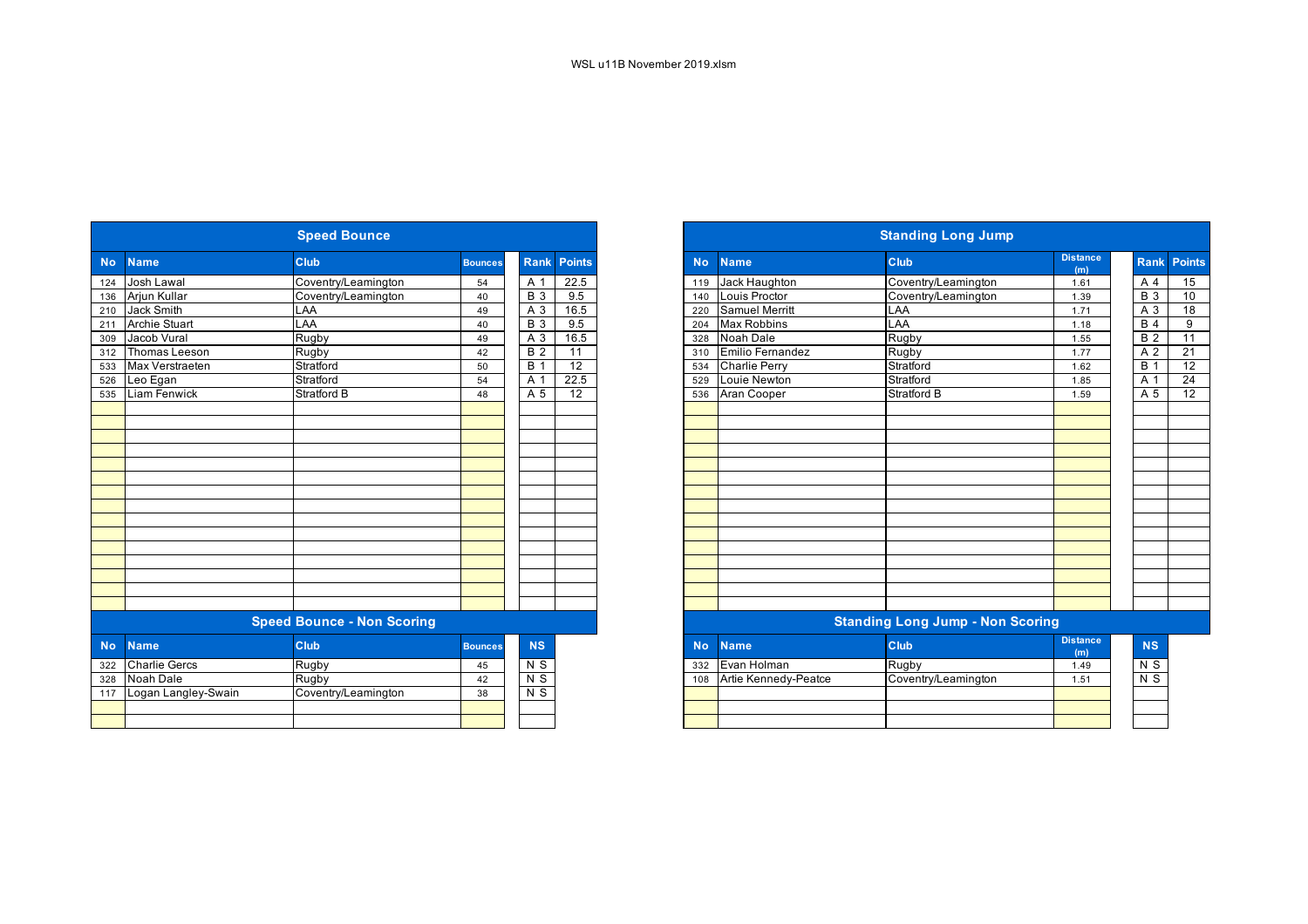|           |                          | <b>Vertical Jump</b>               |                         |                  |                 |           |                        | <b>Standing Triple Jump</b>               |                        |                  |
|-----------|--------------------------|------------------------------------|-------------------------|------------------|-----------------|-----------|------------------------|-------------------------------------------|------------------------|------------------|
| <b>No</b> | <b>Name</b>              | Club                               | <b>Distance</b><br>(cm) | <b>Rank</b>      | <b>Points</b>   | <b>No</b> | <b>Name</b>            | <b>Club</b>                               | <b>Distance</b><br>(m) | Ran              |
| 122       | <b>Alistair Crossley</b> | Coventry/Leamington                | 39                      | <b>B</b> 1       | 12              | 124       | Josh Lawal             | Coventry/Leamington                       | 5.92                   | A 1              |
| 138       | Dexter Fynn              | Coventry/Leamington                | 44                      | A 1              | $\overline{24}$ | 108       | Artie Kennedy-Peatce   | Coventry/Leamington                       | 4.80                   | $\overline{B}$ 2 |
| 201       | Myles Woordruff          | LAA                                | 37                      | A 4              | 15              | 233       | Oliver Smith           | LAA                                       | 5.90                   | A <sub>2</sub>   |
| 204       | <b>Max Robbins</b>       | LAA                                | 30                      | B <sub>4</sub>   | $\overline{9}$  | 201       | <b>Myles Woordruff</b> | LAA                                       | 4.60                   | <b>B</b> 3       |
| 312       | Thomas Leeson            | Rugby                              | 33                      | <b>B</b> 3       | 10              | 310       | Emilio Fernandez       | Rugby                                     | 4.30                   | <b>B</b> 4       |
| 332       | Evan Holman              | Rugby                              | 38                      | A 3              | 18              | 309       | Jacob Vural            | Rugby                                     | 4.42                   | A <sub>5</sub>   |
| 525       | Ethan Winning            | Stratford                          | 29                      | $\overline{B}$ 5 | $\overline{8}$  | 527       | <b>Elfirc McKenzie</b> | <b>Stratford B</b>                        | 5.00                   | A                |
| 533       | Max Verstraeten          | Stratford                          | 36                      | A <sub>5</sub>   | 12              | 524       | <b>Ewan Sparrow</b>    | Stratford                                 | 4.92                   | <b>B</b> 1       |
| 527       | <b>Elfirc McKenzie</b>   | Stratford B                        | 38                      | B <sub>2</sub>   | 11              | 529       | Louie Newton           | Stratford                                 | 5.14                   | $A_3$            |
| 523       | Omarain Gordon           | <b>Stratford B</b>                 | 42                      | A <sub>2</sub>   | 21              |           |                        |                                           |                        |                  |
|           |                          |                                    |                         |                  |                 |           |                        |                                           |                        |                  |
|           |                          |                                    |                         |                  |                 |           |                        |                                           |                        |                  |
|           |                          |                                    |                         |                  |                 |           |                        |                                           |                        |                  |
|           |                          |                                    |                         |                  |                 |           |                        |                                           |                        |                  |
|           |                          |                                    |                         |                  |                 |           |                        |                                           |                        |                  |
|           |                          |                                    |                         |                  |                 |           |                        |                                           |                        |                  |
|           |                          |                                    |                         |                  |                 |           |                        |                                           |                        |                  |
|           |                          |                                    |                         |                  |                 |           |                        |                                           |                        |                  |
|           |                          |                                    |                         |                  |                 |           |                        |                                           |                        |                  |
|           |                          |                                    |                         |                  |                 |           |                        |                                           |                        |                  |
|           |                          |                                    |                         |                  |                 |           |                        |                                           |                        |                  |
|           |                          |                                    |                         |                  |                 |           |                        |                                           |                        |                  |
|           |                          |                                    |                         |                  |                 |           |                        |                                           |                        |                  |
|           |                          |                                    |                         |                  |                 |           |                        |                                           |                        |                  |
|           |                          | <b>Vertical Jump - Non Scoring</b> |                         |                  |                 |           |                        | <b>Standing Triple Jump - Non Scoring</b> |                        |                  |
| <b>No</b> | <b>Name</b>              | <b>Club</b>                        | <b>Distance</b><br>(cm) | <b>NS</b>        |                 | <b>No</b> | <b>Name</b>            | <b>Club</b>                               | <b>Distance</b><br>(m) | <b>NS</b>        |
| 140       | Louis Proctor            | Coventry/Leamington                | 35                      | $N$ S            |                 | 138       | <b>Dexter Fynn</b>     | Coventry/Leamington                       | 4.62                   | $N$ S            |
| 310       | Emilio Fernandez         | Rugby                              | 35                      | N <sub>S</sub>   |                 | 328       | Noah Dale              | Rugby                                     | 4.18                   | N <sub>S</sub>   |
|           |                          |                                    |                         |                  |                 |           |                        |                                           |                        |                  |
|           |                          |                                    |                         |                  |                 |           |                        |                                           |                        |                  |
|           |                          |                                    |                         |                  |                 |           |                        |                                           |                        |                  |
|           |                          |                                    |                         |                  |                 |           |                        |                                           |                        |                  |

|                                            | <b>Vertical Jump</b>               |                                      |                 |                 |
|--------------------------------------------|------------------------------------|--------------------------------------|-----------------|-----------------|
| No Name                                    | <b>Club</b>                        | <b>Distance</b><br>(c <sub>m</sub> ) | <b>Rank</b>     | <b>Points</b>   |
| 122 Alistair Crossley                      | Coventry/Leamington                | 39                                   | <b>B</b> 1      | $\overline{12}$ |
| 138 Dexter Fynn                            | Coventry/Leamington                | 44                                   | A 1             | $\overline{24}$ |
| 201 Myles Woordruff                        | <b>AA</b>                          | 37                                   | A 4             | 15              |
| 204 Max Robbins                            | LAA                                | 30                                   | <b>B</b> 4      | 9               |
| Thomas Leeson<br>312                       | Rugby                              | 33                                   | <b>B</b> 3      | 10              |
| 332 Evan Holman                            | Rugby                              | 38                                   | A 3             | 18              |
| 525 Ethan Winning                          | Stratford                          | 29                                   | $\overline{B}5$ | 8               |
| 533 Max Verstraeten                        | Stratford                          | 36                                   | A 5             | $\overline{12}$ |
| $\overline{527}$<br><b>Elfirc McKenzie</b> | Stratford B                        | 38                                   | <b>B</b> 2      | 11              |
| <b>Omarain Gordon</b><br>523               | Stratford B                        | 42                                   | A 2             | $\overline{21}$ |
|                                            |                                    |                                      |                 |                 |
|                                            |                                    |                                      |                 |                 |
|                                            |                                    |                                      |                 |                 |
|                                            |                                    |                                      |                 |                 |
|                                            |                                    |                                      |                 |                 |
|                                            |                                    |                                      |                 |                 |
|                                            |                                    |                                      |                 |                 |
|                                            |                                    |                                      |                 |                 |
|                                            |                                    |                                      |                 |                 |
|                                            |                                    |                                      |                 |                 |
|                                            |                                    |                                      |                 |                 |
|                                            |                                    |                                      |                 |                 |
|                                            |                                    |                                      |                 |                 |
|                                            |                                    |                                      |                 |                 |
|                                            | <b>Vertical Jump - Non Scoring</b> |                                      |                 |                 |

| stance<br>(cm) | <b>NS</b>      | <b>No</b> | <b>Name</b> | <b>Club</b>         | <b>Distance</b><br>(m) | <b>NS</b> |
|----------------|----------------|-----------|-------------|---------------------|------------------------|-----------|
| 35             | N <sub>S</sub> | 138       | Dexter Fynn | Coventry/Leamington | 4.62                   | N S       |
| 35             | N S            | 328       | Noah Dale   | Rugby               | 4.18                   | N S       |
|                |                |           |             |                     |                        |           |
|                |                |           |             |                     |                        |           |
|                |                |           |             |                     |                        |           |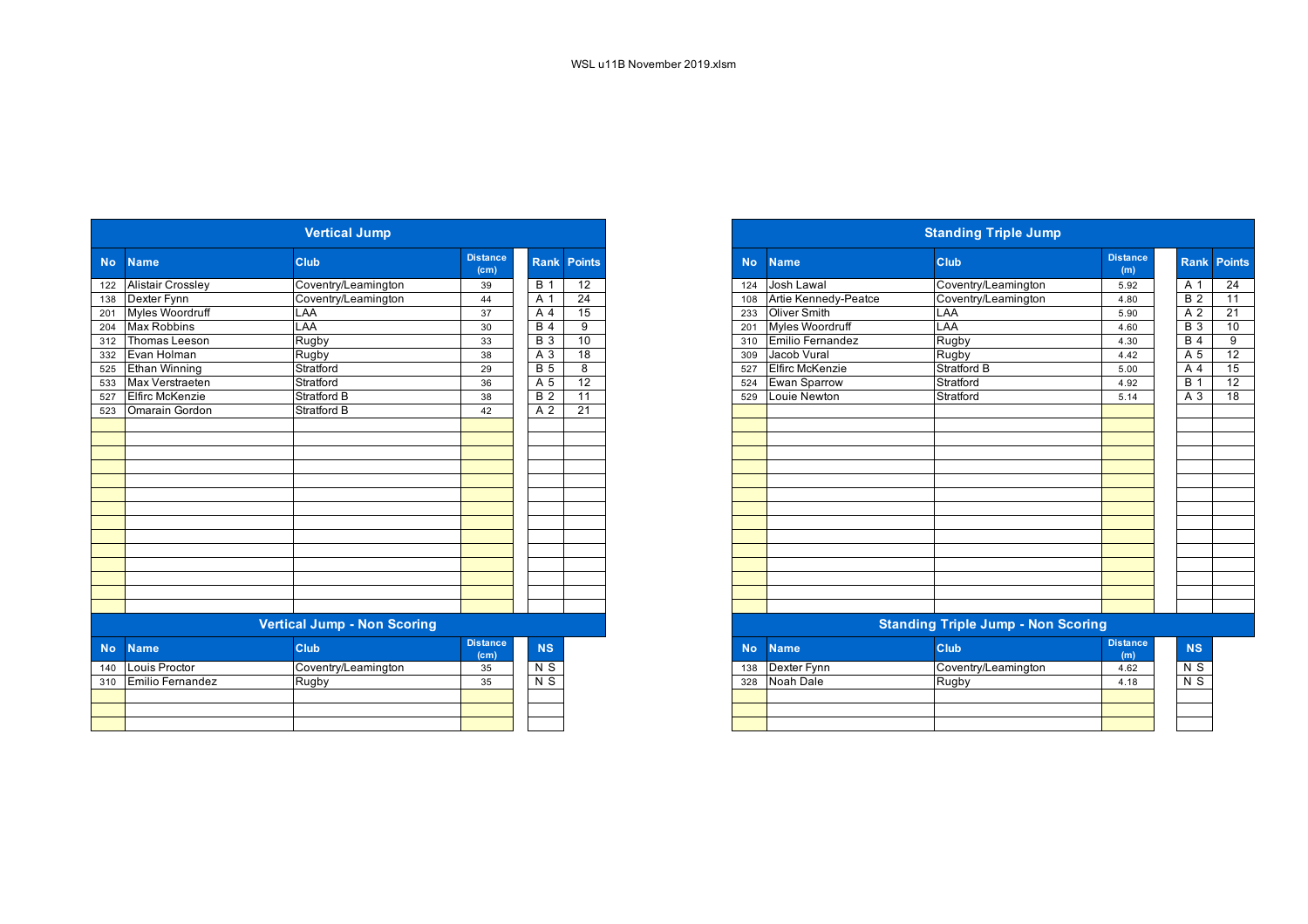|           |                        | <b>Chest Push</b>               |        |            |                    |
|-----------|------------------------|---------------------------------|--------|------------|--------------------|
| <b>No</b> | <b>Name</b>            | <b>Club</b>                     | Dis(m) |            | <b>Rank Points</b> |
| 110       | Joel Burroughs         | Coventry/Leamington             | 5.75   | A 3        | 18                 |
| 117       | Logan Langley-Swain    | Coventry/Leamington             | 4.25   | <b>B</b> 4 | 8.5                |
| 233       | <b>Oliver Smith</b>    | LAA                             | 5.25   | A 4        | 15                 |
| 201       | Myles Woordruff        | LAA                             | 4.75   | <b>B</b> 3 | 10                 |
| 302       | Charlie Cook           | Rugby                           | 5.25   | <b>B</b> 1 | 12                 |
| 322       | <b>Charlie Gercs</b>   | Rugby                           | 7.00   | A 1        | 24                 |
|           | Ethan Winning          | Stratford                       | 5.00   | A 5        | 12                 |
| 526       | Leo Egan               | Stratford                       | 5.00   | <b>B2</b>  | 11                 |
|           | <b>Elfirc McKenzie</b> | <b>Stratford B</b>              | 6.00   | A 2        | 21                 |
| 523       | <b>Omarain Gordon</b>  | Stratford B                     | 4.25   | <b>B</b> 4 | 8.5                |
|           |                        |                                 |        |            |                    |
|           |                        |                                 |        |            |                    |
|           |                        |                                 |        |            |                    |
|           |                        |                                 |        |            |                    |
|           |                        |                                 |        |            |                    |
|           |                        |                                 |        |            |                    |
|           |                        |                                 |        |            |                    |
|           |                        |                                 |        |            |                    |
|           |                        |                                 |        |            |                    |
|           |                        |                                 |        |            |                    |
|           |                        |                                 |        |            |                    |
|           |                        |                                 |        |            |                    |
|           |                        |                                 |        |            |                    |
|           |                        |                                 |        |            |                    |
|           |                        | <b>Chest Push - Non Scoring</b> |        |            |                    |
| <b>No</b> | <b>Name</b>            | Club                            | Dis(m) | NS         |                    |
| 140       | Louis Proctor          | Coventry/Leamington             | 6.5    | $N$ S      |                    |
| 328       | Noah Dale              | Rugby                           | 4.25   | $N$ S      |                    |
|           | 313 Oliver Knight      | <b>Rugby</b>                    | 4.25   | $N$ S      |                    |
|           |                        |                                 |        |            |                    |
|           |                        |                                 |        |            |                    |

|           |                         | <b>Chest Push</b>               |        |                  |                    |
|-----------|-------------------------|---------------------------------|--------|------------------|--------------------|
| <b>No</b> | <b>Name</b>             | <b>Club</b>                     | Dis(m) |                  | <b>Rank Points</b> |
|           | 110 Joel Burroughs      | Coventry/Leamington             | 5.75   | A 3              | 18                 |
|           | 117 Logan Langley-Swain | Coventry/Leamington             | 4.25   | <b>B</b> 4       | 8.5                |
|           | 233 Oliver Smith        | LAA                             | 5.25   | A <sub>4</sub>   | 15                 |
| 201       | Myles Woordruff         | LAA                             | 4.75   | <b>B</b> 3       | 10                 |
|           | 302 Charlie Cook        | Rugby                           | 5.25   | $\overline{B}$ 1 | $\overline{12}$    |
|           | 322 Charlie Gercs       | Rugby                           | 7.00   | A 1              | 24                 |
|           | 525 Ethan Winning       | Stratford                       | 5.00   | A 5              | $\overline{12}$    |
| 526       | Leo Egan                | Stratford                       | 5.00   | <b>B</b> 2       | $\overline{11}$    |
| 527       | <b>Elfirc McKenzie</b>  | Stratford B                     | 6.00   | A 2              | 21                 |
| 523       | <b>Omarain Gordon</b>   | <b>Stratford B</b>              | 4.25   | <b>B</b> 4       | 8.5                |
|           |                         |                                 |        |                  |                    |
|           |                         |                                 |        |                  |                    |
|           |                         |                                 |        |                  |                    |
|           |                         |                                 |        |                  |                    |
|           |                         |                                 |        |                  |                    |
|           |                         |                                 |        |                  |                    |
|           |                         |                                 |        |                  |                    |
|           |                         |                                 |        |                  |                    |
|           |                         |                                 |        |                  |                    |
|           |                         |                                 |        |                  |                    |
|           |                         |                                 |        |                  |                    |
|           |                         |                                 |        |                  |                    |
|           |                         |                                 |        |                  |                    |
|           |                         |                                 |        |                  |                    |
|           |                         | <b>Chest Push - Non Scoring</b> |        |                  |                    |
| <b>No</b> | <b>Name</b>             | <b>Club</b>                     | Dis(m) | NS               |                    |
| 140       | Louis Proctor           | Coventry/Leamington             | 6.5    | N S              |                    |
|           | 328 Noah Dale           | Rugby                           | 4.25   | $\overline{N}$   |                    |
|           | 313 Oliver Knight       | Rugby                           | 4.25   | $N$ S            |                    |
|           |                         |                                 |        |                  |                    |
|           |                         |                                 |        |                  |                    |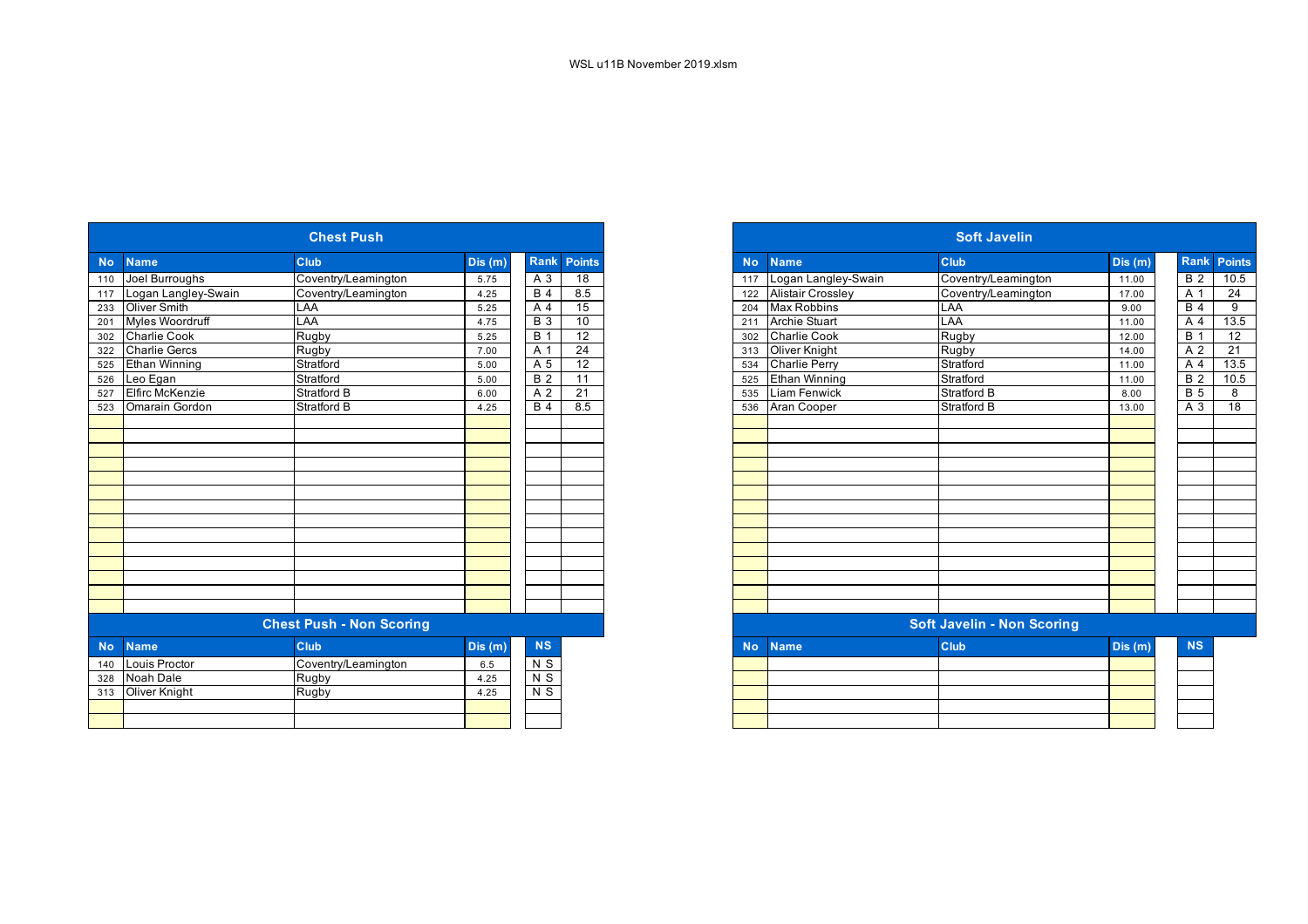|                                |                 |                                 |                 |                          |                 | WSL u11B November 2019.xlsm |                 |                  |                 |                 |                 |                    |
|--------------------------------|-----------------|---------------------------------|-----------------|--------------------------|-----------------|-----------------------------|-----------------|------------------|-----------------|-----------------|-----------------|--------------------|
|                                |                 | <b>Obstacle</b><br><b>Relay</b> |                 | 6 Lap<br><b>Paarlauf</b> |                 | 4 x 1 Lap<br><b>Relay</b>   |                 | <b>Relay 4</b>   |                 | <b>Relay 5</b>  |                 | Relay <sub>6</sub> |
| Team                           | Time in<br>secs | Rank/<br>Points                 | Time in<br>secs | Rank/<br>Points          | Time in<br>secs | Rank/<br>Points             | Time in<br>secs | Rank /<br>Points | Time in<br>secs | Rank/<br>Points | Time in<br>secs | Rank/<br>Points    |
| Coventry/L<br>eamington<br>Red | 81.80           | 3                               | 79.20           | $\mathbf{2}$             | 50.50           | $\mathbf 2$                 |                 |                  |                 |                 |                 |                    |
|                                |                 | 32                              |                 | 34                       |                 | 34                          |                 |                  |                 |                 |                 |                    |
| White<br>AA                    | 82.70           | ${\bf 5}$                       | 82.90           | 4                        | 50.80           | 3                           |                 |                  |                 |                 |                 |                    |
|                                |                 | 28                              |                 | 30                       |                 | 32                          |                 |                  |                 |                 |                 |                    |
| Purple<br>Rugby                | 82.30           | 4                               | 81.50           | 3                        | 53.10           | 5                           |                 |                  |                 |                 |                 |                    |
|                                |                 | 30                              |                 | 32                       |                 | 28                          |                 |                  |                 |                 |                 |                    |
| Stratford<br>Yellow            | 77.10           | $\mathbf{1}$                    | 76.70           | $\mathbf{1}$             | 50.20           | $\mathbf{1}$                |                 |                  |                 |                 |                 |                    |
|                                |                 | 36                              |                 | 36                       |                 | 36                          |                 |                  |                 |                 |                 |                    |
| Rugby B<br>Orange              |                 |                                 |                 |                          |                 |                             |                 |                  |                 |                 |                 |                    |
|                                |                 |                                 |                 |                          |                 |                             |                 |                  |                 |                 |                 |                    |
| Stratford B<br>Turquoise       | 81.60           | $\mathbf 2$                     |                 |                          | 50.90           | 4                           |                 |                  |                 |                 |                 |                    |
|                                |                 | 34                              |                 |                          |                 | 30                          |                 |                  |                 |                 |                 |                    |
|                                |                 |                                 |                 |                          |                 |                             |                 |                  |                 |                 |                 |                    |
|                                |                 |                                 |                 |                          |                 |                             |                 |                  |                 |                 |                 |                    |
|                                |                 |                                 |                 |                          |                 |                             |                 |                  |                 |                 |                 |                    |
|                                |                 |                                 |                 |                          |                 |                             |                 |                  |                 |                 |                 |                    |
|                                |                 |                                 |                 |                          |                 |                             |                 |                  |                 |                 |                 |                    |
|                                |                 |                                 |                 |                          |                 |                             |                 |                  |                 |                 |                 |                    |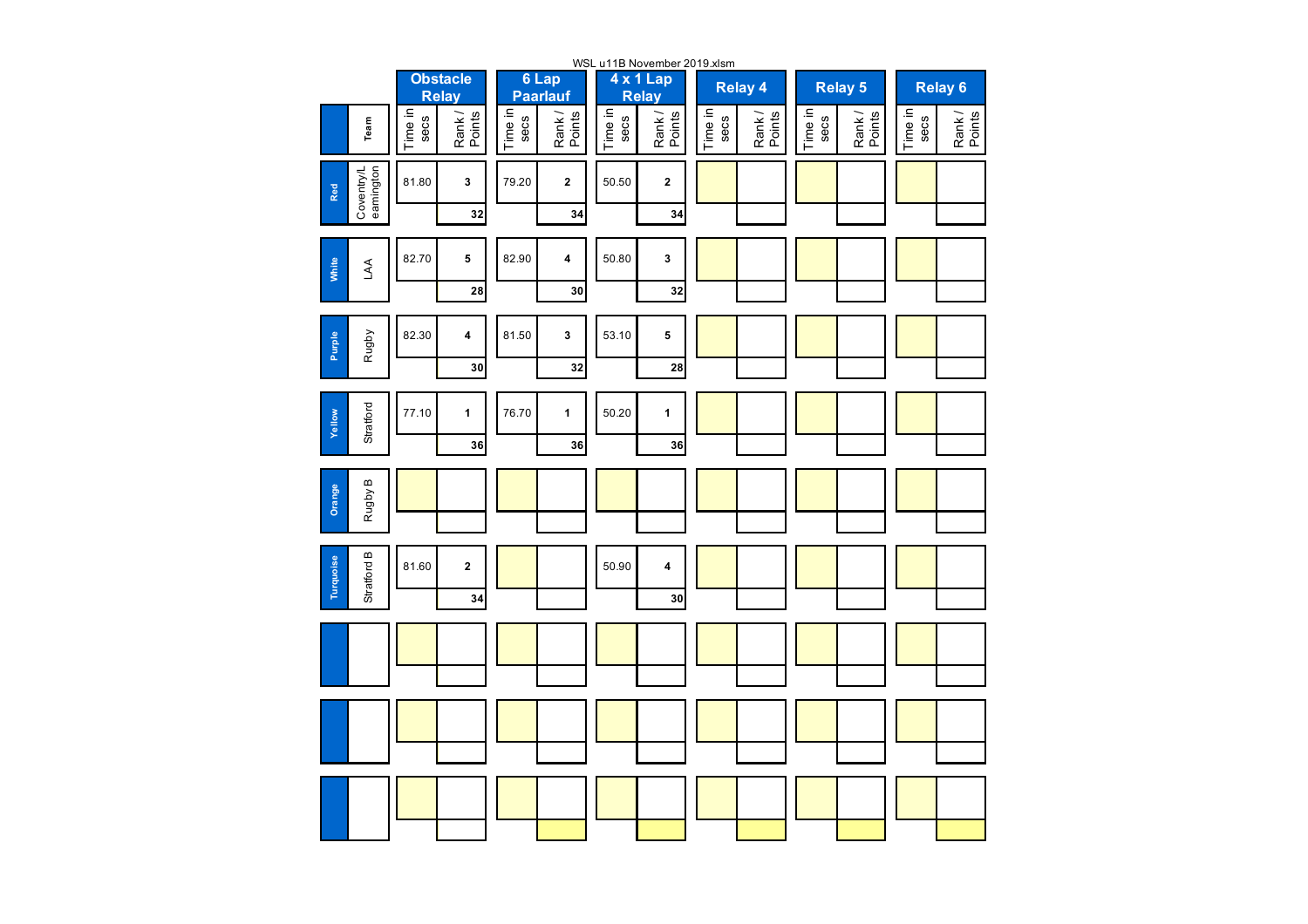|       |                   | <b>Sports Connexion</b>     |                           | <b>Warwickshire Sportshall League</b> |                |                |                  |                    |  |  |
|-------|-------------------|-----------------------------|---------------------------|---------------------------------------|----------------|----------------|------------------|--------------------|--|--|
|       |                   | 29 November 2019            | Red                       | <b>Blue</b>                           | White          | Purple         | Yellow           | <b>Turquoise</b>   |  |  |
|       |                   | <b>Under 13 - Girls</b>     | Coventry/Lea<br>mington A | Coventry/Lea<br>mington B             | LAA            | <b>Rugby</b>   | <b>Stratford</b> | <b>Stratford B</b> |  |  |
|       |                   | 2 Lap Race                  | 33                        | 32                                    | 31             | 34             | 30               | 26                 |  |  |
|       | <b>Individual</b> | 4 Lap Race                  | 20                        | 32                                    | 34             | 19             | 35               | 31                 |  |  |
| TRACK |                   | 6 Lap Race                  | 19                        | 23                                    | 24             | 21             | 22               | 20                 |  |  |
|       |                   | <b>Obstacle Relay</b>       | 34                        | 26                                    | 28             | 36             | 32               | 30                 |  |  |
|       | Relay             | 8 Lap Paarlauf              | 32                        |                                       | 34             | 30             | 36               | 28                 |  |  |
|       |                   | $4 \times 2$ Lap Relay      | 28                        | 32                                    | 26             | 36             | 34               | 30                 |  |  |
|       |                   |                             |                           |                                       |                |                |                  |                    |  |  |
|       |                   | <b>Speed Bounce</b>         | 36                        | 30                                    | 27             | 27             | 34               | 32                 |  |  |
|       |                   | <b>Standing Long Jump</b>   | 29                        | 31.5                                  | 33.5           | 19             | 33.5             | 32.5               |  |  |
|       | Jumps             | Vertical Jump               | 32                        | 33                                    | 34             | 26             | 33               | 28                 |  |  |
| FIELD |                   | <b>Standing Triple Jump</b> | 31                        | 36                                    | 34             | 29             | 28.5             | 27.5               |  |  |
|       | Throws            | <b>Shot Put</b>             | 28                        | 27                                    | 31             | 31             | 36               | 33                 |  |  |
|       |                   | <b>Total</b>                | $\frac{1}{322}$           | 302.5                                 | 336.5          | 308            | 354              | $\overline{318}$   |  |  |
|       |                   | <b>Overall Position</b>     | $\sqrt{3}$                | $6\overline{6}$                       | $\overline{2}$ | 5 <sup>5</sup> | $\vert$ 1        | $\overline{4}$     |  |  |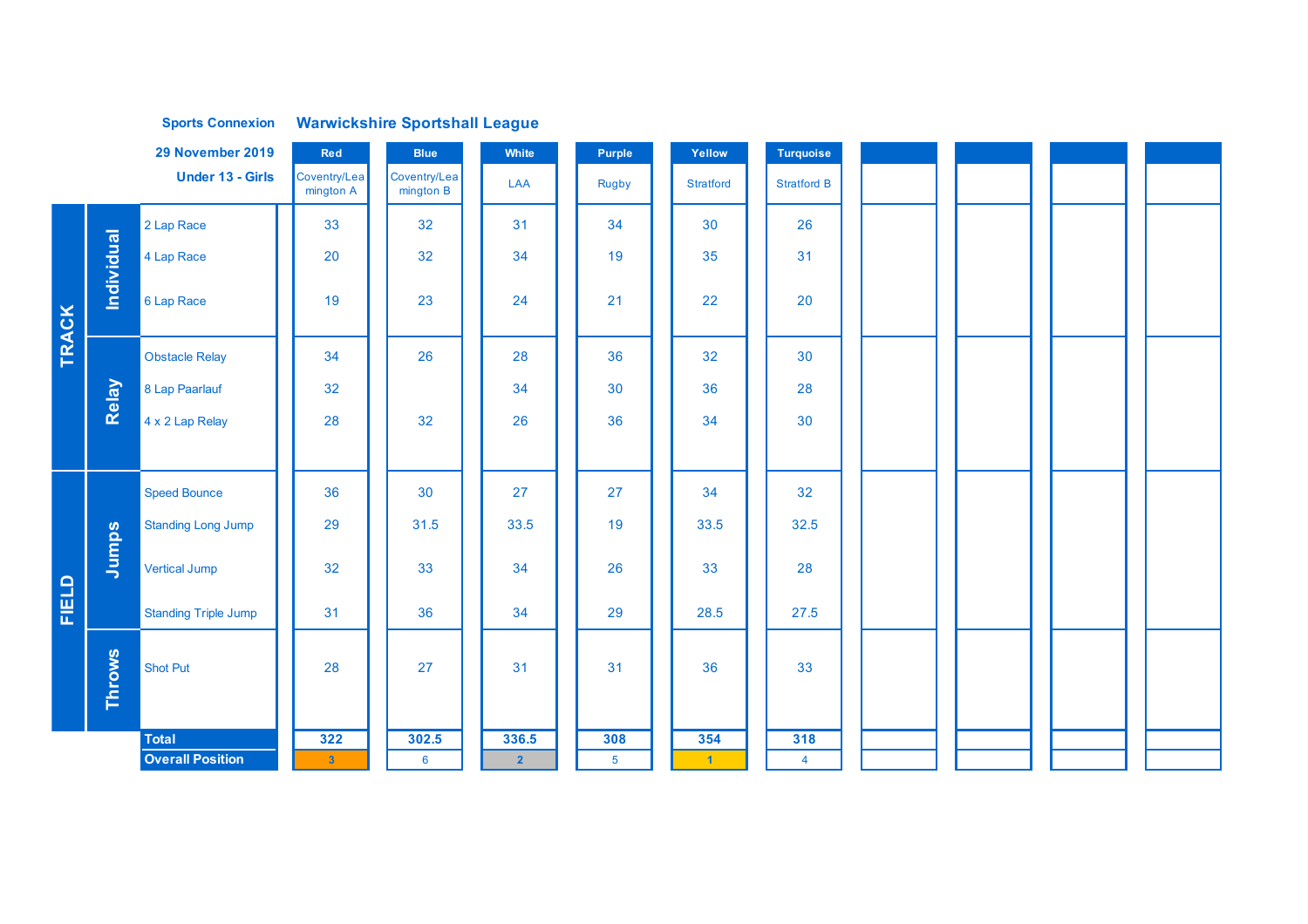|           |                       | 2 Lap Race               |             |                  |                    |
|-----------|-----------------------|--------------------------|-------------|------------------|--------------------|
| <b>No</b> | <b>Name</b>           | <b>Club</b>              | <b>Time</b> |                  | <b>Rank Points</b> |
| 127       | Odi Lawal             | Coventry/Leamington B    | 22.8        | A 1              | 24                 |
| 107       | <b>Grace Evans</b>    | Coventry/Leamington A    | 22.9        | A 2              | 23                 |
| 337       | Lily Lynch            | Rugby                    | 23.4        | A 3              | $\overline{22}$    |
| 547       | <b>Maddie Linfoot</b> | Stratford                | 24          | A 4              | $\overline{21}$    |
| 223       | Serena Thomas         | LAA                      | 24.3        | $\overline{B}$ 2 | $\overline{11}$    |
|           | 549 Megan Bowen       | <b>Stratford B</b>       | 24.8        | A 6              | 19                 |
|           |                       |                          |             |                  |                    |
| 336       | Olivia Monk           | Rugby                    | 24          | <b>B</b> 1       | 12                 |
| 207       | <b>Emma Bliwert</b>   | LAA                      | 24.2        | A 5              | 20                 |
|           | 111 Lily Sharkey      | Coventry/Leamington A    | 24.4        | <b>B</b> 3       | 10                 |
| 544       | Ella Peeke            | Stratford                | 25.2        | <b>B</b> 4       | 9                  |
| 105       | Ella Wilkinson        | Coventry/Leamington B    | 25.5        | <b>B</b> 5       | 8                  |
| 550       | Olivia Hawkyard       | Stratford B              | 26.2        | <b>B</b> 6       |                    |
|           |                       |                          |             |                  |                    |
|           |                       |                          |             |                  |                    |
|           |                       |                          |             |                  |                    |
|           |                       |                          |             |                  |                    |
|           |                       |                          |             |                  |                    |
|           |                       |                          |             |                  |                    |
|           |                       |                          |             |                  |                    |
|           |                       |                          |             |                  |                    |
|           |                       |                          |             |                  |                    |
|           |                       |                          |             |                  |                    |
|           |                       |                          |             |                  |                    |
|           |                       | 2 Lap Race - Non Scoring |             |                  |                    |
| <b>No</b> | <b>Name</b>           | <b>Club</b>              | <b>Time</b> | <b>NS</b>        |                    |
|           |                       |                          |             |                  |                    |
|           |                       |                          |             |                  |                    |
|           |                       |                          |             |                  |                    |
|           |                       |                          |             |                  |                    |
|           |                       |                          |             |                  |                    |
|           |                       |                          |             |                  |                    |

| 2 Lap Race       |                     |                          |             |  |                |                 | <b>4 Lap Race</b>                 |                                               |                          |             |            |  |                 |
|------------------|---------------------|--------------------------|-------------|--|----------------|-----------------|-----------------------------------|-----------------------------------------------|--------------------------|-------------|------------|--|-----------------|
| <b>No</b>        | <b>Name</b>         | Club                     | <b>Time</b> |  | Rank           | <b>Points</b>   | <b>No</b>                         | <b>Name</b>                                   | Club                     | <b>Time</b> |            |  | Rank Points     |
| 127              | Odi Lawal           | Coventry/Leamington B    | 22.8        |  | A 1            | 24              | 232                               | <b>Isabella Comerford</b>                     | LAA                      | 53.5        | A 3        |  | 22              |
| 107              | <b>Grace Evans</b>  | Coventry/Leamington A    | 22.9        |  | A 2            | 23              | Martha Peters<br>Stratford<br>556 |                                               |                          | 54.3        | <b>B2</b>  |  | $\overline{11}$ |
| 337              | Lily Lynch          | Rugby                    | 23.4        |  | A 3            | 22              | 133                               | Lucy Gibbons                                  | Coventry/Leamington A    | 55.2        | A 5        |  | 20              |
| $\frac{1}{547}$  | Maddie Linfoot      | Stratford                | 24          |  | A 4            | $\overline{21}$ | 553                               | <b>Ruby Edwards</b>                           | Stratford B              | 56.2        | <b>B</b> 3 |  | 10              |
| 223              | Serena Thomas       | LAA                      | 24.3        |  | <b>B</b> 2     | 11              | 135                               | Natalie Greenwood                             | Coventry/Leamington B    | 63.3        | <b>B</b> 4 |  | 9               |
| 549              | Megan Bowen         | Stratford B              | 24.8        |  | A 6            | 19              |                                   |                                               |                          |             |            |  |                 |
|                  |                     |                          |             |  |                |                 | 542                               | Maisie Joy Spriggs                            | Stratford                | 51.6        | A 1        |  | 24              |
| 336              | <b>Olivia Monk</b>  | Rugby                    | 24          |  | <b>B</b> 1     | 12              | 128                               | Esme Du Bois<br>Coventry/Leamington B<br>53.2 |                          |             | A 2        |  | 23              |
| $\overline{207}$ | <b>Emma Bliwert</b> | LAA                      | 24.2        |  | A 5            | 20              | 234                               | <b>LAA</b><br>Elise Mendoza<br>53.5           |                          |             | <b>B</b> 1 |  | $\overline{12}$ |
| 111              | <b>Lily Sharkey</b> | Coventry/Leamington A    | 24.4        |  | <b>B</b> 3     | 10              | 546                               | Nikki Wodsiz                                  | Stratford B              | 54          | A 4        |  | $\overline{21}$ |
| 544              | Ella Peeke          | Stratford                | 25.2        |  | <b>B</b> 4     | 9               | 326                               | Lexie Tomlinson                               | Rugby                    | 55.7        | A 6        |  | 19              |
| 105              | Ella Wilkinson      | Coventry/Leamington B    | 25.5        |  | B <sub>5</sub> | 8               |                                   |                                               |                          |             |            |  |                 |
| 550              | Olivia Hawkyard     | <b>Stratford B</b>       | 26.2        |  | <b>B</b> 6     | $\overline{7}$  |                                   |                                               |                          |             |            |  |                 |
|                  |                     |                          |             |  |                |                 |                                   |                                               |                          |             |            |  |                 |
|                  |                     |                          |             |  |                |                 |                                   |                                               |                          |             |            |  |                 |
|                  |                     |                          |             |  |                |                 |                                   |                                               |                          |             |            |  |                 |
|                  |                     |                          |             |  |                |                 |                                   |                                               |                          |             |            |  |                 |
|                  |                     |                          |             |  |                |                 |                                   |                                               |                          |             |            |  |                 |
|                  |                     |                          |             |  |                |                 |                                   |                                               |                          |             |            |  |                 |
|                  |                     |                          |             |  |                |                 |                                   |                                               |                          |             |            |  |                 |
|                  |                     |                          |             |  |                |                 |                                   |                                               |                          |             |            |  |                 |
|                  |                     |                          |             |  |                |                 |                                   |                                               |                          |             |            |  |                 |
|                  |                     |                          |             |  |                |                 |                                   |                                               |                          |             |            |  |                 |
|                  |                     |                          |             |  |                |                 |                                   |                                               |                          |             |            |  |                 |
|                  |                     | 2 Lap Race - Non Scoring |             |  |                |                 |                                   |                                               | 4 Lap Race - Non Scoring |             |            |  |                 |
| <b>No</b>        | <b>Name</b>         | Club                     | <b>Time</b> |  | <b>NS</b>      |                 | <b>No</b>                         | <b>Name</b>                                   | Club                     | <b>Time</b> | <b>NS</b>  |  |                 |
|                  |                     |                          |             |  |                |                 |                                   |                                               |                          |             |            |  |                 |
|                  |                     |                          |             |  |                |                 |                                   |                                               |                          |             |            |  |                 |
|                  |                     |                          |             |  |                |                 |                                   |                                               |                          |             |            |  |                 |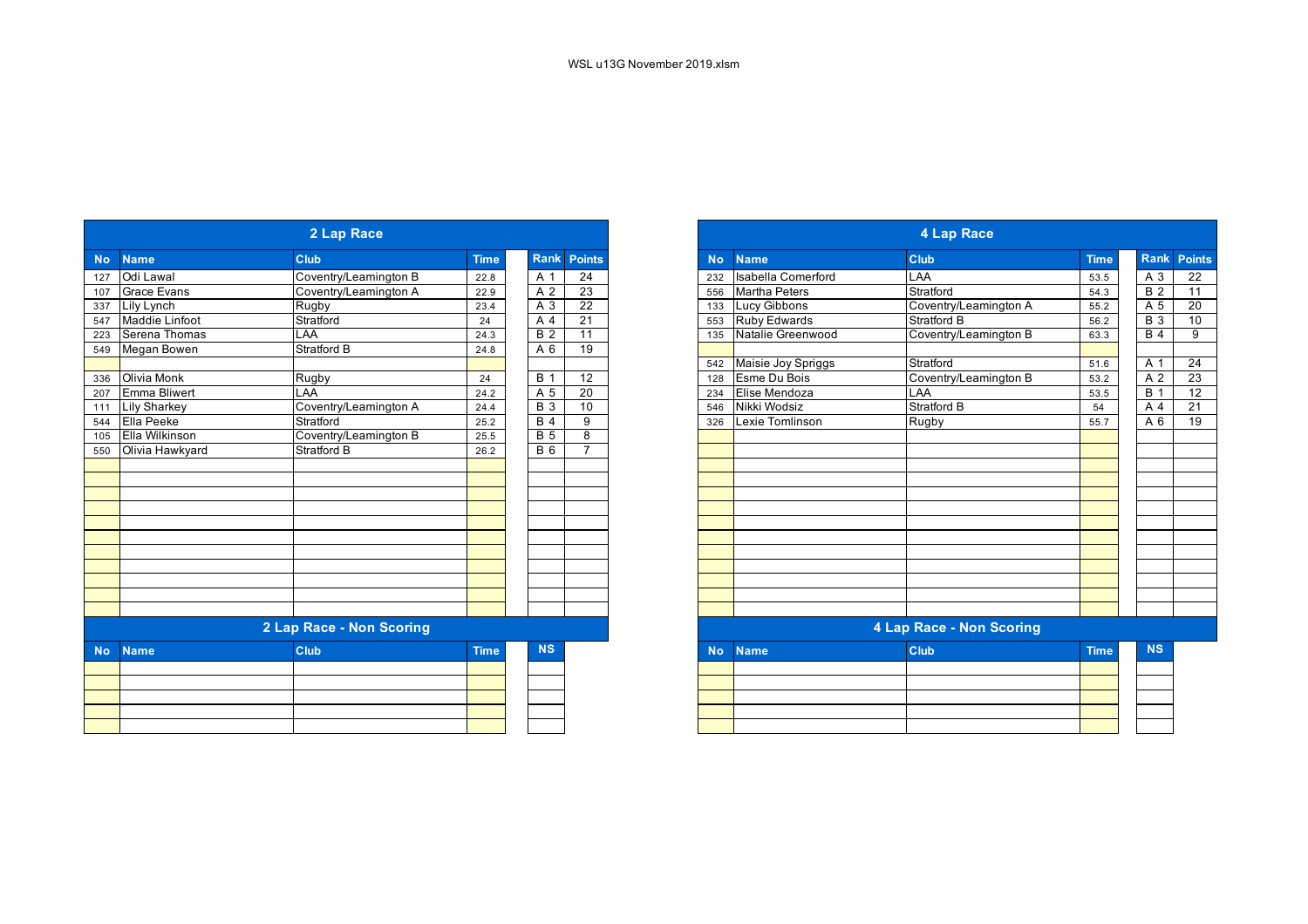|           |                       | <b>6 Lap Race</b>               |             |           |                 |
|-----------|-----------------------|---------------------------------|-------------|-----------|-----------------|
| <b>No</b> | <b>Name</b>           | <b>Club</b>                     | <b>Time</b> |           | Rank Points     |
| 228       | Abigail George        | LAA                             | 80.5        | A 1       | 24              |
| 127       | Odi Lawal             | Coventry/Leamington B           | 82.2        | A 2       | 23              |
| 555       | Niamh Hillard         | Stratford                       | 82.3        | A 3       | $\overline{22}$ |
| 327       | Georgia Gercs         | Rugby                           | 85.3        | A 4       | 21              |
| 557       | Abi Cooper            | Stratford B                     | 87.4        | A 5       | 20              |
| 132       | <b>Isabella White</b> | Coventry/Leamington A           | 89.3        | A 6       | 19              |
|           |                       |                                 |             |           |                 |
|           |                       |                                 |             |           |                 |
|           |                       |                                 |             |           |                 |
|           |                       |                                 |             |           |                 |
|           |                       |                                 |             |           |                 |
|           |                       |                                 |             |           |                 |
|           |                       |                                 |             |           |                 |
|           |                       |                                 |             |           |                 |
|           |                       |                                 |             |           |                 |
|           |                       |                                 |             |           |                 |
|           |                       | <b>6 Lap Race - Non Scoring</b> |             |           |                 |
| <b>No</b> | <b>Name</b>           | Club                            | <b>Time</b> | <b>NS</b> |                 |
| 559       | <b>Tilly Campbell</b> | Stratford B                     | 93.7        | N S       |                 |
|           |                       |                                 |             |           |                 |
|           |                       |                                 |             |           |                 |
|           |                       |                                 |             |           |                 |
|           |                       |                                 |             |           |                 |

| <b>6 Lap Race</b> |                       |                          |             |             |                 |  |  |  |
|-------------------|-----------------------|--------------------------|-------------|-------------|-----------------|--|--|--|
|                   | <b>Name</b>           | <b>Club</b>              | <b>Time</b> | <b>Rank</b> | <b>Points</b>   |  |  |  |
|                   | Abigail George        | LAA                      | 80.5        | A 1         | 24              |  |  |  |
| 228               | Odi Lawal             | Coventry/Leamington B    | 82.2        | A 2         | $\overline{23}$ |  |  |  |
| 127<br>555        | Niamh Hillard         | Stratford                | 82.3        | A 3         | 22              |  |  |  |
|                   | Georgia Gercs         | Rugby                    | 85.3        | A 4         | $\overline{21}$ |  |  |  |
|                   | Abi Cooper            | Stratford B              | 87.4        | A 5         | 20              |  |  |  |
| 327<br>557<br>132 | <b>Isabella White</b> | Coventry/Leamington A    | 89.3        | A 6         | 19              |  |  |  |
|                   |                       |                          |             |             |                 |  |  |  |
|                   |                       |                          |             |             |                 |  |  |  |
|                   |                       |                          |             |             |                 |  |  |  |
|                   |                       |                          |             |             |                 |  |  |  |
|                   |                       |                          |             |             |                 |  |  |  |
|                   |                       |                          |             |             |                 |  |  |  |
|                   |                       |                          |             |             |                 |  |  |  |
|                   |                       |                          |             |             |                 |  |  |  |
|                   |                       |                          |             |             |                 |  |  |  |
|                   |                       |                          |             |             |                 |  |  |  |
|                   |                       | 6 Lap Race - Non Scoring |             |             |                 |  |  |  |
| <b>No</b>         | <b>Name</b>           | <b>Club</b>              | <b>Time</b> | <b>NS</b>   |                 |  |  |  |
| 559               | <b>Tilly Campbell</b> | Stratford B              | 93.7        | N S         |                 |  |  |  |
|                   |                       |                          |             |             |                 |  |  |  |
|                   |                       |                          |             |             |                 |  |  |  |
|                   |                       |                          |             |             |                 |  |  |  |
|                   |                       |                          |             |             |                 |  |  |  |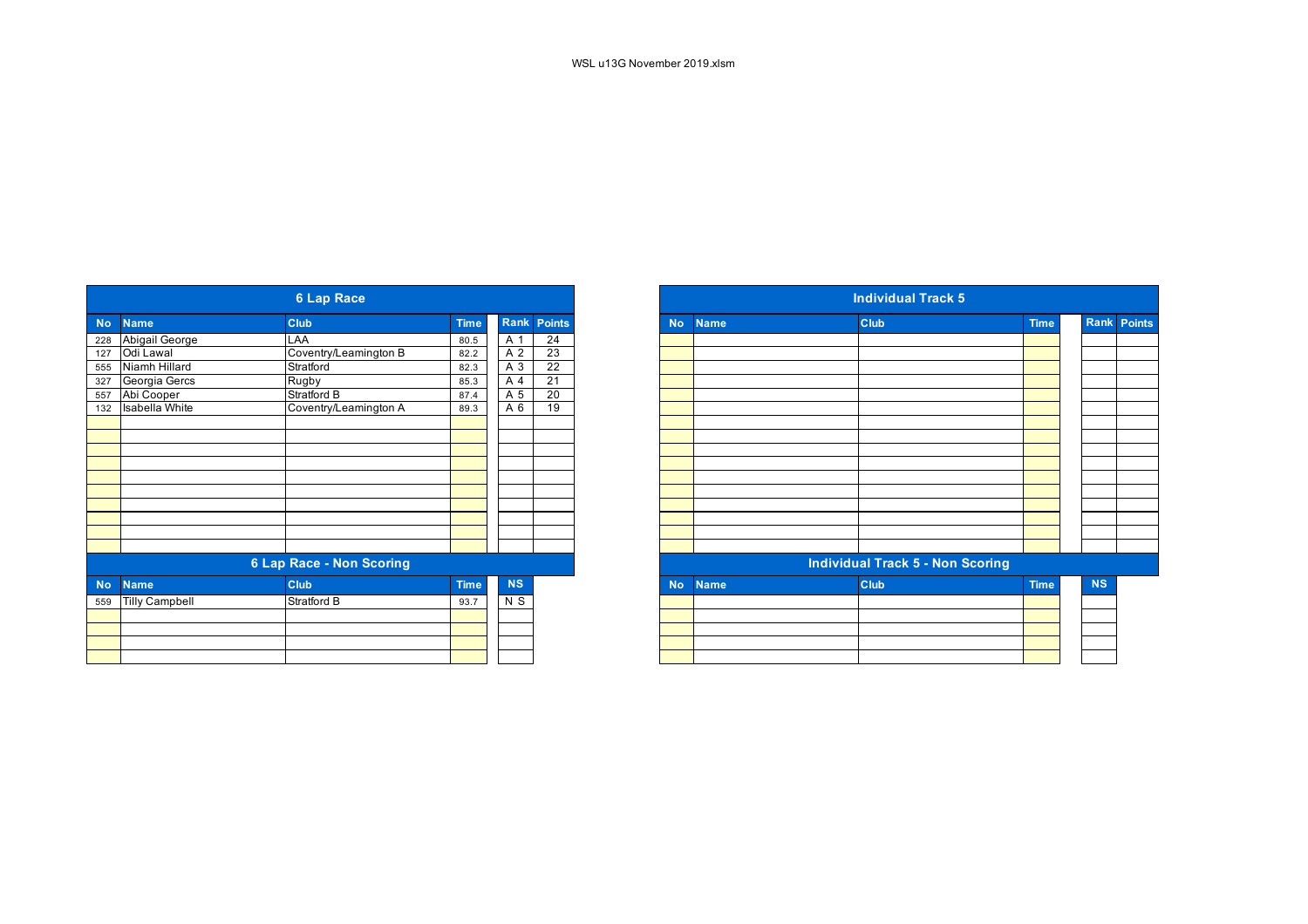|           |                           | <b>Speed Bounce</b>               |                |                  |                 | <b>Standing Long Jump</b> |                                          |                                         |                        |  |  |  |  |
|-----------|---------------------------|-----------------------------------|----------------|------------------|-----------------|---------------------------|------------------------------------------|-----------------------------------------|------------------------|--|--|--|--|
| <b>No</b> | <b>Name</b>               | Club                              | <b>Bounces</b> | Rank             | <b>Points</b>   | <b>No</b>                 | <b>Name</b>                              | <b>Club</b>                             | <b>Distance</b><br>(m) |  |  |  |  |
| 107       | <b>Grace Evans</b>        | Coventry/Leamington A             | 85             | A 1              | $\overline{24}$ | 132                       | <b>Isabella White</b>                    | Coventry/Leamington A                   | 1.57                   |  |  |  |  |
| 111       | <b>Lily Sharkey</b>       | Coventry/Leamington A             | 85             | B <sub>1</sub>   | 12              | 129                       | <b>Eloise Mills</b>                      | Coventry/Leamington A                   | 1.76                   |  |  |  |  |
| 105       | Ella Wilkinson            | Coventry/Leamington B             | 65             | B <sub>4</sub>   | 9               | 128                       | Esme Du Bois<br>Coventry/Leamington B    |                                         | 2.04                   |  |  |  |  |
| 127       | Odi Lawal                 | Coventry/Leamington B             | 71             | A 4              | $\overline{21}$ | 120                       | Sophie Haughton<br>Coventry/Leamington B |                                         | 1.42                   |  |  |  |  |
| 232       | <b>Isabella Comerford</b> | LAA                               | 69             | A 5              | 20              | 223                       | Serena Thomas<br>LAA                     |                                         |                        |  |  |  |  |
| 219       | <b>Isabel Taylor</b>      | LAA                               | 58             | <b>B</b> 6       | $\overline{7}$  | 221                       | Imogen Goddard                           | LAA                                     | 1.82                   |  |  |  |  |
| 303       | <b>Mini Hatton</b>        | Rugby                             | 67             | A 6              | 19              | 337                       | <b>Lily Lynch</b>                        | Rugby                                   | 1.65                   |  |  |  |  |
| 304       | <b>Connie Tysall</b>      | Rugby                             | 59             | $\overline{B}$ 5 | 8               | 543                       | Lucia Cassidy                            | Stratford                               | 2.04                   |  |  |  |  |
| 542       | Maisie Joy Spriggs        | Stratford                         | 78             | A <sub>2</sub>   | 23              | 556                       | <b>Martha Peters</b>                     | Stratford                               | 1.69                   |  |  |  |  |
| 556       | <b>Martha Peters</b>      | Stratford                         | 75             | B <sub>2</sub>   | $\overline{11}$ | 554                       | Anna Blokhuizen                          | Stratford B                             | 1.82                   |  |  |  |  |
| 557       | Abi Cooper                | Stratford B                       | 72             | A 3              | $\overline{22}$ | 549                       | <b>Megan Bowen</b>                       | Stratford B                             | 1.86                   |  |  |  |  |
| 548       | <b>Ellie Bowen</b>        | <b>Stratford B</b>                | 68             | $\overline{B}$ 3 | 10              |                           |                                          |                                         |                        |  |  |  |  |
|           |                           |                                   |                |                  |                 |                           |                                          |                                         |                        |  |  |  |  |
|           |                           |                                   |                |                  |                 |                           |                                          |                                         |                        |  |  |  |  |
|           |                           |                                   |                |                  |                 |                           |                                          |                                         |                        |  |  |  |  |
|           |                           |                                   |                |                  |                 |                           |                                          |                                         |                        |  |  |  |  |
|           |                           |                                   |                |                  |                 |                           |                                          |                                         |                        |  |  |  |  |
|           |                           |                                   |                |                  |                 |                           |                                          |                                         |                        |  |  |  |  |
|           |                           |                                   |                |                  |                 |                           |                                          |                                         |                        |  |  |  |  |
|           |                           |                                   |                |                  |                 |                           |                                          |                                         |                        |  |  |  |  |
|           |                           |                                   |                |                  |                 |                           |                                          |                                         |                        |  |  |  |  |
|           |                           |                                   |                |                  |                 |                           |                                          |                                         |                        |  |  |  |  |
|           |                           |                                   |                |                  |                 |                           |                                          |                                         |                        |  |  |  |  |
|           |                           |                                   |                |                  |                 |                           |                                          |                                         |                        |  |  |  |  |
|           |                           | <b>Speed Bounce - Non Scoring</b> |                |                  |                 |                           |                                          | <b>Standing Long Jump - Non Scoring</b> |                        |  |  |  |  |
| <b>No</b> | <b>Name</b>               | Club                              | <b>Bounces</b> | <b>NS</b>        |                 | <b>No</b>                 | <b>Name</b>                              | Club                                    | <b>Distance</b><br>(m) |  |  |  |  |
|           |                           |                                   |                |                  |                 | 236                       | Lucy Parry                               | LAA                                     | 1.56                   |  |  |  |  |
|           |                           |                                   |                |                  |                 | 135                       | Natalie Greenwood                        | Coventry/Leamington B                   | 1.46                   |  |  |  |  |
|           |                           |                                   |                |                  |                 |                           |                                          |                                         |                        |  |  |  |  |
|           |                           |                                   |                |                  |                 |                           |                                          |                                         |                        |  |  |  |  |
|           |                           |                                   |                |                  |                 |                           |                                          |                                         |                        |  |  |  |  |

|           |                           | <b>Speed Bounce</b>               |                |                |                 |
|-----------|---------------------------|-----------------------------------|----------------|----------------|-----------------|
| <b>No</b> | <b>Name</b>               | Club                              | <b>Bounces</b> | <b>Rank</b>    | <b>Points</b>   |
|           | Grace Evans               | Coventry/Leamington A             | 85             | A 1            | 24              |
|           | Lily Sharkey              | Coventry/Leamington A             | 85             | <b>B</b> 1     | 12              |
|           | <b>Ella Wilkinson</b>     | Coventry/Leamington B             | 65             | <b>B</b> 4     | 9               |
| 127       | Odi Lawal                 | Coventry/Leamington B             | 71             | A 4            | $\overline{21}$ |
|           | <b>Isabella Comerford</b> | LAA                               | 69             | A 5            | 20              |
| 219       | <b>Isabel Taylor</b>      | LAA                               | 58             | <b>B</b> 6     | $\overline{7}$  |
|           | Mini Hatton               | Rugby                             | 67             | A <sub>6</sub> | 19              |
| 304       | <b>Connie Tysall</b>      | Rugby                             | 59             | <b>B</b> 5     | 8               |
| 542       | Maisie Joy Spriggs        | Stratford                         | 78             | A 2            | 23              |
|           | <b>Martha Peters</b>      | Stratford                         | 75             | <b>B</b> 2     | $\overline{11}$ |
|           | Abi Cooper                | Stratford B                       | 72             | A 3            | 22              |
|           | <b>Ellie Bowen</b>        | Stratford B                       | 68             | <b>B</b> 3     | 10              |
|           |                           |                                   |                |                |                 |
|           |                           |                                   |                |                |                 |
|           |                           |                                   |                |                |                 |
|           |                           |                                   |                |                |                 |
|           |                           |                                   |                |                |                 |
|           |                           |                                   |                |                |                 |
|           |                           |                                   |                |                |                 |
|           |                           |                                   |                |                |                 |
|           |                           |                                   |                |                |                 |
|           |                           |                                   |                |                |                 |
|           |                           |                                   |                |                |                 |
|           |                           |                                   |                |                |                 |
|           |                           | <b>Speed Bounce - Non Scoring</b> |                |                |                 |
|           | <b>Name</b>               | Club                              | <b>Bounces</b> | <b>NS</b>      |                 |
|           |                           |                                   |                |                |                 |
|           |                           |                                   |                |                |                 |
|           |                           |                                   |                |                |                 |
|           |                           |                                   |                |                |                 |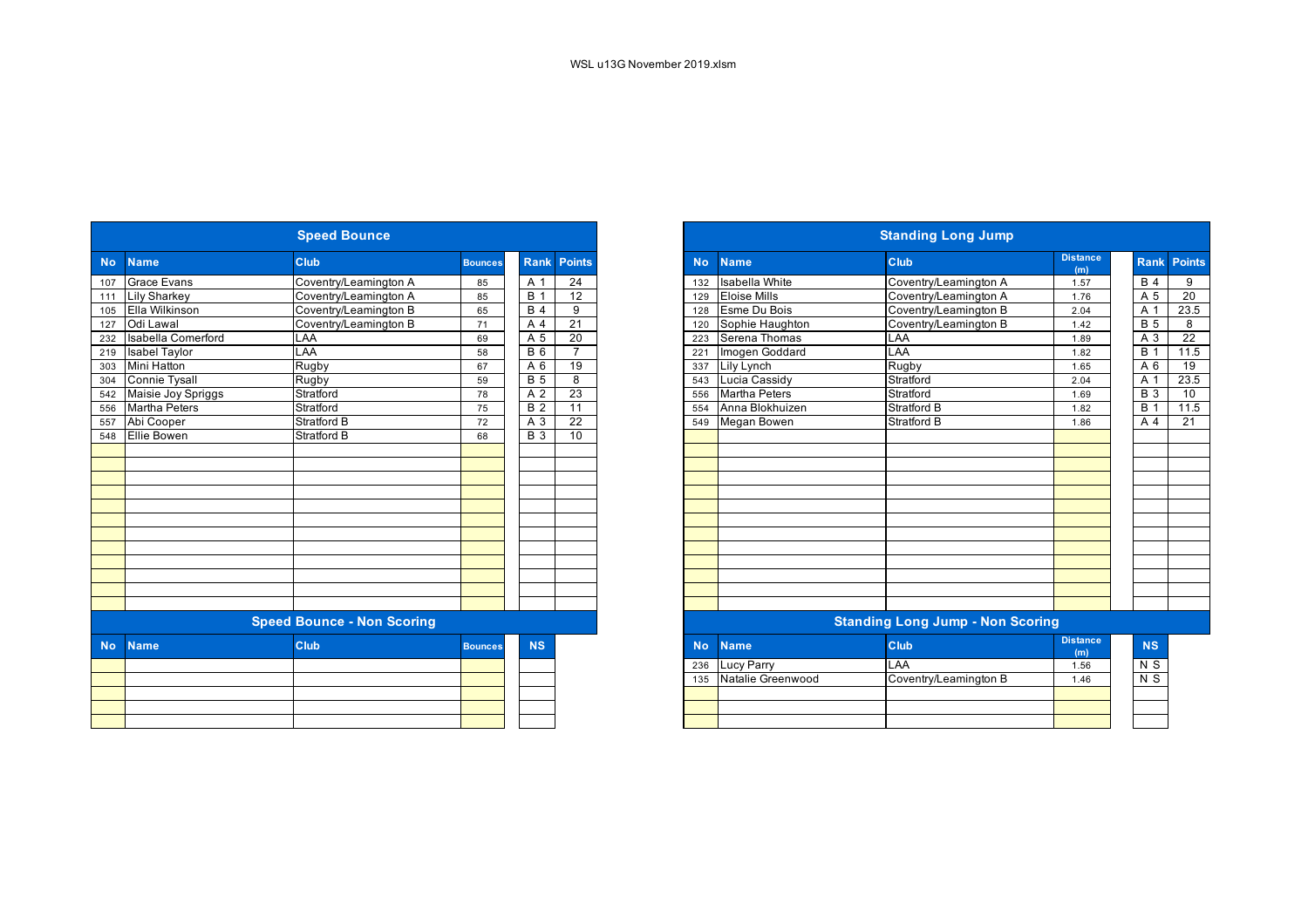|           | <b>Vertical Jump</b> |                                    |                                      |                     |                    |  |  |  |  |  |  |  |
|-----------|----------------------|------------------------------------|--------------------------------------|---------------------|--------------------|--|--|--|--|--|--|--|
| <b>No</b> | <b>Name</b>          | Club                               | <b>Distance</b><br>(c <sub>m</sub> ) |                     | <b>Rank Points</b> |  |  |  |  |  |  |  |
| 115       | Elsie Davidson       | Coventry/Leamington A              | 43                                   | A 4                 | 21                 |  |  |  |  |  |  |  |
| 129       | <b>Eloise Mills</b>  | Coventry/Leamington A              | 41                                   | $\overline{B}$ 2    | 11                 |  |  |  |  |  |  |  |
| 127       | Odi Lawal            | Coventry/Leamington B              | 58                                   | A 1                 | $\overline{24}$    |  |  |  |  |  |  |  |
| 135       | Natalie Greenwood    | Coventry/Leamington B              | 36                                   | <b>B4</b>           | 9                  |  |  |  |  |  |  |  |
| 207       | <b>Emma Bliwert</b>  | LAA                                | 46                                   | A 3                 | 22                 |  |  |  |  |  |  |  |
| 221       | Imogen Goddard       | LAA                                | 42                                   | <b>B</b> 1          | 12                 |  |  |  |  |  |  |  |
| 304       | <b>Connie Tysall</b> | Rugby                              | 30                                   | A <sub>6</sub>      | 19                 |  |  |  |  |  |  |  |
| 326       | Lexie Tomlinson      | Rugby                              | 26                                   | 6<br>B              | $\overline{7}$     |  |  |  |  |  |  |  |
| 543       | Lucia Cassidy        | Stratford                          | 50                                   | $\overline{2}$<br>A | 23                 |  |  |  |  |  |  |  |
| 547       | Maddie Linfoot       | Stratford                          | 40                                   | $\overline{B}3$     | 10                 |  |  |  |  |  |  |  |
| 557       | Abi Cooper           | Stratford B                        | 40                                   | $\overline{A}$ 5    | 20                 |  |  |  |  |  |  |  |
| 548       | <b>Ellie Bowen</b>   | <b>Stratford B</b>                 | 30                                   | $\overline{B}$ 5    | 8                  |  |  |  |  |  |  |  |
|           |                      |                                    |                                      |                     |                    |  |  |  |  |  |  |  |
|           |                      |                                    |                                      |                     |                    |  |  |  |  |  |  |  |
|           |                      |                                    |                                      |                     |                    |  |  |  |  |  |  |  |
|           |                      |                                    |                                      |                     |                    |  |  |  |  |  |  |  |
|           |                      |                                    |                                      |                     |                    |  |  |  |  |  |  |  |
|           |                      |                                    |                                      |                     |                    |  |  |  |  |  |  |  |
|           |                      |                                    |                                      |                     |                    |  |  |  |  |  |  |  |
|           |                      |                                    |                                      |                     |                    |  |  |  |  |  |  |  |
|           |                      |                                    |                                      |                     |                    |  |  |  |  |  |  |  |
|           |                      |                                    |                                      |                     |                    |  |  |  |  |  |  |  |
|           |                      |                                    |                                      |                     |                    |  |  |  |  |  |  |  |
|           |                      |                                    |                                      |                     |                    |  |  |  |  |  |  |  |
|           |                      | <b>Vertical Jump - Non Scoring</b> |                                      |                     |                    |  |  |  |  |  |  |  |
| <b>No</b> | <b>Name</b>          | Club                               | <b>Distance</b><br>(c <sub>m</sub> ) | <b>NS</b>           |                    |  |  |  |  |  |  |  |
| 120       | Sophie Haughton      | Coventry/Leamington B              | 30                                   | N S                 |                    |  |  |  |  |  |  |  |
| 219       | <b>Isabel Taylor</b> | LAA                                | 31                                   | N <sub>S</sub>      |                    |  |  |  |  |  |  |  |
|           |                      |                                    |                                      |                     |                    |  |  |  |  |  |  |  |
|           |                      |                                    |                                      |                     |                    |  |  |  |  |  |  |  |
|           |                      |                                    |                                      |                     |                    |  |  |  |  |  |  |  |
|           |                      |                                    |                                      |                     |                    |  |  |  |  |  |  |  |

| <b>Vertical Jump</b><br><b>Distance</b><br><b>Club</b><br>No.<br><b>Name</b><br>(cm)<br>115 Elsie Davidson<br>Coventry/Leamington A<br>43<br>129 Eloise Mills<br>Coventry/Leamington A<br>41<br>127<br>Odi Lawal<br>Coventry/Leamington B<br>58<br>135<br>Natalie Greenwood<br>Coventry/Leamington B<br>36<br>207<br><b>Emma Bliwert</b><br>LAA<br>46<br>221 |                       |                                    |                         |                  |                 |
|--------------------------------------------------------------------------------------------------------------------------------------------------------------------------------------------------------------------------------------------------------------------------------------------------------------------------------------------------------------|-----------------------|------------------------------------|-------------------------|------------------|-----------------|
|                                                                                                                                                                                                                                                                                                                                                              |                       |                                    |                         | <b>Rank</b>      | <b>Points</b>   |
|                                                                                                                                                                                                                                                                                                                                                              |                       |                                    |                         | A 4              | 21              |
|                                                                                                                                                                                                                                                                                                                                                              |                       |                                    |                         | $\overline{B}$ 2 | 11              |
|                                                                                                                                                                                                                                                                                                                                                              |                       |                                    |                         | A 1              | $\overline{24}$ |
|                                                                                                                                                                                                                                                                                                                                                              |                       |                                    |                         | <b>B</b> 4       | 9               |
|                                                                                                                                                                                                                                                                                                                                                              |                       |                                    |                         | A 3              | $\overline{22}$ |
|                                                                                                                                                                                                                                                                                                                                                              | Imogen Goddard        | <b>AA</b>                          | 42                      | $\overline{B}$ 1 | $\overline{12}$ |
| 304                                                                                                                                                                                                                                                                                                                                                          | <b>Connie Tysall</b>  | Rugby                              | 30                      | A 6              | $\overline{19}$ |
| $\overline{326}$                                                                                                                                                                                                                                                                                                                                             | Lexie Tomlinson       | Rugby                              | 26                      | <b>B</b> 6       | $\overline{7}$  |
| 543                                                                                                                                                                                                                                                                                                                                                          | Lucia Cassidy         | Stratford                          | 50                      | A 2              | 23              |
| 547                                                                                                                                                                                                                                                                                                                                                          | <b>Maddie Linfoot</b> | Stratford                          | 40                      | <b>B</b> 3       | 10              |
|                                                                                                                                                                                                                                                                                                                                                              | 557 Abi Cooper        | Stratford B                        | 40                      | A 5              | $\overline{20}$ |
|                                                                                                                                                                                                                                                                                                                                                              | 548 Ellie Bowen       | <b>Stratford B</b>                 | 30                      | $\overline{B}$ 5 | 8               |
|                                                                                                                                                                                                                                                                                                                                                              |                       |                                    |                         |                  |                 |
|                                                                                                                                                                                                                                                                                                                                                              |                       |                                    |                         |                  |                 |
|                                                                                                                                                                                                                                                                                                                                                              |                       |                                    |                         |                  |                 |
|                                                                                                                                                                                                                                                                                                                                                              |                       |                                    |                         |                  |                 |
|                                                                                                                                                                                                                                                                                                                                                              |                       |                                    |                         |                  |                 |
|                                                                                                                                                                                                                                                                                                                                                              |                       |                                    |                         |                  |                 |
|                                                                                                                                                                                                                                                                                                                                                              |                       |                                    |                         |                  |                 |
|                                                                                                                                                                                                                                                                                                                                                              |                       |                                    |                         |                  |                 |
|                                                                                                                                                                                                                                                                                                                                                              |                       |                                    |                         |                  |                 |
|                                                                                                                                                                                                                                                                                                                                                              |                       |                                    |                         |                  |                 |
|                                                                                                                                                                                                                                                                                                                                                              |                       |                                    |                         |                  |                 |
|                                                                                                                                                                                                                                                                                                                                                              |                       |                                    |                         |                  |                 |
|                                                                                                                                                                                                                                                                                                                                                              |                       | <b>Vertical Jump - Non Scoring</b> |                         |                  |                 |
| <b>No</b>                                                                                                                                                                                                                                                                                                                                                    | <b>Name</b>           | <b>Club</b>                        | <b>Distance</b><br>(cm) | <b>NS</b>        |                 |
|                                                                                                                                                                                                                                                                                                                                                              |                       |                                    |                         |                  |                 |

|  | (m) | the control of the con- |
|--|-----|-------------------------|
|  |     |                         |
|  |     |                         |
|  |     |                         |
|  |     |                         |
|  |     |                         |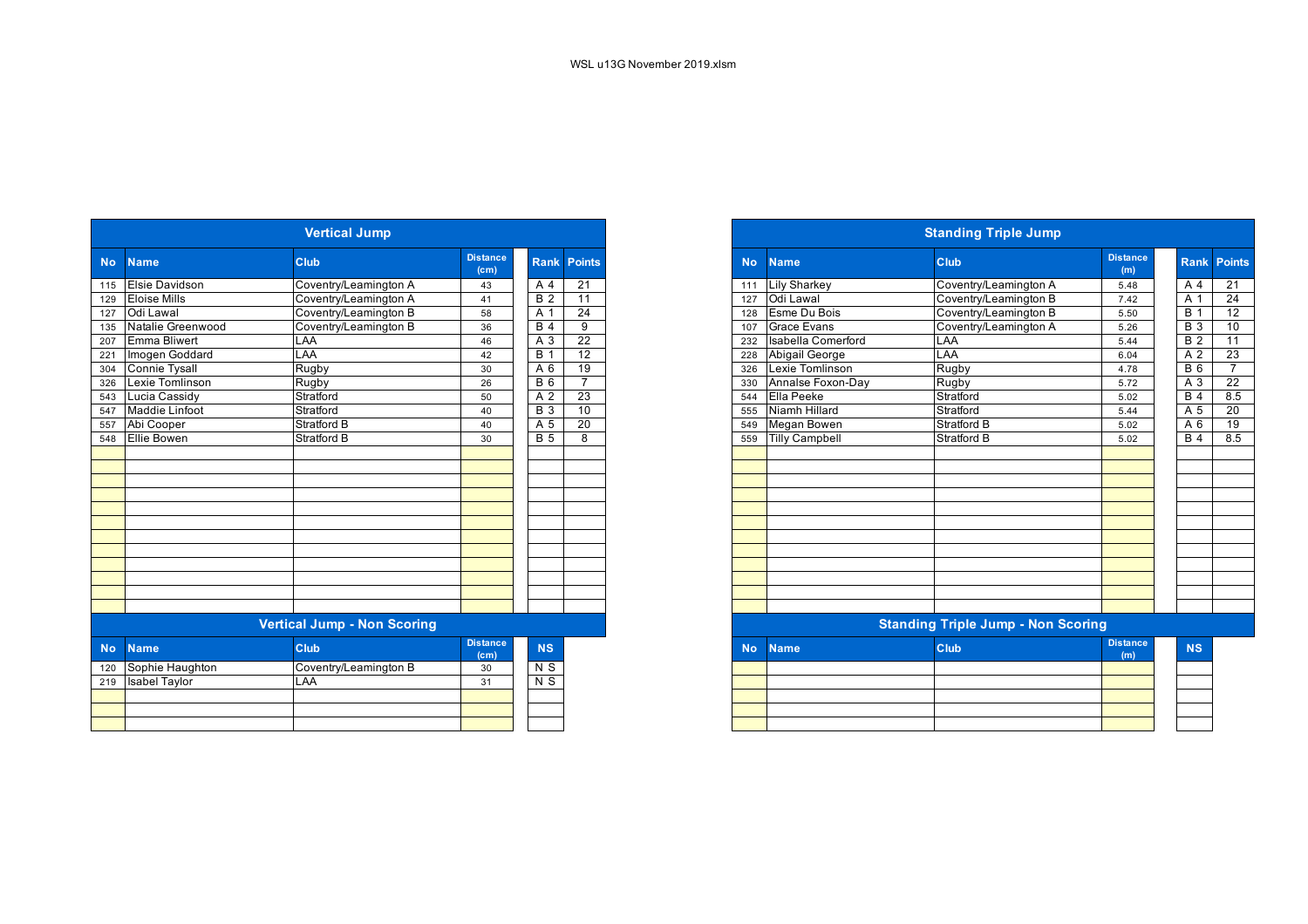| Club<br><b>Rank Points</b><br>Club<br><b>Name</b><br>Dis (m)<br><b>No</b><br><b>Name</b><br><b>No</b><br><b>Eloise Mills</b><br>$\overline{21}$<br>Coventry/Leamington A<br>A 4<br>129<br>6.14<br>Elsie Davidson<br>Coventry/Leamington A<br>$\overline{B}$ 6<br>$\overline{7}$<br>4.63<br>115<br>Coventry/Leamington B<br><b>B</b> 5<br>Sophie Haughton<br>8<br>4.75<br>120<br><b>Ruby Davies</b><br>Coventry/Leamington B<br>A 6<br>19<br>106<br>5.18<br>$\overline{B}$ 2<br>LAA<br>$\overline{11}$<br>Lucy Parry<br>236<br>5.62<br>Elise Mendoza<br>LAA<br>A 5<br>20<br>234 | Dis (m) |
|--------------------------------------------------------------------------------------------------------------------------------------------------------------------------------------------------------------------------------------------------------------------------------------------------------------------------------------------------------------------------------------------------------------------------------------------------------------------------------------------------------------------------------------------------------------------------------|---------|
|                                                                                                                                                                                                                                                                                                                                                                                                                                                                                                                                                                                |         |
|                                                                                                                                                                                                                                                                                                                                                                                                                                                                                                                                                                                |         |
|                                                                                                                                                                                                                                                                                                                                                                                                                                                                                                                                                                                |         |
|                                                                                                                                                                                                                                                                                                                                                                                                                                                                                                                                                                                |         |
|                                                                                                                                                                                                                                                                                                                                                                                                                                                                                                                                                                                |         |
|                                                                                                                                                                                                                                                                                                                                                                                                                                                                                                                                                                                |         |
| 5.69                                                                                                                                                                                                                                                                                                                                                                                                                                                                                                                                                                           |         |
| $\overline{22}$<br>Rugby<br>Lucy Goldthorp<br>A 3<br>6.32<br>305                                                                                                                                                                                                                                                                                                                                                                                                                                                                                                               |         |
| Olivia Monk<br>$B$ 4<br>Rugby<br>9<br>336<br>5.08                                                                                                                                                                                                                                                                                                                                                                                                                                                                                                                              |         |
| $\overline{12}$<br>Maddie Linfoot<br>Stratford<br><b>B</b> 1<br>547<br>6.17                                                                                                                                                                                                                                                                                                                                                                                                                                                                                                    |         |
| Lucia Cassidy<br>Stratford<br>A 1<br>24<br>543<br>9.93                                                                                                                                                                                                                                                                                                                                                                                                                                                                                                                         |         |
| <b>Tilly Campbell</b><br>Stratford B<br>$\overline{B}$ 3<br>10<br>559<br>5.22                                                                                                                                                                                                                                                                                                                                                                                                                                                                                                  |         |
| Nikki Wodsiz<br>Stratford B<br>$\overline{23}$<br>A 2<br>546<br>6.86                                                                                                                                                                                                                                                                                                                                                                                                                                                                                                           |         |
|                                                                                                                                                                                                                                                                                                                                                                                                                                                                                                                                                                                |         |
|                                                                                                                                                                                                                                                                                                                                                                                                                                                                                                                                                                                |         |
|                                                                                                                                                                                                                                                                                                                                                                                                                                                                                                                                                                                |         |
|                                                                                                                                                                                                                                                                                                                                                                                                                                                                                                                                                                                |         |
|                                                                                                                                                                                                                                                                                                                                                                                                                                                                                                                                                                                |         |
|                                                                                                                                                                                                                                                                                                                                                                                                                                                                                                                                                                                |         |
|                                                                                                                                                                                                                                                                                                                                                                                                                                                                                                                                                                                |         |
|                                                                                                                                                                                                                                                                                                                                                                                                                                                                                                                                                                                |         |
|                                                                                                                                                                                                                                                                                                                                                                                                                                                                                                                                                                                |         |
|                                                                                                                                                                                                                                                                                                                                                                                                                                                                                                                                                                                |         |
|                                                                                                                                                                                                                                                                                                                                                                                                                                                                                                                                                                                |         |
|                                                                                                                                                                                                                                                                                                                                                                                                                                                                                                                                                                                |         |
| <b>Shot Put - Non Scoring</b><br><b>Soft Javelin - Non Scoring</b>                                                                                                                                                                                                                                                                                                                                                                                                                                                                                                             |         |
| Club<br><b>NS</b><br>Club<br><b>Name</b><br>Dis(m)<br><b>No</b><br><b>No</b><br><b>Name</b>                                                                                                                                                                                                                                                                                                                                                                                                                                                                                    | Dis(m)  |
| Imogen Goddard<br>LAA<br>$N$ S<br>5.75<br>221                                                                                                                                                                                                                                                                                                                                                                                                                                                                                                                                  |         |
| Coventry/Leamington A<br>$N$ S<br><b>Isabella White</b><br>132<br>5.58                                                                                                                                                                                                                                                                                                                                                                                                                                                                                                         |         |
|                                                                                                                                                                                                                                                                                                                                                                                                                                                                                                                                                                                |         |
|                                                                                                                                                                                                                                                                                                                                                                                                                                                                                                                                                                                |         |
|                                                                                                                                                                                                                                                                                                                                                                                                                                                                                                                                                                                |         |

|                  | <b>Shot Put</b>       |                               |        |                  |                    |  |  |  |  |
|------------------|-----------------------|-------------------------------|--------|------------------|--------------------|--|--|--|--|
| <b>No</b>        | <b>Name</b>           | <b>Club</b>                   | Dis(m) |                  | <b>Rank Points</b> |  |  |  |  |
| $\overline{129}$ | <b>Eloise Mills</b>   | Coventry/Leamington A         | 6.14   | A 4              | 21                 |  |  |  |  |
| 115              | <b>Elsie Davidson</b> | Coventry/Leamington A         | 4.63   | <b>B</b> 6       | $\overline{7}$     |  |  |  |  |
| 120              | Sophie Haughton       | Coventry/Leamington B         | 4.75   | $\overline{B}5$  | 8                  |  |  |  |  |
| 106              | <b>Ruby Davies</b>    | Coventry/Leamington B         | 5.18   | A 6              | 19                 |  |  |  |  |
| 236              | <b>Lucy Parry</b>     | LAA                           | 5.62   | $\overline{B}$ 2 | $\overline{11}$    |  |  |  |  |
| 234              | Elise Mendoza         | LAA                           | 5.69   | A 5              | 20                 |  |  |  |  |
| 305              | Lucy Goldthorp        | Rugby                         | 6.32   | A 3              | $\overline{22}$    |  |  |  |  |
| 336              | <b>Olivia Monk</b>    | Rugby                         | 5.08   | $\overline{B4}$  | 9                  |  |  |  |  |
| 547              | <b>Maddie Linfoot</b> | Stratford                     | 6.17   | <b>B</b> 1       | $\overline{12}$    |  |  |  |  |
| 543              | Lucia Cassidy         | Stratford                     | 9.93   | A 1              | 24                 |  |  |  |  |
| 559              | <b>Tilly Campbell</b> | <b>Stratford B</b>            | 5.22   | <b>B</b> 3       | 10                 |  |  |  |  |
| 546              | Nikki Wodsiz          | <b>Stratford B</b>            | 6.86   | A 2              | 23                 |  |  |  |  |
|                  |                       |                               |        |                  |                    |  |  |  |  |
|                  |                       |                               |        |                  |                    |  |  |  |  |
|                  |                       |                               |        |                  |                    |  |  |  |  |
|                  |                       |                               |        |                  |                    |  |  |  |  |
|                  |                       |                               |        |                  |                    |  |  |  |  |
|                  |                       |                               |        |                  |                    |  |  |  |  |
|                  |                       |                               |        |                  |                    |  |  |  |  |
|                  |                       |                               |        |                  |                    |  |  |  |  |
|                  |                       |                               |        |                  |                    |  |  |  |  |
|                  |                       |                               |        |                  |                    |  |  |  |  |
|                  |                       |                               |        |                  |                    |  |  |  |  |
|                  |                       |                               |        |                  |                    |  |  |  |  |
|                  |                       | <b>Shot Put - Non Scoring</b> |        |                  |                    |  |  |  |  |
| No.              | <b>Name</b>           | <b>Club</b>                   | Dis(m) | NS               |                    |  |  |  |  |
| 221              | Imogen Goddard        | LAA                           | 5.75   | N S              |                    |  |  |  |  |
| 132              | <b>Isabella White</b> | Coventry/Leamington A         | 5.58   | $N$ S            |                    |  |  |  |  |
|                  |                       |                               |        |                  |                    |  |  |  |  |
|                  |                       |                               |        |                  |                    |  |  |  |  |
|                  |                       |                               |        |                  |                    |  |  |  |  |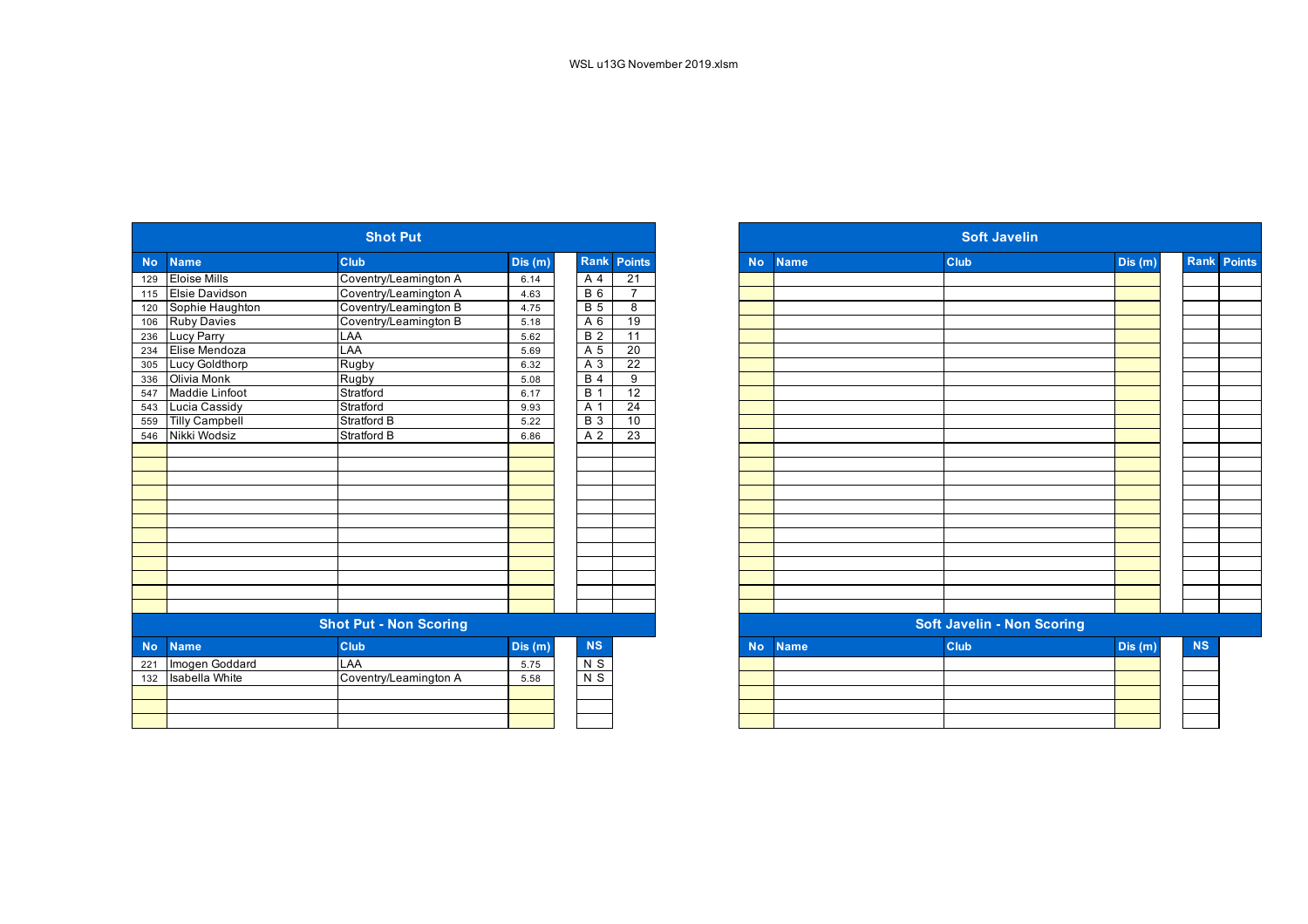|                                      |                                     |                 |                   |                 |                  | WSL u13G November 2019 xlsm |                  |                 |                  |                 |                    |
|--------------------------------------|-------------------------------------|-----------------|-------------------|-----------------|------------------|-----------------------------|------------------|-----------------|------------------|-----------------|--------------------|
|                                      | <b>Obstacle</b><br>Relay            |                 | 8 Lap<br>Paarlauf |                 | Relay            |                             | <b>Relay 4</b>   |                 | Relay 5          |                 | Relay <sub>6</sub> |
| Team                                 | Time in<br>Rank /<br>Points<br>secs | Time in<br>secs | Rank /<br>Points  | Time in<br>secs | Rank /<br>Points | Time in<br>secs             | Rank /<br>Points | Time in<br>secs | Rank /<br>Points | Time in<br>secs | Rank /<br>Points   |
| eamington<br>A<br>Coventry/L<br>Red  | 74.30<br>2<br>34                    | 103.30          | 3<br>32           | 101.10          | 5<br>28          |                             |                  |                 |                  |                 |                    |
|                                      |                                     |                 |                   |                 |                  |                             |                  |                 |                  |                 |                    |
| Coventry/L<br>eamington<br>B<br>Blue | 80.30<br>6<br>26                    |                 |                   | 98.50           | 3<br>32          |                             |                  |                 |                  |                 |                    |
| White<br><b>AA</b>                   | 79.70<br>5                          | 102.60          | $\mathbf 2$       | 101.70          | 6                |                             |                  |                 |                  |                 |                    |
|                                      | 28                                  |                 | 34                |                 | 26               |                             |                  |                 |                  |                 |                    |
|                                      | 73.60<br>$\mathbf{1}$               | 104.70          | 4                 | 96.70           | $\mathbf{1}$     |                             |                  |                 |                  |                 |                    |
|                                      |                                     |                 | 30                |                 | 36               |                             |                  |                 |                  |                 |                    |
| Yellow                               | 74.40<br>3                          | 98.90           | 1                 | 97.00           | $\mathbf 2$      |                             |                  |                 |                  |                 |                    |
|                                      |                                     |                 |                   |                 |                  |                             |                  |                 |                  |                 |                    |
| Stratford B<br>Turquoise             | 74.70<br>4<br>30                    | 109.30          | 5<br>28           | 100.80          | 4<br>30          |                             |                  |                 |                  |                 |                    |
|                                      |                                     |                 |                   |                 |                  |                             |                  |                 |                  |                 |                    |
|                                      |                                     |                 |                   |                 |                  |                             |                  |                 |                  |                 |                    |
|                                      |                                     |                 |                   |                 |                  |                             |                  |                 |                  |                 |                    |
|                                      |                                     |                 |                   |                 |                  |                             |                  |                 |                  |                 |                    |
|                                      |                                     |                 |                   |                 |                  |                             |                  |                 |                  |                 |                    |
|                                      |                                     |                 |                   |                 |                  |                             |                  |                 |                  |                 |                    |
|                                      |                                     |                 |                   |                 |                  |                             |                  |                 |                  |                 |                    |
|                                      |                                     |                 |                   |                 |                  |                             |                  |                 |                  |                 |                    |
| Rugby<br>Purple<br>Stratford         | 36<br>32                            |                 | 36                |                 | 34               |                             |                  |                 |                  |                 |                    |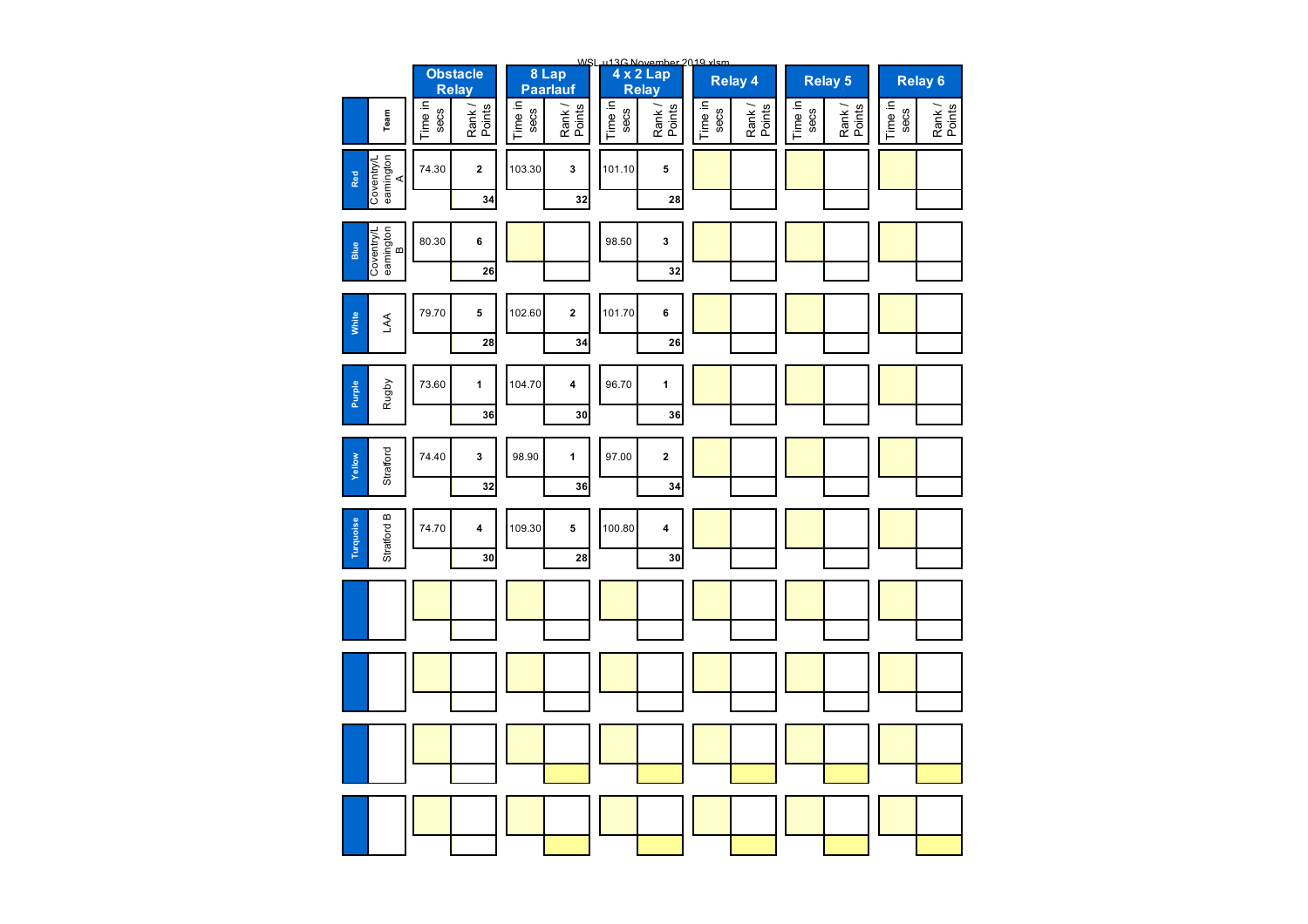|              |               | 29 November 2019            | Red                     | White          | Purple         | Yellow           | <b>Turquoise</b>     |  |  |
|--------------|---------------|-----------------------------|-------------------------|----------------|----------------|------------------|----------------------|--|--|
|              |               | Under 13 - Boys             | Coventry/Lea<br>mington | LAA            | <b>Rugby</b>   | <b>Stratford</b> | <b>Stratford "B"</b> |  |  |
|              |               | 2 Lap Race                  | 33                      | 31             | 32             | 36               | 20                   |  |  |
|              |               | 4 Lap Race                  | 31                      | 34             | 20             | 36               | 31                   |  |  |
|              | Individual    | 6 Lap Race                  |                         | 23             |                | 24               | 22                   |  |  |
| <b>TRACK</b> |               | <b>Obstacle Relay</b>       | 34                      | 32             | 28             | 36               | 30                   |  |  |
|              | Relay         | 8 Lap Paarlauf              | 32                      | 34             | 30             | 36               | 28                   |  |  |
|              |               | 4 x 2 Lap Relay             | 32                      | 34             |                | 36               | 30                   |  |  |
|              |               |                             |                         |                |                |                  |                      |  |  |
|              |               | <b>Speed Bounce</b>         | 34.5                    | 30             |                | 35               | 32.5                 |  |  |
|              |               | <b>Standing Long Jump</b>   | 35                      | 32.5           | 30             | 34.5             | 20                   |  |  |
|              | Jumps         | <b>Vertical Jump</b>        | 30.5                    | 29             | 34.5           | 35               | 31                   |  |  |
| <b>FIELD</b> |               | <b>Standing Triple Jump</b> | 34                      | 31             | 20             | 36               | 22                   |  |  |
|              | <b>Throws</b> | <b>Shot Put</b>             | 28                      | 32             | 34             | 35               | 31                   |  |  |
|              |               | <b>Total</b>                | 324                     | 342.5          | 228.5          | 379.5            | 297.5                |  |  |
|              |               | <b>Overall Position</b>     | $\overline{\mathbf{3}}$ | $\overline{2}$ | $\overline{5}$ | $\blacksquare$   | $\overline{4}$       |  |  |

**Warwickshire Sportshall League Sports Connexion**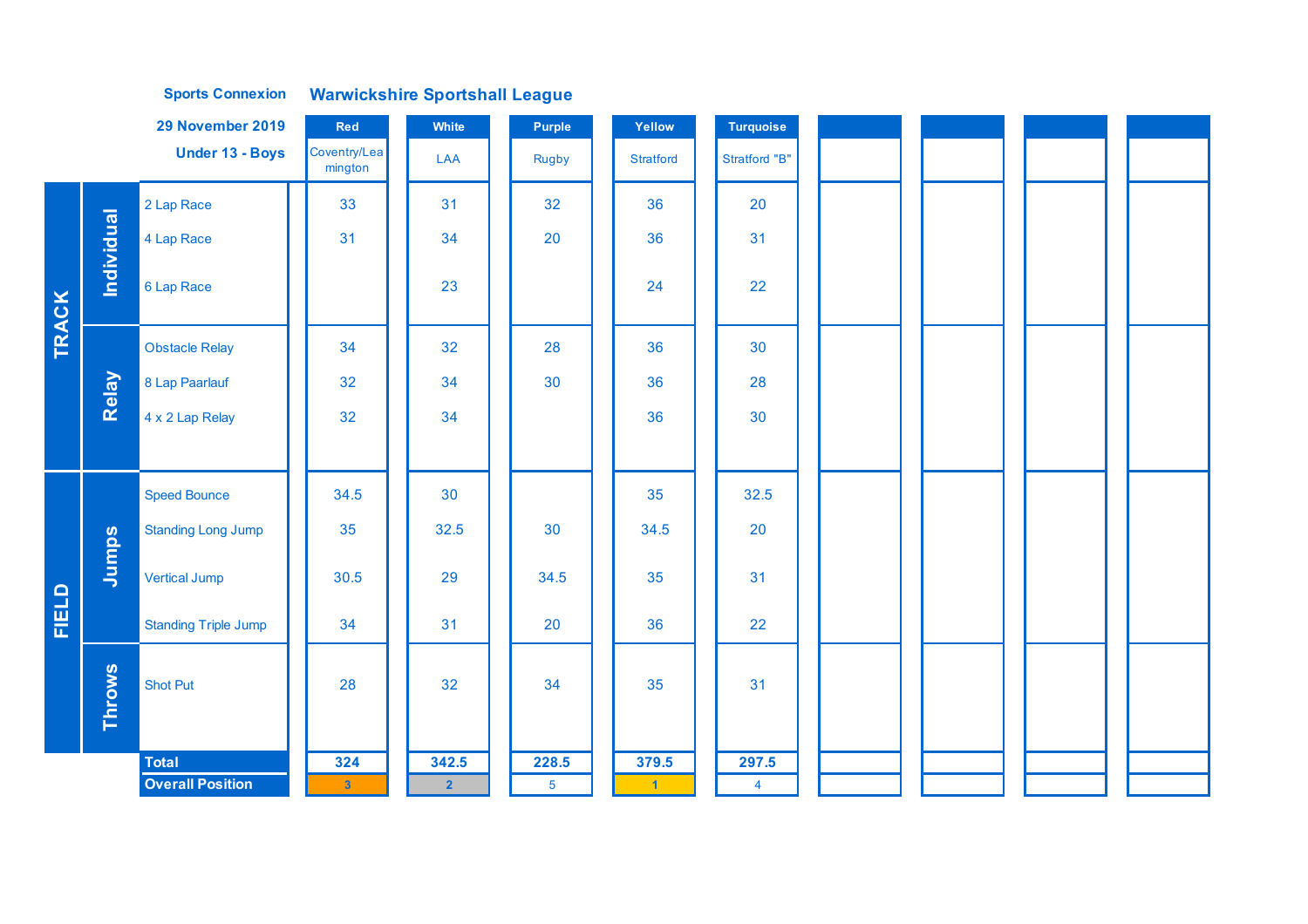| Rank<br>Rank Poin<br><b>Points</b><br>Club<br><b>Club</b><br><b>Time</b><br><b>Name</b><br><b>Time</b><br><b>No</b><br><b>Name</b><br><b>No</b><br>$\overline{24}$<br>Luca De Freitas Pires<br>Stratford<br>James Verralls<br>Stratford<br>A 1<br>A 1<br>562<br>22.9<br>50.1<br>563<br>Coventry/Leamington<br>$\overline{22}$<br>Dan Wilks<br>Alex Underwood<br>LAA<br>B <sub>2</sub><br>A 3<br>24.1<br>215<br>53.4<br>123<br>Stratford "B"<br>Jake Richardson<br>$\overline{21}$<br><b>Callum Stuart</b><br>LAA<br>A 4<br>56.1<br>A <sub>4</sub><br>576<br>222<br>24.5<br>Phillip Eaton<br>Josh Mozley<br>Rugby<br><b>B</b> 4<br>9<br>Rugby<br>A 5<br>56.9<br>334<br>25.9<br>306<br><b>Liam Carey</b><br>Coventry/Leamington<br><b>B</b> 4<br>125<br>60.3<br>Robbie Dale<br>23<br>Rugby<br>A 2<br>333<br>23.5<br>12<br>Stratford<br>$\overline{B}$ 1<br><b>Seb Hillard</b><br><b>Henry Cohen</b><br>LAA<br>A 2<br>574<br>23.9<br>50.9<br>218<br>Finn Williams-Stein<br><b>B2</b><br>11<br>Finn Ransom<br>A 3<br>Coventry/Leamington<br>Coventry/Leamington<br>52<br>24.7<br>112<br>103<br>$\overline{B}$ 3<br><b>Harry Hibbert</b><br>Stratford<br>$\overline{B}$ 1<br>Shaun Aranha<br>LAA<br>10<br>53.3<br>217<br>25.6<br>564<br>Stratford "B"<br>Alex McMillan<br>Stratford "B"<br>Jake Richardson<br>A 5<br>20<br><b>B</b> 3<br>56.7<br>576<br>25.7<br>575<br>2 Lap Race - Non Scoring<br>4 Lap Race - Non Scoring<br><b>NS</b><br><b>NS</b><br>Club<br><b>Club</b><br><b>Time</b><br><b>Time</b><br><b>No</b><br><b>Name</b><br><b>Name</b><br><b>No</b> |  | 2 Lap Race |  | 4 Lap Race |  |  |  |  |  |                 |  |
|---------------------------------------------------------------------------------------------------------------------------------------------------------------------------------------------------------------------------------------------------------------------------------------------------------------------------------------------------------------------------------------------------------------------------------------------------------------------------------------------------------------------------------------------------------------------------------------------------------------------------------------------------------------------------------------------------------------------------------------------------------------------------------------------------------------------------------------------------------------------------------------------------------------------------------------------------------------------------------------------------------------------------------------------------------------------------------------------------------------------------------------------------------------------------------------------------------------------------------------------------------------------------------------------------------------------------------------------------------------------------------------------------------------------------------------------------------------------------------------------------------------------------------------------------------------|--|------------|--|------------|--|--|--|--|--|-----------------|--|
|                                                                                                                                                                                                                                                                                                                                                                                                                                                                                                                                                                                                                                                                                                                                                                                                                                                                                                                                                                                                                                                                                                                                                                                                                                                                                                                                                                                                                                                                                                                                                               |  |            |  |            |  |  |  |  |  |                 |  |
|                                                                                                                                                                                                                                                                                                                                                                                                                                                                                                                                                                                                                                                                                                                                                                                                                                                                                                                                                                                                                                                                                                                                                                                                                                                                                                                                                                                                                                                                                                                                                               |  |            |  |            |  |  |  |  |  | 24              |  |
|                                                                                                                                                                                                                                                                                                                                                                                                                                                                                                                                                                                                                                                                                                                                                                                                                                                                                                                                                                                                                                                                                                                                                                                                                                                                                                                                                                                                                                                                                                                                                               |  |            |  |            |  |  |  |  |  | $\overline{11}$ |  |
|                                                                                                                                                                                                                                                                                                                                                                                                                                                                                                                                                                                                                                                                                                                                                                                                                                                                                                                                                                                                                                                                                                                                                                                                                                                                                                                                                                                                                                                                                                                                                               |  |            |  |            |  |  |  |  |  | $\overline{21}$ |  |
|                                                                                                                                                                                                                                                                                                                                                                                                                                                                                                                                                                                                                                                                                                                                                                                                                                                                                                                                                                                                                                                                                                                                                                                                                                                                                                                                                                                                                                                                                                                                                               |  |            |  |            |  |  |  |  |  | $\overline{20}$ |  |
|                                                                                                                                                                                                                                                                                                                                                                                                                                                                                                                                                                                                                                                                                                                                                                                                                                                                                                                                                                                                                                                                                                                                                                                                                                                                                                                                                                                                                                                                                                                                                               |  |            |  |            |  |  |  |  |  | $\overline{9}$  |  |
|                                                                                                                                                                                                                                                                                                                                                                                                                                                                                                                                                                                                                                                                                                                                                                                                                                                                                                                                                                                                                                                                                                                                                                                                                                                                                                                                                                                                                                                                                                                                                               |  |            |  |            |  |  |  |  |  |                 |  |
|                                                                                                                                                                                                                                                                                                                                                                                                                                                                                                                                                                                                                                                                                                                                                                                                                                                                                                                                                                                                                                                                                                                                                                                                                                                                                                                                                                                                                                                                                                                                                               |  |            |  |            |  |  |  |  |  | 23              |  |
|                                                                                                                                                                                                                                                                                                                                                                                                                                                                                                                                                                                                                                                                                                                                                                                                                                                                                                                                                                                                                                                                                                                                                                                                                                                                                                                                                                                                                                                                                                                                                               |  |            |  |            |  |  |  |  |  | 22              |  |
|                                                                                                                                                                                                                                                                                                                                                                                                                                                                                                                                                                                                                                                                                                                                                                                                                                                                                                                                                                                                                                                                                                                                                                                                                                                                                                                                                                                                                                                                                                                                                               |  |            |  |            |  |  |  |  |  | $\overline{12}$ |  |
|                                                                                                                                                                                                                                                                                                                                                                                                                                                                                                                                                                                                                                                                                                                                                                                                                                                                                                                                                                                                                                                                                                                                                                                                                                                                                                                                                                                                                                                                                                                                                               |  |            |  |            |  |  |  |  |  | $\overline{10}$ |  |
|                                                                                                                                                                                                                                                                                                                                                                                                                                                                                                                                                                                                                                                                                                                                                                                                                                                                                                                                                                                                                                                                                                                                                                                                                                                                                                                                                                                                                                                                                                                                                               |  |            |  |            |  |  |  |  |  |                 |  |
|                                                                                                                                                                                                                                                                                                                                                                                                                                                                                                                                                                                                                                                                                                                                                                                                                                                                                                                                                                                                                                                                                                                                                                                                                                                                                                                                                                                                                                                                                                                                                               |  |            |  |            |  |  |  |  |  |                 |  |
|                                                                                                                                                                                                                                                                                                                                                                                                                                                                                                                                                                                                                                                                                                                                                                                                                                                                                                                                                                                                                                                                                                                                                                                                                                                                                                                                                                                                                                                                                                                                                               |  |            |  |            |  |  |  |  |  |                 |  |
|                                                                                                                                                                                                                                                                                                                                                                                                                                                                                                                                                                                                                                                                                                                                                                                                                                                                                                                                                                                                                                                                                                                                                                                                                                                                                                                                                                                                                                                                                                                                                               |  |            |  |            |  |  |  |  |  |                 |  |
|                                                                                                                                                                                                                                                                                                                                                                                                                                                                                                                                                                                                                                                                                                                                                                                                                                                                                                                                                                                                                                                                                                                                                                                                                                                                                                                                                                                                                                                                                                                                                               |  |            |  |            |  |  |  |  |  |                 |  |
|                                                                                                                                                                                                                                                                                                                                                                                                                                                                                                                                                                                                                                                                                                                                                                                                                                                                                                                                                                                                                                                                                                                                                                                                                                                                                                                                                                                                                                                                                                                                                               |  |            |  |            |  |  |  |  |  |                 |  |
|                                                                                                                                                                                                                                                                                                                                                                                                                                                                                                                                                                                                                                                                                                                                                                                                                                                                                                                                                                                                                                                                                                                                                                                                                                                                                                                                                                                                                                                                                                                                                               |  |            |  |            |  |  |  |  |  |                 |  |
|                                                                                                                                                                                                                                                                                                                                                                                                                                                                                                                                                                                                                                                                                                                                                                                                                                                                                                                                                                                                                                                                                                                                                                                                                                                                                                                                                                                                                                                                                                                                                               |  |            |  |            |  |  |  |  |  |                 |  |
|                                                                                                                                                                                                                                                                                                                                                                                                                                                                                                                                                                                                                                                                                                                                                                                                                                                                                                                                                                                                                                                                                                                                                                                                                                                                                                                                                                                                                                                                                                                                                               |  |            |  |            |  |  |  |  |  |                 |  |
|                                                                                                                                                                                                                                                                                                                                                                                                                                                                                                                                                                                                                                                                                                                                                                                                                                                                                                                                                                                                                                                                                                                                                                                                                                                                                                                                                                                                                                                                                                                                                               |  |            |  |            |  |  |  |  |  |                 |  |
|                                                                                                                                                                                                                                                                                                                                                                                                                                                                                                                                                                                                                                                                                                                                                                                                                                                                                                                                                                                                                                                                                                                                                                                                                                                                                                                                                                                                                                                                                                                                                               |  |            |  |            |  |  |  |  |  |                 |  |
|                                                                                                                                                                                                                                                                                                                                                                                                                                                                                                                                                                                                                                                                                                                                                                                                                                                                                                                                                                                                                                                                                                                                                                                                                                                                                                                                                                                                                                                                                                                                                               |  |            |  |            |  |  |  |  |  |                 |  |
|                                                                                                                                                                                                                                                                                                                                                                                                                                                                                                                                                                                                                                                                                                                                                                                                                                                                                                                                                                                                                                                                                                                                                                                                                                                                                                                                                                                                                                                                                                                                                               |  |            |  |            |  |  |  |  |  |                 |  |
|                                                                                                                                                                                                                                                                                                                                                                                                                                                                                                                                                                                                                                                                                                                                                                                                                                                                                                                                                                                                                                                                                                                                                                                                                                                                                                                                                                                                                                                                                                                                                               |  |            |  |            |  |  |  |  |  |                 |  |
|                                                                                                                                                                                                                                                                                                                                                                                                                                                                                                                                                                                                                                                                                                                                                                                                                                                                                                                                                                                                                                                                                                                                                                                                                                                                                                                                                                                                                                                                                                                                                               |  |            |  |            |  |  |  |  |  |                 |  |
|                                                                                                                                                                                                                                                                                                                                                                                                                                                                                                                                                                                                                                                                                                                                                                                                                                                                                                                                                                                                                                                                                                                                                                                                                                                                                                                                                                                                                                                                                                                                                               |  |            |  |            |  |  |  |  |  |                 |  |
|                                                                                                                                                                                                                                                                                                                                                                                                                                                                                                                                                                                                                                                                                                                                                                                                                                                                                                                                                                                                                                                                                                                                                                                                                                                                                                                                                                                                                                                                                                                                                               |  |            |  |            |  |  |  |  |  |                 |  |
|                                                                                                                                                                                                                                                                                                                                                                                                                                                                                                                                                                                                                                                                                                                                                                                                                                                                                                                                                                                                                                                                                                                                                                                                                                                                                                                                                                                                                                                                                                                                                               |  |            |  |            |  |  |  |  |  |                 |  |
|                                                                                                                                                                                                                                                                                                                                                                                                                                                                                                                                                                                                                                                                                                                                                                                                                                                                                                                                                                                                                                                                                                                                                                                                                                                                                                                                                                                                                                                                                                                                                               |  |            |  |            |  |  |  |  |  |                 |  |
|                                                                                                                                                                                                                                                                                                                                                                                                                                                                                                                                                                                                                                                                                                                                                                                                                                                                                                                                                                                                                                                                                                                                                                                                                                                                                                                                                                                                                                                                                                                                                               |  |            |  |            |  |  |  |  |  |                 |  |
|                                                                                                                                                                                                                                                                                                                                                                                                                                                                                                                                                                                                                                                                                                                                                                                                                                                                                                                                                                                                                                                                                                                                                                                                                                                                                                                                                                                                                                                                                                                                                               |  |            |  |            |  |  |  |  |  |                 |  |

|                          |                     | 2 Lap Race               |             |            |                 |
|--------------------------|---------------------|--------------------------|-------------|------------|-----------------|
| <b>Name</b>              |                     | Club                     | <b>Time</b> | Rank       | <b>Points</b>   |
|                          | James Verralls      | Stratford                | 22.9        | A 1        | $\overline{24}$ |
|                          | Alex Underwood      | Coventry/Leamington      | 24.1        | A 3        | 22              |
| <b>Callum Stuart</b>     |                     | LAA                      | 24.5        | A 4        | 21              |
| Josh Mozley              |                     | <b>Rugby</b>             | 25.9        | <b>B</b> 4 | 9               |
|                          |                     |                          |             |            |                 |
| Robbie Dale              |                     | Rugby                    | 23.5        | A 2        | 23              |
| Seb Hillard              |                     | Stratford                | 23.9        | <b>B</b> 1 | $\overline{12}$ |
|                          | Finn Williams-Stein | Coventry/Leamington      | 24.7        | <b>B2</b>  | 11              |
| Shaun Aranha             |                     | LAA                      | 25.6        | <b>B</b> 3 | 10              |
| 576                      | Jake Richardson     | Stratford "B"            | 25.7        | A 5        | 20              |
|                          |                     |                          |             |            |                 |
|                          |                     |                          |             |            |                 |
|                          |                     |                          |             |            |                 |
|                          |                     |                          |             |            |                 |
|                          |                     |                          |             |            |                 |
|                          |                     |                          |             |            |                 |
|                          |                     |                          |             |            |                 |
|                          |                     |                          |             |            |                 |
|                          |                     |                          |             |            |                 |
|                          |                     |                          |             |            |                 |
|                          |                     |                          |             |            |                 |
|                          |                     |                          |             |            |                 |
|                          |                     |                          |             |            |                 |
|                          |                     |                          |             |            |                 |
|                          |                     | 2 Lap Race - Non Scoring |             |            |                 |
| <b>No</b><br><b>Name</b> |                     | Club                     | <b>Time</b> | <b>NS</b>  |                 |
|                          |                     |                          |             |            |                 |
|                          |                     |                          |             |            |                 |
|                          |                     |                          |             |            |                 |
|                          |                     |                          |             |            |                 |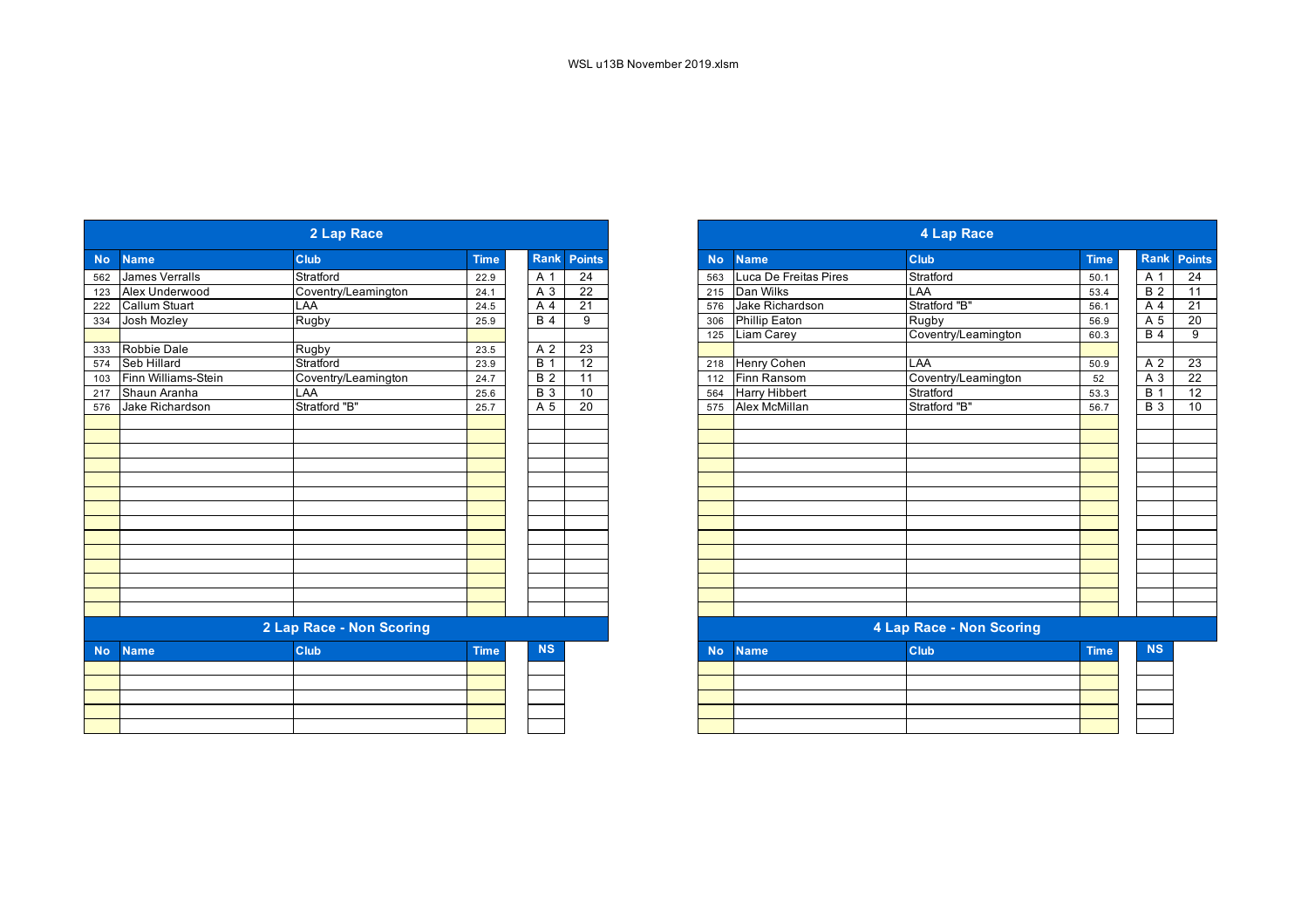|           |                    | <b>6 Lap Race</b>        |             |           |                    |
|-----------|--------------------|--------------------------|-------------|-----------|--------------------|
| <b>No</b> | <b>Name</b>        | <b>Club</b>              | <b>Time</b> |           | <b>Rank Points</b> |
|           | 569 Flynn Dathan   | Stratford                | 84.2        | A 1       | 24                 |
|           | 214 Oscar Westmore | LAA                      | 87.5        | A 2       | 23                 |
| 567       | Ollie Hemming      | Stratford "B"            | 92.2        | $A_3$     | $\overline{22}$    |
|           |                    |                          |             |           |                    |
|           |                    |                          |             |           |                    |
|           |                    |                          |             |           |                    |
|           |                    |                          |             |           |                    |
|           |                    |                          |             |           |                    |
|           |                    |                          |             |           |                    |
|           |                    |                          |             |           |                    |
|           |                    |                          |             |           |                    |
|           |                    |                          |             |           |                    |
|           |                    |                          |             |           |                    |
|           |                    |                          |             |           |                    |
|           |                    |                          |             |           |                    |
|           |                    |                          |             |           |                    |
|           |                    | 6 Lap Race - Non Scoring |             |           |                    |
| <b>No</b> | <b>Name</b>        | <b>Club</b>              | <b>Time</b> | <b>NS</b> |                    |
|           |                    |                          | 91.2        | $N$ S     |                    |
|           |                    |                          |             |           |                    |
|           |                    |                          |             |           |                    |
|           |                    |                          |             |           |                    |
|           |                    |                          |             |           |                    |

| <b>6 Lap Race</b> |                                                                        |                                                               |           |             |  |  |  |
|-------------------|------------------------------------------------------------------------|---------------------------------------------------------------|-----------|-------------|--|--|--|
|                   | <b>Club</b>                                                            | <b>Time</b>                                                   |           |             |  |  |  |
|                   |                                                                        | 84.2                                                          | A 1       | 24          |  |  |  |
|                   | LAA                                                                    | 87.5                                                          | A 2       | 23          |  |  |  |
|                   |                                                                        | 92.2                                                          | A 3       | 22          |  |  |  |
|                   |                                                                        |                                                               |           |             |  |  |  |
|                   |                                                                        |                                                               |           |             |  |  |  |
|                   |                                                                        |                                                               |           |             |  |  |  |
|                   |                                                                        |                                                               |           |             |  |  |  |
|                   |                                                                        |                                                               |           |             |  |  |  |
|                   |                                                                        |                                                               |           |             |  |  |  |
|                   |                                                                        |                                                               |           |             |  |  |  |
|                   |                                                                        |                                                               |           |             |  |  |  |
|                   |                                                                        |                                                               |           |             |  |  |  |
|                   |                                                                        |                                                               |           |             |  |  |  |
|                   |                                                                        |                                                               |           |             |  |  |  |
|                   |                                                                        |                                                               |           |             |  |  |  |
|                   |                                                                        |                                                               |           |             |  |  |  |
|                   |                                                                        |                                                               |           |             |  |  |  |
| <b>Name</b>       | <b>Club</b>                                                            | <b>Time</b>                                                   | <b>NS</b> |             |  |  |  |
|                   |                                                                        | 91.2                                                          | N S       |             |  |  |  |
|                   |                                                                        |                                                               |           |             |  |  |  |
|                   |                                                                        |                                                               |           |             |  |  |  |
|                   |                                                                        |                                                               |           |             |  |  |  |
|                   |                                                                        |                                                               |           |             |  |  |  |
|                   | <b>Name</b><br>Flynn Dathan<br>214 Oscar Westmore<br>567 Ollie Hemming | Stratford<br>Stratford "B"<br><b>6 Lap Race - Non Scoring</b> |           | Rank Points |  |  |  |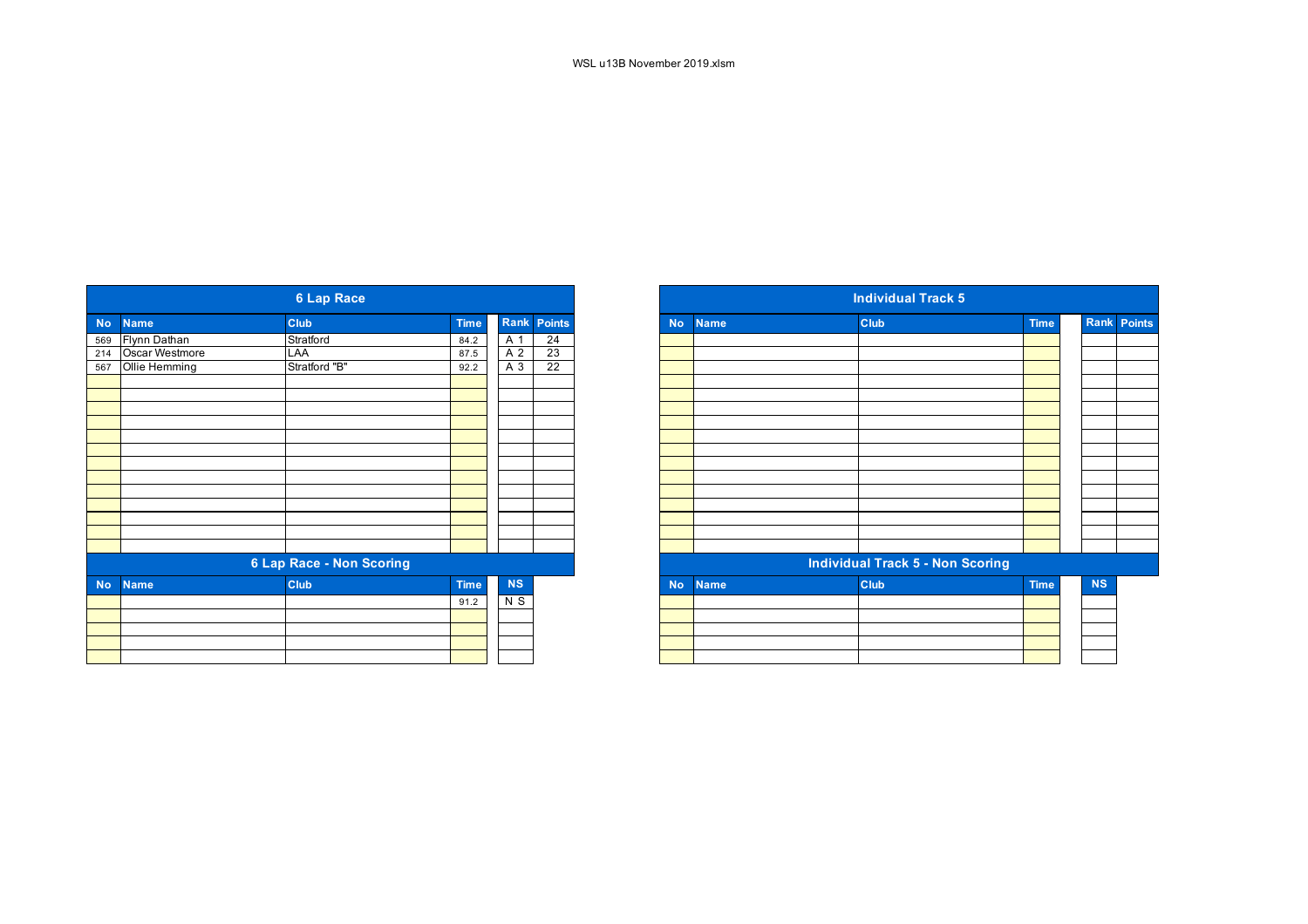|           |                      | <b>Speed Bounce</b>               |                |                  |                 |           | <b>Standing Long Jump</b> |                                         |                        |  |  |
|-----------|----------------------|-----------------------------------|----------------|------------------|-----------------|-----------|---------------------------|-----------------------------------------|------------------------|--|--|
| <b>No</b> | <b>Name</b>          | Club                              | <b>Bounces</b> | Rank             | <b>Points</b>   | <b>No</b> | <b>Name</b>               | Club                                    | <b>Distance</b><br>(m) |  |  |
| 123       | Alex Underwood       | Coventry/Leamington               | 81             | A 1              | $\overline{24}$ | 112       | Finn Ransom               | Coventry/Leamington                     | 1.57                   |  |  |
| 125       | Liam Carey           | Coventry/Leamington               | 67             | B <sub>2</sub>   | 10.5            | 103       | Finn Williams-Stein       | Coventry/Leamington                     | 2.09                   |  |  |
| 205       | <b>Sam Robbins</b>   | LAA                               | 62             | B <sub>4</sub>   | 9               | 217       | Shaun Aranha              | LAA                                     | 1.40                   |  |  |
| 216       | <b>Isaac Ball</b>    | LAA                               | 68             | A <sub>4</sub>   | 21              | 218       | Henry Cohen               | LAA                                     | 1.97                   |  |  |
| 564       | <b>Harry Hibbert</b> | Stratford                         | 78             | A 2              | $\overline{23}$ | 334       | Josh Mozley               | Rugby                                   | 1.71                   |  |  |
| 565       | <b>Tom Weaver</b>    | Stratford                         | 73             | $\overline{B}$ 1 | $\overline{12}$ | 306       | <b>Phillip Eaton</b>      | Rugby                                   | 1.27                   |  |  |
| 577       | Ollie Battersby      | Stratford "B"                     | 69             | $A_3$            | 22              | 564       | Harry Hibbert             | Stratford                               | 1.97                   |  |  |
| 576       | Jake Richardson      | Stratford "B"                     | 67             | B <sub>2</sub>   | 10.5            | 574       | Seb Hillard               | Stratford                               | 1.86                   |  |  |
|           |                      |                                   |                |                  |                 | 577       | <b>Ollie Battersby</b>    | Stratford "B"                           | 1.43                   |  |  |
|           |                      |                                   |                |                  |                 |           |                           |                                         |                        |  |  |
|           |                      |                                   |                |                  |                 |           |                           |                                         |                        |  |  |
|           |                      |                                   |                |                  |                 |           |                           |                                         |                        |  |  |
|           |                      |                                   |                |                  |                 |           |                           |                                         |                        |  |  |
|           |                      |                                   |                |                  |                 |           |                           |                                         |                        |  |  |
|           |                      |                                   |                |                  |                 |           |                           |                                         |                        |  |  |
|           |                      |                                   |                |                  |                 |           |                           |                                         |                        |  |  |
|           |                      |                                   |                |                  |                 |           |                           |                                         |                        |  |  |
|           |                      |                                   |                |                  |                 |           |                           |                                         |                        |  |  |
|           |                      |                                   |                |                  |                 |           |                           |                                         |                        |  |  |
|           |                      |                                   |                |                  |                 |           |                           |                                         |                        |  |  |
|           |                      |                                   |                |                  |                 |           |                           |                                         |                        |  |  |
|           |                      |                                   |                |                  |                 |           |                           |                                         |                        |  |  |
|           |                      |                                   |                |                  |                 |           |                           |                                         |                        |  |  |
|           |                      |                                   |                |                  |                 |           |                           |                                         |                        |  |  |
|           |                      | <b>Speed Bounce - Non Scoring</b> |                |                  |                 |           |                           | <b>Standing Long Jump - Non Scoring</b> |                        |  |  |
| <b>No</b> | <b>Name</b>          | Club                              | <b>Bounces</b> | <b>NS</b>        |                 | <b>No</b> | <b>Name</b>               | <b>Club</b>                             | <b>Distance</b><br>(m) |  |  |
| 214       | Oscar Westmore       | LAA                               | 65             | N S              |                 |           |                           |                                         |                        |  |  |
|           |                      |                                   |                |                  |                 |           |                           |                                         |                        |  |  |
|           |                      |                                   |                |                  |                 |           |                           |                                         |                        |  |  |
|           |                      |                                   |                |                  |                 |           |                           |                                         |                        |  |  |
|           |                      |                                   |                |                  |                 |           |                           |                                         |                        |  |  |
|           |                      |                                   |                |                  |                 |           |                           |                                         |                        |  |  |

|                                      |                      | <b>Speed Bounce</b>               |                |                 |                    |
|--------------------------------------|----------------------|-----------------------------------|----------------|-----------------|--------------------|
| <b>No</b>                            | <b>Name</b>          | <b>Club</b>                       | <b>Bounces</b> |                 | <b>Rank Points</b> |
| 123                                  | Alex Underwood       | Coventry/Leamington               | 81             | A 1             | 24                 |
|                                      | Liam Carey           | Coventry/Leamington               | 67             | <b>B</b> 2      | 10.5               |
| $\overline{125}$<br>$\overline{205}$ | Sam Robbins          | <b>LAA</b>                        | 62             | $\overline{B4}$ | 9                  |
| $\overline{216}$                     | <b>Isaac Ball</b>    | LAA                               | 68             | A 4             | $\overline{21}$    |
| 564                                  | <b>Harry Hibbert</b> | Stratford                         | 78             | A 2             | $\overline{23}$    |
| 565                                  | Tom Weaver           | Stratford                         | 73             | <b>B</b> 1      | 12                 |
| $\overline{577}$                     | Ollie Battersby      | Stratford "B"                     | 69             | A 3             | 22                 |
| 576                                  | Jake Richardson      | Stratford "B"                     | 67             | <b>B2</b>       | 10.5               |
|                                      |                      |                                   |                |                 |                    |
|                                      |                      |                                   |                |                 |                    |
|                                      |                      |                                   |                |                 |                    |
|                                      |                      |                                   |                |                 |                    |
|                                      |                      |                                   |                |                 |                    |
|                                      |                      |                                   |                |                 |                    |
|                                      |                      |                                   |                |                 |                    |
|                                      |                      |                                   |                |                 |                    |
|                                      |                      |                                   |                |                 |                    |
|                                      |                      |                                   |                |                 |                    |
|                                      |                      |                                   |                |                 |                    |
|                                      |                      |                                   |                |                 |                    |
|                                      |                      |                                   |                |                 |                    |
|                                      |                      |                                   |                |                 |                    |
|                                      |                      |                                   |                |                 |                    |
|                                      |                      |                                   |                |                 |                    |
|                                      |                      | <b>Speed Bounce - Non Scoring</b> |                |                 |                    |
| <b>No</b>                            | <b>Name</b>          | Club                              | <b>Bounces</b> | NS              |                    |
|                                      | 214 Oscar Westmore   | LAA                               | 65             | N S             |                    |
|                                      |                      |                                   |                |                 |                    |
|                                      |                      |                                   |                |                 |                    |
|                                      |                      |                                   |                |                 |                    |
|                                      |                      |                                   |                |                 |                    |
|                                      |                      |                                   |                |                 |                    |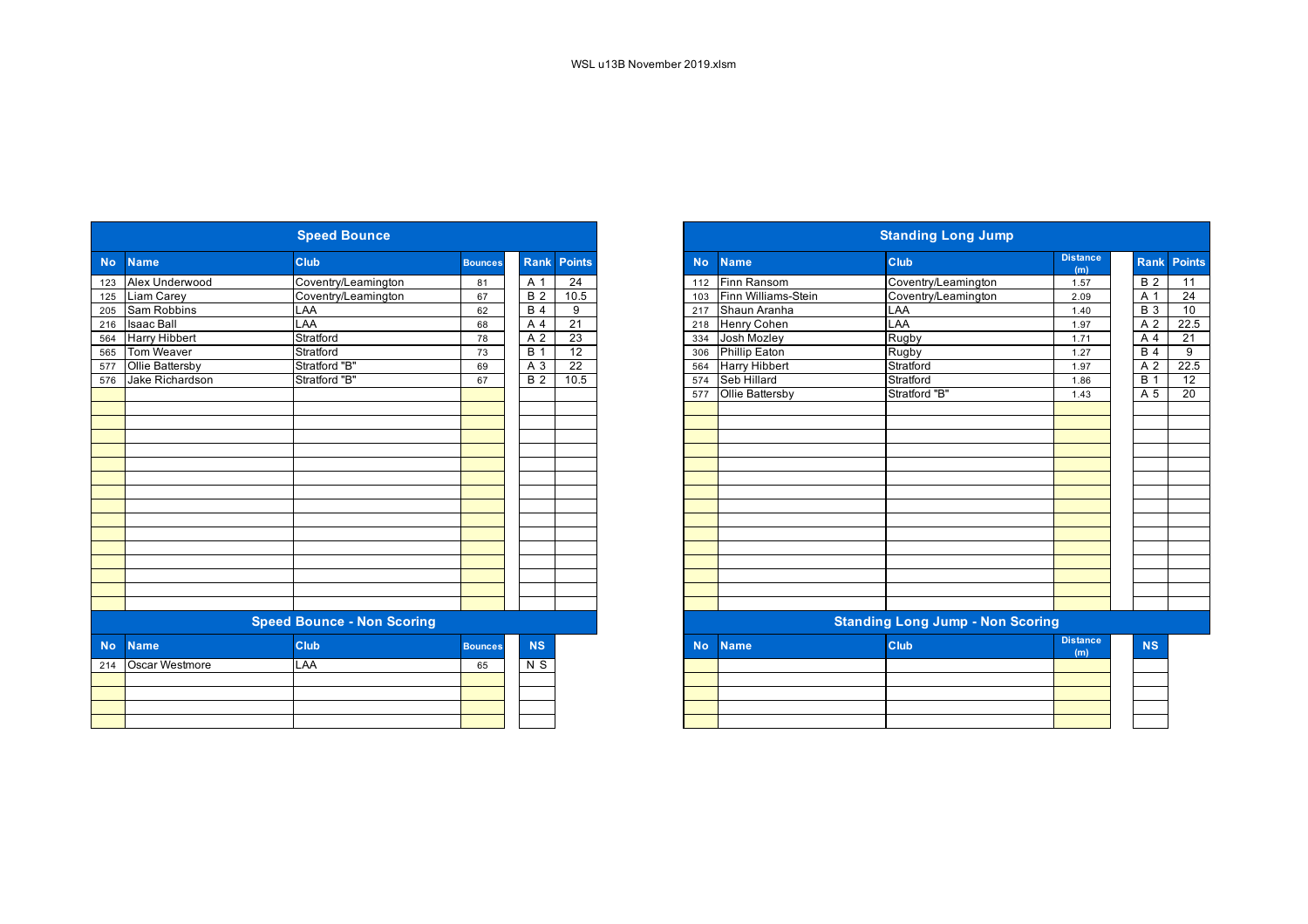|           |                        | <b>Vertical Jump</b>               |                                      |                |                    |
|-----------|------------------------|------------------------------------|--------------------------------------|----------------|--------------------|
| <b>No</b> | <b>Name</b>            | Club                               | <b>Distance</b><br>(c <sub>m</sub> ) |                | <b>Rank Points</b> |
| 116       | Kyle Langley-Swain     | Coventry/Leamington                | 46                                   | A 2            | 22.5               |
| 112       | Finn Ransom            | Coventry/Leamington                | 34                                   | <b>B</b> 5     | 8                  |
| 205       | Sam Robbins            | LAA                                | 39                                   | A 5            | 20                 |
| 216       | <b>Isaac Ball</b>      | LAA                                | 37                                   | <b>B</b> 4     | 9                  |
| 333       | <b>Robbie Dale</b>     | Rugby                              | 46                                   | A <sub>2</sub> | 22.5               |
| 329       | <b>Harrison Barnes</b> | Rugby                              | 44                                   | <b>B</b> 1     | 12                 |
| 563       | Luca De Freitas Pires  | Stratford                          | 49                                   | A 1            | 24                 |
| 562       | James Verralls         | Stratford                          | 41                                   | <b>B2</b>      | 11                 |
| 576       | Jake Richardson        | Stratford "B"                      | 43                                   | A <sub>4</sub> | 21                 |
| 577       | Ollie Battersby        | Stratford "B"                      | 39                                   | <b>B</b> 3     | 10                 |
|           |                        |                                    |                                      |                |                    |
|           |                        |                                    |                                      |                |                    |
|           |                        |                                    |                                      |                |                    |
|           |                        |                                    |                                      |                |                    |
|           |                        |                                    |                                      |                |                    |
|           |                        |                                    |                                      |                |                    |
|           |                        |                                    |                                      |                |                    |
|           |                        |                                    |                                      |                |                    |
|           |                        |                                    |                                      |                |                    |
|           |                        |                                    |                                      |                |                    |
|           |                        |                                    |                                      |                |                    |
|           |                        |                                    |                                      |                |                    |
|           |                        |                                    |                                      |                |                    |
|           |                        |                                    |                                      |                |                    |
|           |                        | <b>Vertical Jump - Non Scoring</b> |                                      |                |                    |
| <b>No</b> | <b>Name</b>            | Club                               | <b>Distance</b><br>(c <sub>m</sub> ) | <b>NS</b>      |                    |
|           |                        |                                    |                                      |                |                    |
|           |                        |                                    |                                      |                |                    |
|           |                        |                                    |                                      |                |                    |
|           |                        |                                    |                                      |                |                    |
|           |                        |                                    |                                      |                |                    |
|           |                        |                                    |                                      |                |                    |

| <b>Vertical Jump</b> |                        |                                    |                         |                  |                    |  |  |
|----------------------|------------------------|------------------------------------|-------------------------|------------------|--------------------|--|--|
|                      | No Name                | <b>Club</b>                        | <b>Distance</b><br>(cm) |                  | <b>Rank Points</b> |  |  |
|                      | 116 Kyle Langley-Swain | Coventry/Leamington                | 46                      | A 2              | 22.5               |  |  |
|                      | 112 Finn Ransom        | Coventry/Leamington                | 34                      | B <sub>5</sub>   | 8                  |  |  |
| $\overline{205}$     | Sam Robbins            | <b>LAA</b>                         | 39                      | A 5              | 20                 |  |  |
|                      | 216 Isaac Ball         | LAA                                | 37                      | B <sub>4</sub>   | 9                  |  |  |
|                      | 333 Robbie Dale        | Rugby                              | 46                      | A 2              | 22.5               |  |  |
| 329                  | <b>Harrison Barnes</b> | Rugby                              | 44                      | <b>B</b> 1       | $\overline{12}$    |  |  |
| 563                  | Luca De Freitas Pires  | Stratford                          | 49                      | A 1              | 24                 |  |  |
|                      | 562 James Verralls     | Stratford                          | 41                      | <b>B</b> 2       | 11                 |  |  |
| 576                  | Jake Richardson        | Stratford "B"                      | 43                      | A 4              | $\overline{21}$    |  |  |
|                      | 577 Ollie Battersby    | Stratford "B"                      | 39                      | $\overline{B}$ 3 | 10                 |  |  |
|                      |                        |                                    |                         |                  |                    |  |  |
|                      |                        |                                    |                         |                  |                    |  |  |
|                      |                        |                                    |                         |                  |                    |  |  |
|                      |                        |                                    |                         |                  |                    |  |  |
|                      |                        |                                    |                         |                  |                    |  |  |
|                      |                        |                                    |                         |                  |                    |  |  |
|                      |                        |                                    |                         |                  |                    |  |  |
|                      |                        |                                    |                         |                  |                    |  |  |
|                      |                        |                                    |                         |                  |                    |  |  |
|                      |                        |                                    |                         |                  |                    |  |  |
|                      |                        |                                    |                         |                  |                    |  |  |
|                      |                        |                                    |                         |                  |                    |  |  |
|                      |                        |                                    |                         |                  |                    |  |  |
|                      |                        |                                    |                         |                  |                    |  |  |
|                      |                        | <b>Vertical Jump - Non Scoring</b> |                         |                  |                    |  |  |
| No.                  | <b>Name</b>            | <b>Club</b>                        | <b>Distance</b><br>(cm) | <b>NS</b>        |                    |  |  |

| <b>NO</b> Name    | <b>URB</b> | (m)  | NJ. |
|-------------------|------------|------|-----|
| 222 Callum Stuart | LAA        | 5.26 | N S |
|                   |            |      |     |
|                   |            |      |     |
|                   |            |      |     |
|                   |            |      |     |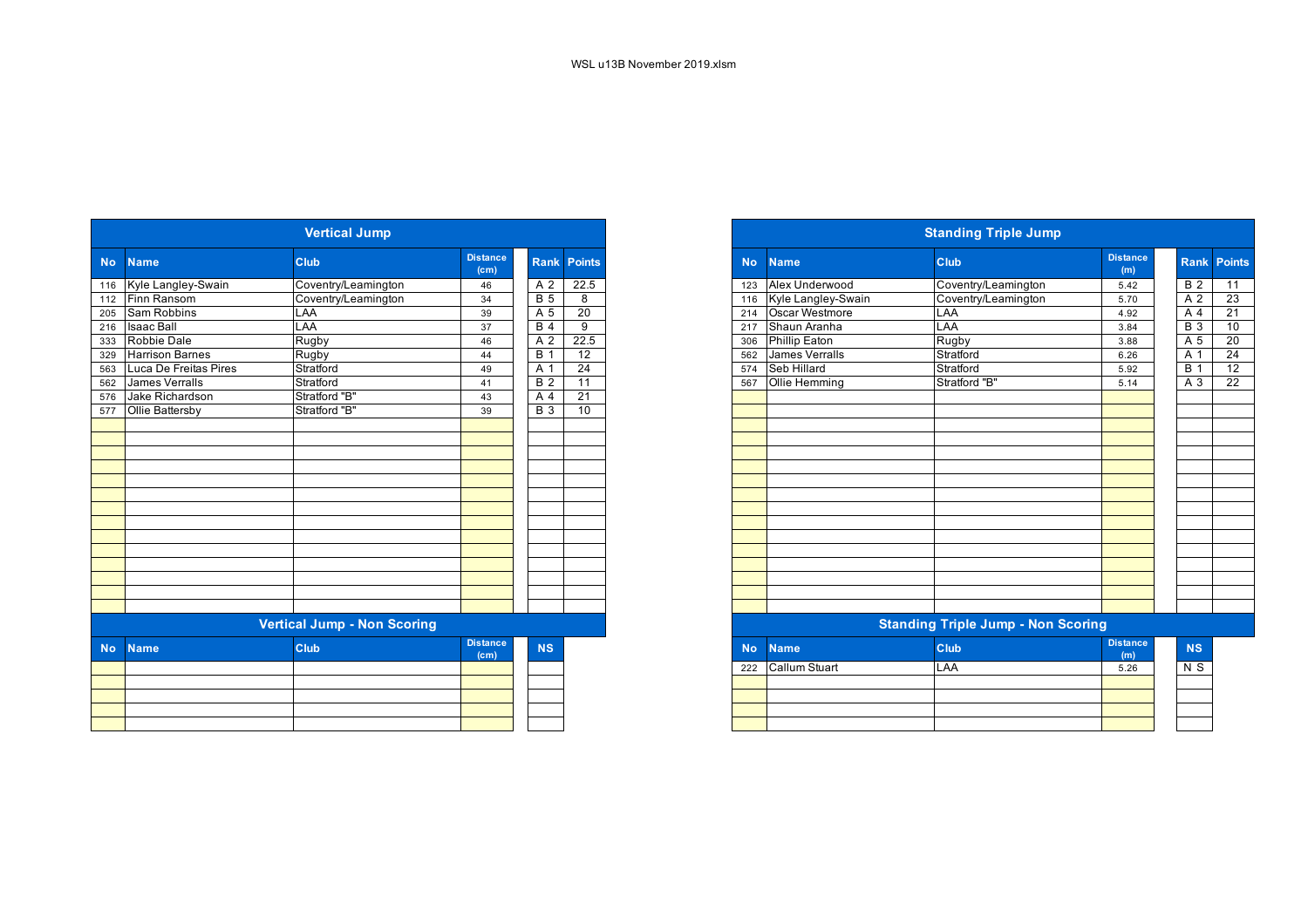|           |                        | <b>Shot Put</b>               |        |                  |                    | <b>Soft Javelin</b> |             |  |                                   |         |  |
|-----------|------------------------|-------------------------------|--------|------------------|--------------------|---------------------|-------------|--|-----------------------------------|---------|--|
| <b>No</b> | <b>Name</b>            | Club                          | Dis(m) |                  | <b>Rank Points</b> | <b>No</b>           | <b>Name</b> |  | Club                              | Dis (m) |  |
| 116       | Kyle Langley-Swain     | Coventry/Leamington           | 4.68   | <b>B</b> 5       | 8                  |                     |             |  |                                   |         |  |
| 125       | Liam Carey             | Coventry/Leamington           | 4.70   | A 5              | $\overline{20}$    |                     |             |  |                                   |         |  |
| 215       | Dan Wilks              | LAA                           | 5.30   | $\overline{A4}$  | 21                 |                     |             |  |                                   |         |  |
| 218       | Henry Cohen            | LAA                           | 5.29   | $\overline{B}$ 2 | 11                 |                     |             |  |                                   |         |  |
| 338       | <b>Archie Campbell</b> | Rugby                         | 5.26   | B <sub>3</sub>   | 10                 |                     |             |  |                                   |         |  |
| 329       | <b>Harrison Barnes</b> | <b>Rugby</b>                  | 9.20   | A 1              | $\overline{24}$    |                     |             |  |                                   |         |  |
| 565       | Tom Weaver             | Stratford                     | 8.08   | A <sub>2</sub>   | 23                 |                     |             |  |                                   |         |  |
| 563       | Luca De Freitas Pires  | Stratford                     | 6.42   | B <sub>1</sub>   | 12                 |                     |             |  |                                   |         |  |
| 575       | Alex McMillan          | Stratford "B"                 | 5.76   | $A_3$            | $\overline{22}$    |                     |             |  |                                   |         |  |
| 567       | Ollie Hemming          | Stratford "B"                 | 4.82   | $\overline{B4}$  | 9                  |                     |             |  |                                   |         |  |
|           |                        |                               |        |                  |                    |                     |             |  |                                   |         |  |
|           |                        |                               |        |                  |                    |                     |             |  |                                   |         |  |
|           |                        |                               |        |                  |                    |                     |             |  |                                   |         |  |
|           |                        |                               |        |                  |                    |                     |             |  |                                   |         |  |
|           |                        |                               |        |                  |                    |                     |             |  |                                   |         |  |
|           |                        |                               |        |                  |                    |                     |             |  |                                   |         |  |
|           |                        |                               |        |                  |                    |                     |             |  |                                   |         |  |
|           |                        |                               |        |                  |                    |                     |             |  |                                   |         |  |
|           |                        |                               |        |                  |                    |                     |             |  |                                   |         |  |
|           |                        |                               |        |                  |                    |                     |             |  |                                   |         |  |
|           |                        |                               |        |                  |                    |                     |             |  |                                   |         |  |
|           |                        |                               |        |                  |                    |                     |             |  |                                   |         |  |
|           |                        |                               |        |                  |                    |                     |             |  |                                   |         |  |
|           |                        | <b>Shot Put - Non Scoring</b> |        |                  |                    |                     |             |  | <b>Soft Javelin - Non Scoring</b> |         |  |
| <b>No</b> | <b>Name</b>            | Club                          | Dis(m) | <b>NS</b>        |                    | <b>No</b>           | <b>Name</b> |  | Club                              | Dis (m) |  |
| 222       | <b>Callum Stuart</b>   | LAA                           | 4.66   | $N$ S            |                    |                     |             |  |                                   |         |  |
|           |                        |                               |        |                  |                    |                     |             |  |                                   |         |  |
|           |                        |                               |        |                  |                    |                     |             |  |                                   |         |  |
|           |                        |                               |        |                  |                    |                     |             |  |                                   |         |  |
|           |                        |                               |        |                  |                    |                     |             |  |                                   |         |  |
|           |                        |                               |        |                  |                    |                     |             |  |                                   |         |  |

|           |                                                | <b>Shot Put</b>               |        |                  |                 |
|-----------|------------------------------------------------|-------------------------------|--------|------------------|-----------------|
| <b>No</b> | <b>Name</b>                                    | <b>Club</b>                   | Dis(m) | Rank             | Points          |
| 116       | Kyle Langley-Swain                             | Coventry/Leamington           | 4.68   | $\overline{B}$ 5 | 8               |
| 125       | Liam Carey                                     | Coventry/Leamington           | 4.70   | A 5              | $\overline{20}$ |
|           | 215 Dan Wilks                                  | LAA                           | 5.30   | A 4              | 21              |
| 218       | Henry Cohen                                    | LAA                           | 5.29   | $\overline{B}$ 2 | 11              |
| 338       | Archie Campbell                                | Rugby                         | 5.26   | $\overline{B}$ 3 | 10              |
| 329       | <b>Harrison Barnes</b>                         | Rugby                         | 9.20   | A 1              | $\overline{24}$ |
|           | 565 Tom Weaver                                 | Stratford                     | 8.08   | A 2              | $\overline{23}$ |
|           |                                                | Stratford                     | 6.42   | $\overline{B}$ 1 | $\overline{12}$ |
|           | 563 Luca De Freitas Pires<br>575 Alex McMillan | Stratford "B"                 | 5.76   | A 3              | 22              |
| 567       | Ollie Hemming                                  | Stratford "B"                 | 4.82   | <b>B</b> 4       | 9               |
|           |                                                |                               |        |                  |                 |
|           |                                                |                               |        |                  |                 |
|           |                                                |                               |        |                  |                 |
|           |                                                |                               |        |                  |                 |
|           |                                                |                               |        |                  |                 |
|           |                                                |                               |        |                  |                 |
|           |                                                |                               |        |                  |                 |
|           |                                                |                               |        |                  |                 |
|           |                                                |                               |        |                  |                 |
|           |                                                |                               |        |                  |                 |
|           |                                                |                               |        |                  |                 |
|           |                                                |                               |        |                  |                 |
|           |                                                |                               |        |                  |                 |
|           |                                                |                               |        |                  |                 |
|           |                                                | <b>Shot Put - Non Scoring</b> |        |                  |                 |
| <b>No</b> | <b>Name</b>                                    | Club                          | Dis(m) | <b>NS</b>        |                 |
|           | 222 Callum Stuart                              | LAA                           | 4.66   | $N$ S            |                 |
|           |                                                |                               |        |                  |                 |
|           |                                                |                               |        |                  |                 |
|           |                                                |                               |        |                  |                 |
|           |                                                |                               |        |                  |                 |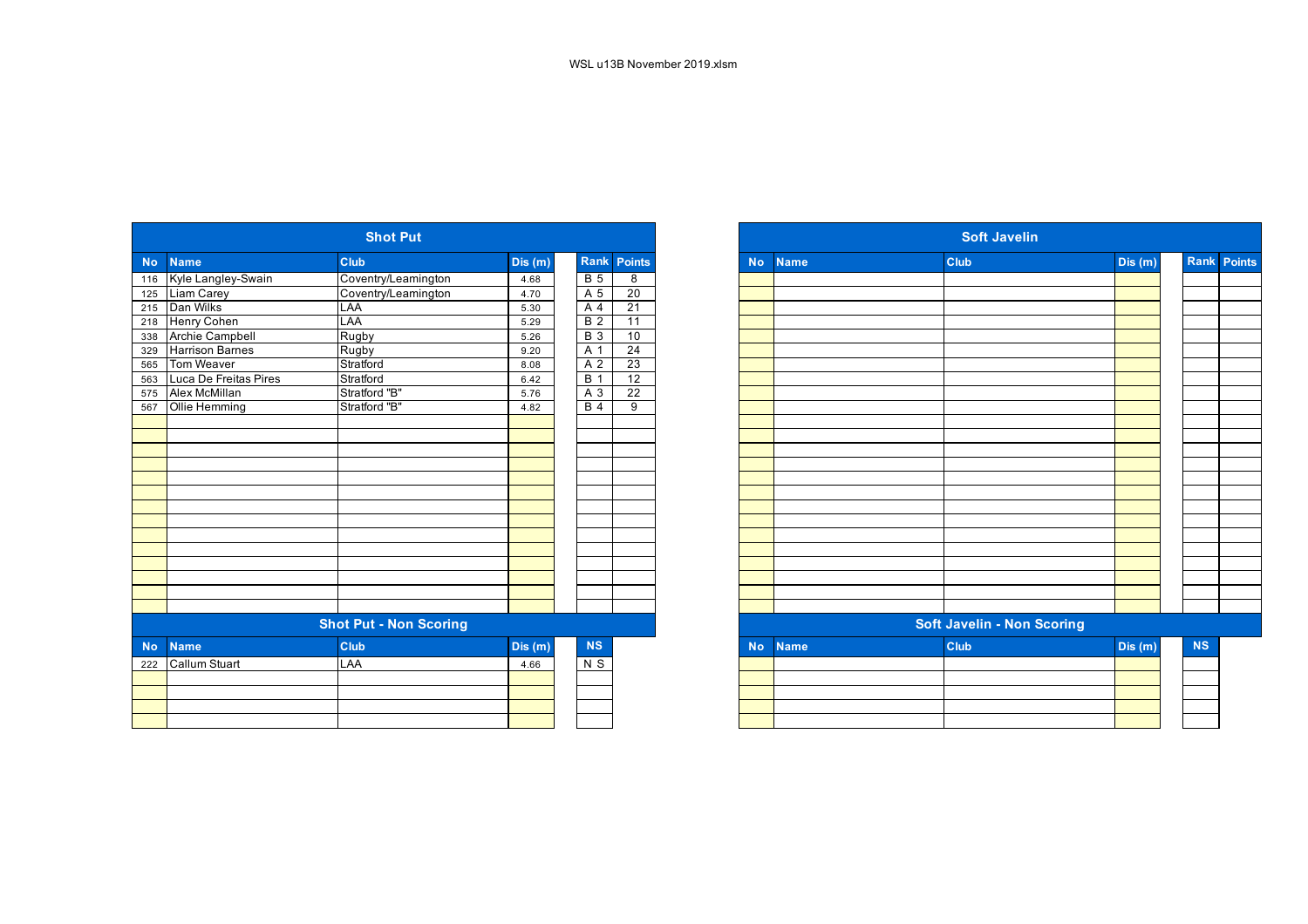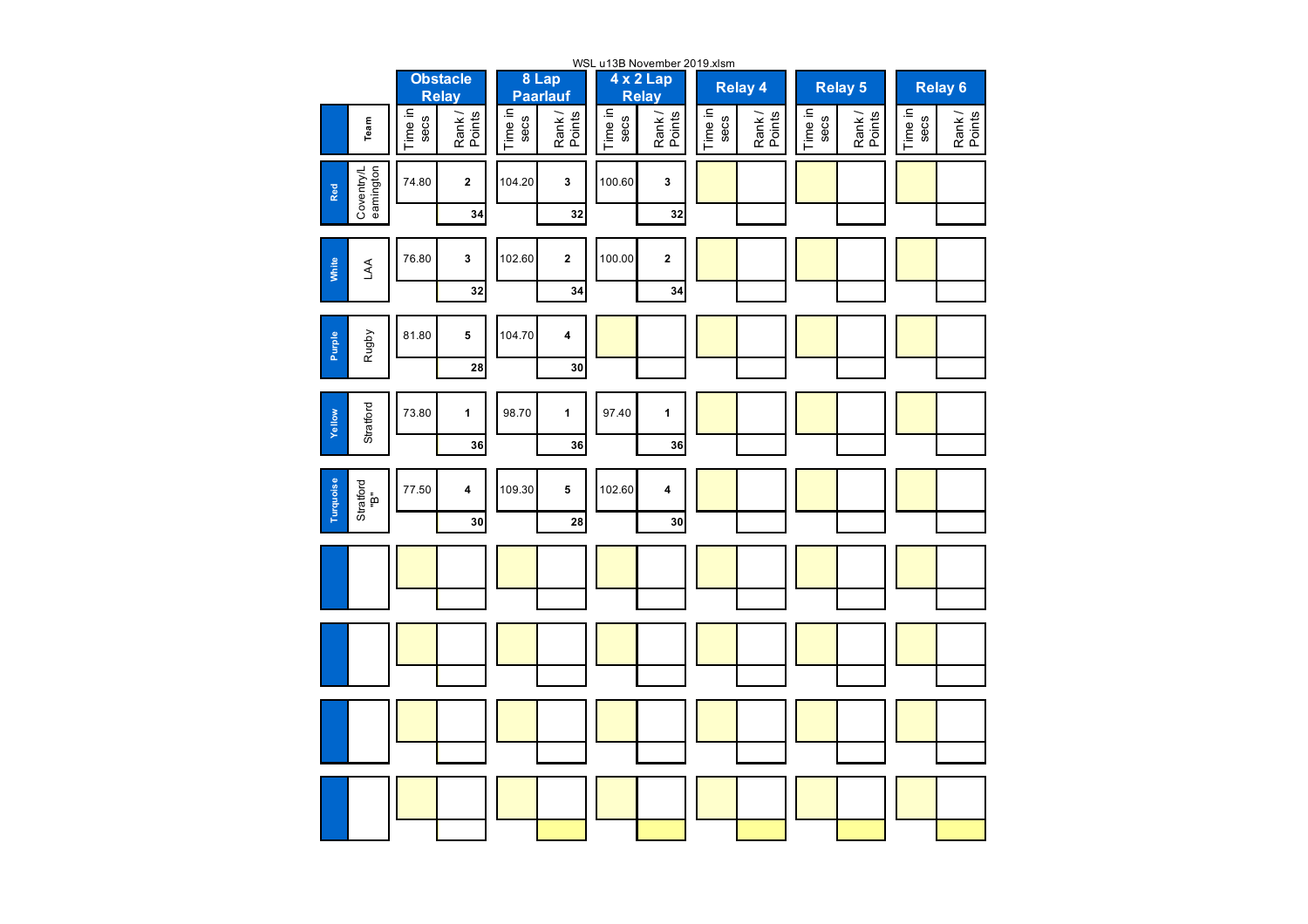|              |                   | 29 November 2019            | Red                     | White                   | <b>Purple</b> | Yellow    | <b>Turquoise</b>   |  |  |
|--------------|-------------------|-----------------------------|-------------------------|-------------------------|---------------|-----------|--------------------|--|--|
|              |                   | <b>Under 15 - Girls</b>     | Coventry/Lea<br>mington | LAA                     | Rugby         | Stratford | <b>Stratford B</b> |  |  |
|              |                   | 2 Lap Race                  | 30                      | 33                      |               | 36        | 33                 |  |  |
|              |                   | 4 Lap Race                  | 24                      | 21                      |               | 35        | 33                 |  |  |
|              | <b>Individual</b> | 6 Lap Race                  |                         |                         |               |           |                    |  |  |
| <b>TRACK</b> |                   | <b>Obstacle Relay</b>       |                         |                         |               |           |                    |  |  |
|              | Relay             | 8 Lap Paarlauf              |                         | 34                      |               | 36        | 32                 |  |  |
|              |                   | 4 x 2 Lap Relay             |                         | 34                      |               | 36        | 32                 |  |  |
|              |                   |                             |                         |                         |               |           |                    |  |  |
|              |                   | <b>Speed Bounce</b>         | 24                      | 31                      |               | 35        | 33                 |  |  |
|              |                   | <b>Standing Long Jump</b>   | 33                      | 35                      |               | 34        | 30                 |  |  |
|              | Jumps             | <b>Vertical Jump</b>        | 36                      | 22                      |               | 34        | 31                 |  |  |
| FIELD        |                   | <b>Standing Triple Jump</b> | 33                      | 24                      |               | 35        | 31                 |  |  |
|              | <b>Throws</b>     | <b>Shot Put</b>             | 33                      | 33                      |               | 35        | 31                 |  |  |
|              |                   | <b>Total</b>                | 213                     | 267                     |               | 316       | 286                |  |  |
|              |                   | <b>Overall Position</b>     | $\overline{\mathbf{4}}$ | $\overline{\mathbf{3}}$ |               | $-1$      | $\overline{2}$     |  |  |

**Sports Connexion Warwickshire Sportshall League**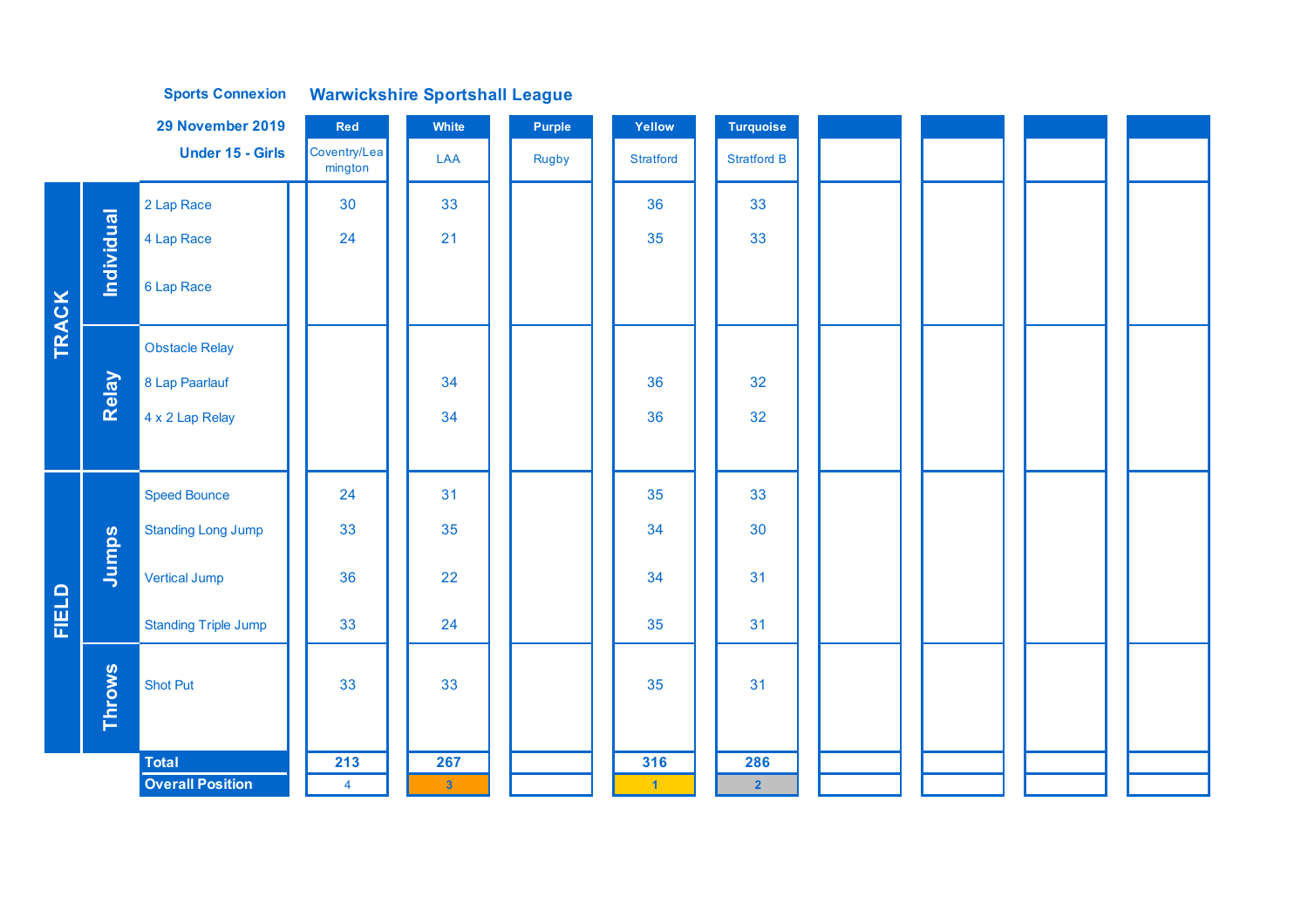|           |                      | 2 Lap Race               |             |                  |                 |
|-----------|----------------------|--------------------------|-------------|------------------|-----------------|
|           | <b>Name</b>          | <b>Club</b>              | <b>Time</b> | Rank             | <b>Points</b>   |
|           | 585 Lucy Lane        | Stratford                | 22.9        | A 1              | $\overline{24}$ |
| 224       | Fatima Dambetta      | LAA                      | 24.5        | $\overline{B}$ 2 | 11              |
| 582       | Eleanor Clark        | Stratford B              | 24.7        | <b>B</b> 3       | 10              |
| 139       | Charlotte Aghoghogbe | Coventry/Leamington      | 25.1        | B <sub>4</sub>   | 9               |
|           |                      |                          |             |                  |                 |
| 589       | <b>Maria Watkins</b> | <b>Stratford B</b>       | 23.1        | A 2              | 23              |
| 591       | Sofia Wood           | Stratford                | 23.6        | $\overline{B}$ 1 | 12              |
| 225       | Olivia Aranha        | LAA                      | 23.7        | A 3              | 22              |
| 126       | Shona Murray         | Coventry/Leamington      | 24.3        | A 4              | 21              |
|           |                      |                          |             |                  |                 |
|           |                      |                          |             |                  |                 |
|           |                      |                          |             |                  |                 |
|           |                      |                          |             |                  |                 |
|           |                      |                          |             |                  |                 |
|           |                      |                          |             |                  |                 |
|           |                      |                          |             |                  |                 |
|           |                      |                          |             |                  |                 |
|           |                      |                          |             |                  |                 |
|           |                      |                          |             |                  |                 |
|           |                      |                          |             |                  |                 |
|           |                      |                          |             |                  |                 |
|           |                      |                          |             |                  |                 |
|           |                      |                          |             |                  |                 |
|           |                      |                          |             |                  |                 |
|           |                      | 2 Lap Race - Non Scoring |             |                  |                 |
| <b>No</b> | <b>Name</b>          | <b>Club</b>              | <b>Time</b> | <b>NS</b>        |                 |
|           |                      |                          |             |                  |                 |
|           |                      |                          |             |                  |                 |
|           |                      |                          |             |                  |                 |
|           |                      |                          |             |                  |                 |
|           |                      |                          |             |                  |                 |
|           |                      |                          |             |                  |                 |

|                      | 2 Lap Race               |             |                  |                 |
|----------------------|--------------------------|-------------|------------------|-----------------|
|                      | Club                     | <b>Time</b> |                  | Rank Points     |
| Lucy Lane            | Stratford                | 22.9        | A 1              | $\overline{24}$ |
| Fatima Dambetta      | LAA                      | 24.5        | $\overline{B}$ 2 | 11              |
| Eleanor Clark        | <b>Stratford B</b>       | 24.7        | <b>B</b> 3       | 10              |
| Charlotte Aghoghogbe | Coventry/Leamington      | 25.1        | B <sub>4</sub>   | 9               |
|                      |                          |             |                  |                 |
| Maria Watkins        | <b>Stratford B</b>       | 23.1        | A 2              | 23              |
| Sofia Wood           | Stratford                | 23.6        | $\overline{B}$ 1 | 12              |
| Olivia Aranha        | LAA                      | 23.7        | A 3              | 22              |
| Shona Murray         | Coventry/Leamington      | 24.3        | A 4              | $\overline{21}$ |
|                      |                          |             |                  |                 |
|                      |                          |             |                  |                 |
|                      |                          |             |                  |                 |
|                      |                          |             |                  |                 |
|                      |                          |             |                  |                 |
|                      |                          |             |                  |                 |
|                      |                          |             |                  |                 |
|                      |                          |             |                  |                 |
|                      |                          |             |                  |                 |
|                      |                          |             |                  |                 |
|                      |                          |             |                  |                 |
|                      |                          |             |                  |                 |
|                      |                          |             |                  |                 |
|                      |                          |             |                  |                 |
|                      |                          |             |                  |                 |
|                      | 2 Lap Race - Non Scoring |             |                  |                 |
| <b>Name</b>          | <b>Club</b>              | <b>Time</b> | <b>NS</b>        |                 |
|                      |                          |             |                  |                 |
|                      |                          |             |                  |                 |
|                      |                          |             |                  |                 |
|                      |                          |             |                  |                 |
|                      |                          |             |                  |                 |
|                      |                          |             |                  |                 |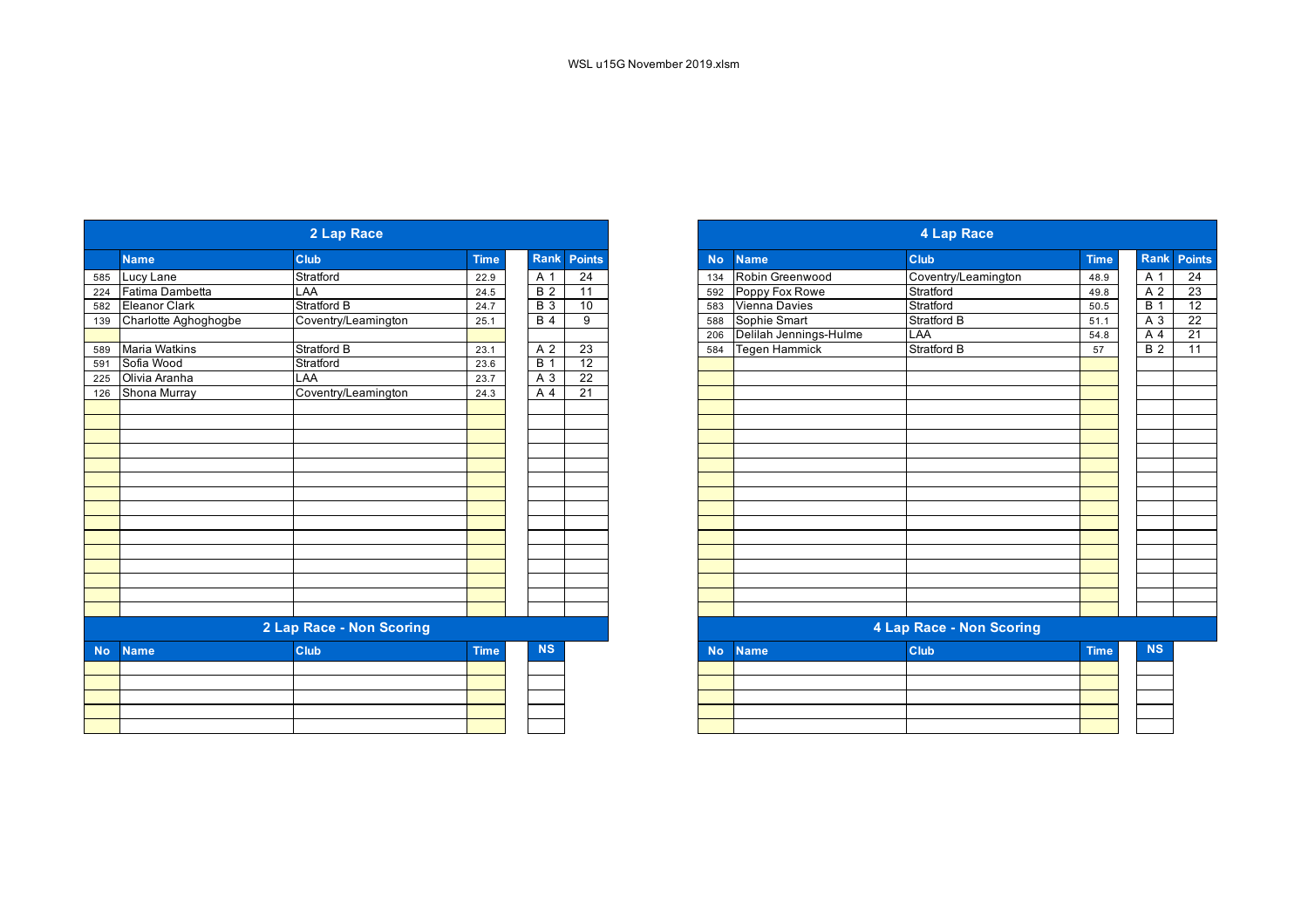|           |                        | <b>Speed Bounce</b>               |                |                  |                    |           |                      | <b>Standing Long Jump</b>               |                        |                  |
|-----------|------------------------|-----------------------------------|----------------|------------------|--------------------|-----------|----------------------|-----------------------------------------|------------------------|------------------|
| <b>No</b> | <b>Name</b>            | Club                              | <b>Bounces</b> |                  | <b>Rank Points</b> | <b>No</b> | <b>Name</b>          | Club                                    | <b>Distance</b><br>(m) | Ran              |
| 134       | Robin Greenwood        | Coventry/Leamington               | 86             | A 1              | 24                 | 126       | Shona Murray         | Coventry/Leamington                     | 1.97                   | A 2              |
| 224       | Fatima Dambetta        | LAA                               | 63             | <b>B</b> 3       | 10                 | 139       | Charlotte Aghoghogbe | Coventry/Leamington                     | 1.67                   | <b>B</b> 3       |
| 206       | Delilah Jennings-Hulme | <b>LAA</b>                        | 64             | A 4              | $\overline{21}$    | 225       | Olivia Aranha        | <b>LAA</b>                              | 1.83                   | B <sub>2</sub>   |
| 591       | Sofia Wood             | Stratford                         | 78             | A 2              | 23                 | 224       | Fatima Dambetta      | LAA                                     | 2.21                   | A 1              |
| 592       | Poppy Fox Rowe         | Stratford                         | 75             | $\overline{B}$ 1 | 12                 | 587       | Olivia Robinson      | Stratford                               | 1.95                   | A 3              |
| 589       | <b>Maria Watkins</b>   | <b>Stratford B</b>                | 72             | $\overline{B}$ 2 | $\overline{11}$    | 592       | Poppy Fox Rowe       | Stratford                               | 1.89                   | $\overline{B}$ 1 |
| 586       | Kate Richardson        | <b>Stratford B</b>                | 76             | A 3              | $\overline{22}$    | 588       | Sophie Smart         | <b>Stratford B</b>                      | 1.64                   | B <sub>4</sub>   |
|           |                        |                                   |                |                  |                    | 586       | Kate Richardson      | <b>Stratford B</b>                      | 1.71                   | A                |
|           |                        |                                   |                |                  |                    |           |                      |                                         |                        |                  |
|           |                        |                                   |                |                  |                    |           |                      |                                         |                        |                  |
|           |                        |                                   |                |                  |                    |           |                      |                                         |                        |                  |
|           |                        |                                   |                |                  |                    |           |                      |                                         |                        |                  |
|           |                        |                                   |                |                  |                    |           |                      |                                         |                        |                  |
|           |                        |                                   |                |                  |                    |           |                      |                                         |                        |                  |
|           |                        |                                   |                |                  |                    |           |                      |                                         |                        |                  |
|           |                        |                                   |                |                  |                    |           |                      |                                         |                        |                  |
|           |                        |                                   |                |                  |                    |           |                      |                                         |                        |                  |
|           |                        |                                   |                |                  |                    |           |                      |                                         |                        |                  |
|           |                        |                                   |                |                  |                    |           |                      |                                         |                        |                  |
|           |                        | <b>Speed Bounce - Non Scoring</b> |                |                  |                    |           |                      | <b>Standing Long Jump - Non Scoring</b> |                        |                  |
| <b>No</b> | <b>Name</b>            | <b>Club</b>                       | <b>Bounces</b> | <b>NS</b>        |                    | <b>No</b> | <b>Name</b>          | Club                                    | <b>Distance</b><br>(m) | <b>NS</b>        |
| 593       | <b>Hollie Newton</b>   | Stratford                         | 81             | N S              |                    | 594       | Izzy Newton          | Stratford                               | 1.94                   | $\overline{N}$   |
| 587       | Olivia Robinson        | Stratford                         | 74             | $N$ S            |                    |           |                      |                                         |                        |                  |
|           |                        |                                   |                |                  |                    |           |                      |                                         |                        |                  |
|           |                        |                                   |                |                  |                    |           |                      |                                         |                        |                  |

|            |                        | <b>Speed Bounce</b>               |                |                  |                 |
|------------|------------------------|-----------------------------------|----------------|------------------|-----------------|
|            | <b>Name</b>            | Club                              | <b>Bounces</b> | <b>Rank</b>      | <b>Points</b>   |
|            | Robin Greenwood        | Coventry/Leamington               | 86             | A 1              | $\overline{24}$ |
|            | Fatima Dambetta        | LAA                               | 63             | <b>B</b> 3       | 10              |
|            | Delilah Jennings-Hulme | LAA                               | 64             | A 4              | 21              |
|            | Sofia Wood             | Stratford                         | 78             | A 2              | 23              |
|            | Poppy Fox Rowe         | Stratford                         | 75             | $\overline{B}$ 1 | $\overline{12}$ |
|            | <b>Maria Watkins</b>   | Stratford B                       | 72             | $\overline{B}$ 2 | 11              |
|            | Kate Richardson        | <b>Stratford B</b>                | 76             | A 3              | 22              |
|            |                        |                                   |                |                  |                 |
|            |                        |                                   |                |                  |                 |
|            |                        |                                   |                |                  |                 |
|            |                        |                                   |                |                  |                 |
|            |                        |                                   |                |                  |                 |
|            |                        |                                   |                |                  |                 |
|            |                        |                                   |                |                  |                 |
|            |                        |                                   |                |                  |                 |
|            |                        |                                   |                |                  |                 |
|            |                        |                                   |                |                  |                 |
|            |                        |                                   |                |                  |                 |
|            |                        |                                   |                |                  |                 |
|            |                        |                                   |                |                  |                 |
|            |                        |                                   |                |                  |                 |
|            |                        |                                   |                |                  |                 |
|            |                        |                                   |                |                  |                 |
|            |                        |                                   |                |                  |                 |
|            |                        | <b>Speed Bounce - Non Scoring</b> |                |                  |                 |
| <b>No</b>  | <b>Name</b>            | <b>Club</b>                       | <b>Bounces</b> | <b>NS</b>        |                 |
| 593<br>587 | <b>Hollie Newton</b>   | Stratford                         | 81             | N S              |                 |
|            | Olivia Robinson        | Stratford                         | 74             | $N$ S            |                 |
|            |                        |                                   |                |                  |                 |
|            |                        |                                   |                |                  |                 |
|            |                        |                                   |                |                  |                 |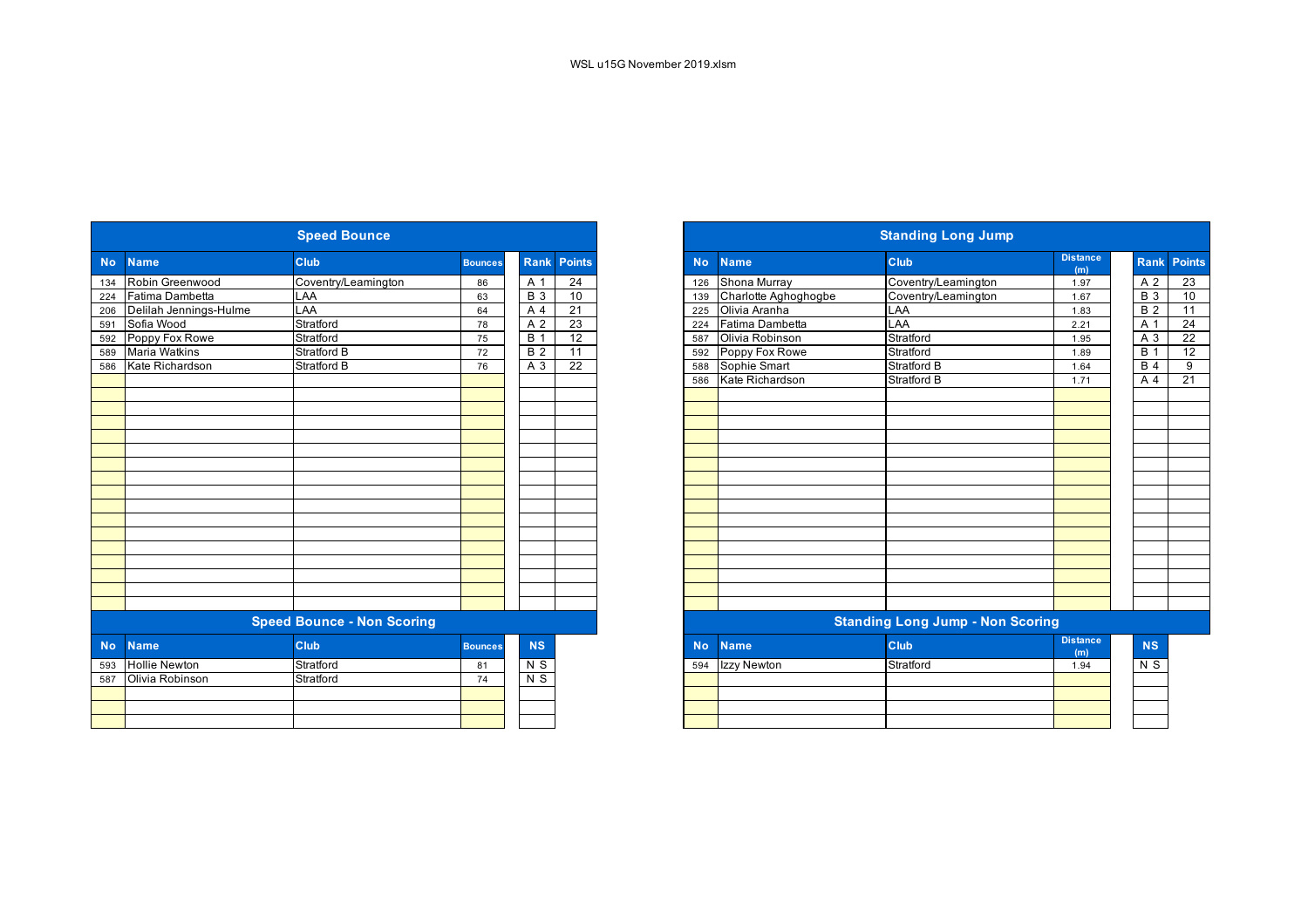|           |                                    | <b>Vertical Jump</b> |                                      |                  |                    |  |  |  |  |  |  |
|-----------|------------------------------------|----------------------|--------------------------------------|------------------|--------------------|--|--|--|--|--|--|
| <b>No</b> | <b>Name</b>                        | <b>Club</b>          | <b>Distance</b><br>(c <sub>m</sub> ) |                  | <b>Rank Points</b> |  |  |  |  |  |  |
| 134       | Robin Greenwood                    | Coventry/Leamington  | 54                                   | A 1              | 24                 |  |  |  |  |  |  |
| 139       | Charlotte Aghoghogbe               | Coventry/Leamington  | 52                                   | <b>B</b> 1       | $\overline{12}$    |  |  |  |  |  |  |
| 225       | Olivia Aranha                      | LAA                  | 49                                   | $A\overline{3}$  | $\overline{22}$    |  |  |  |  |  |  |
| 585       | Lucy Lane                          | Stratford            | 52                                   | $\overline{A}$ 2 | 23                 |  |  |  |  |  |  |
| 593       | <b>Hollie Newton</b>               | Stratford            | 51                                   | $\overline{B}$ 2 | 11                 |  |  |  |  |  |  |
| 582       | <b>Eleanor Clark</b>               | <b>Stratford B</b>   | 35                                   | $\overline{B}$ 3 | 10                 |  |  |  |  |  |  |
| 588       | Sophie Smart                       | Stratford B          | 48                                   | A $\overline{4}$ | 21                 |  |  |  |  |  |  |
|           |                                    |                      |                                      |                  |                    |  |  |  |  |  |  |
|           |                                    |                      |                                      |                  |                    |  |  |  |  |  |  |
|           |                                    |                      |                                      |                  |                    |  |  |  |  |  |  |
|           |                                    |                      |                                      |                  |                    |  |  |  |  |  |  |
|           |                                    |                      |                                      |                  |                    |  |  |  |  |  |  |
|           |                                    |                      |                                      |                  |                    |  |  |  |  |  |  |
|           |                                    |                      |                                      |                  |                    |  |  |  |  |  |  |
|           |                                    |                      |                                      |                  |                    |  |  |  |  |  |  |
|           |                                    |                      |                                      |                  |                    |  |  |  |  |  |  |
|           |                                    |                      |                                      |                  |                    |  |  |  |  |  |  |
|           |                                    |                      |                                      |                  |                    |  |  |  |  |  |  |
|           |                                    |                      |                                      |                  |                    |  |  |  |  |  |  |
|           |                                    |                      |                                      |                  |                    |  |  |  |  |  |  |
|           |                                    |                      |                                      |                  |                    |  |  |  |  |  |  |
|           |                                    |                      |                                      |                  |                    |  |  |  |  |  |  |
|           |                                    |                      |                                      |                  |                    |  |  |  |  |  |  |
|           |                                    |                      |                                      |                  |                    |  |  |  |  |  |  |
|           | <b>Vertical Jump - Non Scoring</b> |                      |                                      |                  |                    |  |  |  |  |  |  |
| <b>No</b> | <b>Name</b>                        | Club                 | <b>Distance</b>                      | <b>NS</b>        |                    |  |  |  |  |  |  |
|           |                                    |                      | (c <sub>m</sub> )                    |                  |                    |  |  |  |  |  |  |
|           |                                    |                      |                                      |                  |                    |  |  |  |  |  |  |
|           |                                    |                      |                                      |                  |                    |  |  |  |  |  |  |
|           |                                    |                      |                                      |                  |                    |  |  |  |  |  |  |
|           |                                    |                      |                                      |                  |                    |  |  |  |  |  |  |
|           |                                    |                      |                                      |                  |                    |  |  |  |  |  |  |

|                      | <b>Vertical Jump</b>               |                         |             |                 |
|----------------------|------------------------------------|-------------------------|-------------|-----------------|
| No Name              | <b>Club</b>                        | <b>Distance</b><br>(cm) | <b>Rank</b> | <b>Points</b>   |
| 134 Robin Greenwood  | Coventry/Leamington                | 54                      | A 1         | 24              |
| Charlotte Aghoghogbe | Coventry/Leamington                | 52                      | B           | 12              |
| Olivia Aranha        | LAA                                | 49                      | A 3         | $\overline{22}$ |
| Lucy Lane            | Stratford                          | 52                      | A 2         | $\overline{23}$ |
| <b>Hollie Newton</b> | Stratford                          | 51                      | <b>B</b> 2  | 11              |
| <b>Eleanor Clark</b> | <b>Stratford B</b>                 | 35                      | <b>B</b> 3  | 10              |
| 588 Sophie Smart     | Stratford B                        | 48                      | A 4         | $\overline{21}$ |
|                      |                                    |                         |             |                 |
|                      |                                    |                         |             |                 |
|                      |                                    |                         |             |                 |
|                      |                                    |                         |             |                 |
|                      |                                    |                         |             |                 |
|                      |                                    |                         |             |                 |
|                      |                                    |                         |             |                 |
|                      |                                    |                         |             |                 |
|                      |                                    |                         |             |                 |
|                      |                                    |                         |             |                 |
|                      |                                    |                         |             |                 |
|                      |                                    |                         |             |                 |
|                      |                                    |                         |             |                 |
|                      |                                    |                         |             |                 |
|                      |                                    |                         |             |                 |
|                      |                                    |                         |             |                 |
|                      | <b>Vertical Jump - Non Scoring</b> |                         |             |                 |
| <b>Name</b>          | <b>Club</b>                        | <b>Distance</b>         | <b>NS</b>   |                 |

|     | .          | (m)  | . |
|-----|------------|------|---|
| 591 | Stratford  | 5.48 |   |
|     |            |      |   |
|     |            |      |   |
|     |            |      |   |
|     |            |      |   |
|     | Sofia Wood |      |   |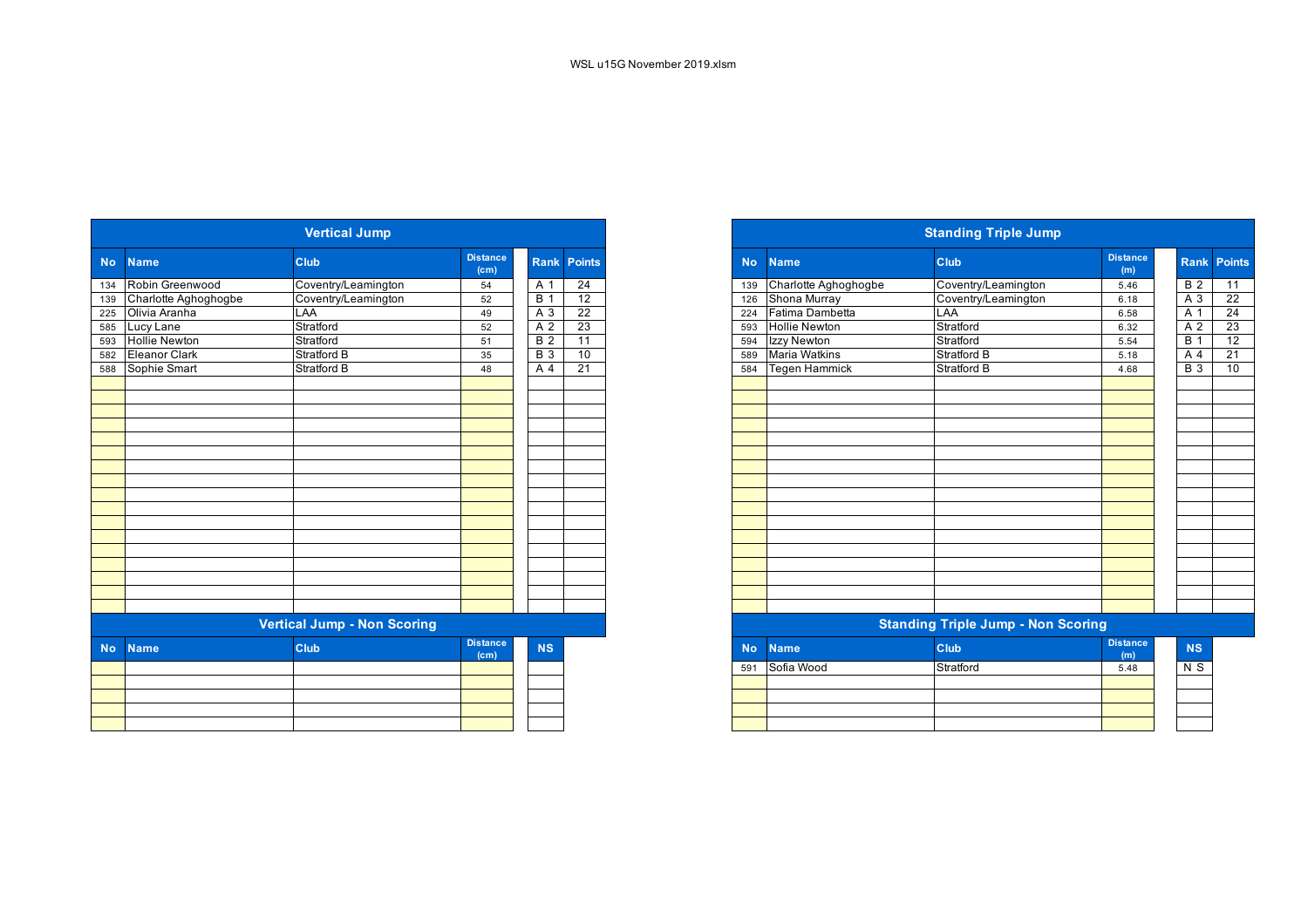|           |                        | <b>Shot Put</b>               |        |                  |                 |           |             | <b>Soft Javelin</b>               |         |
|-----------|------------------------|-------------------------------|--------|------------------|-----------------|-----------|-------------|-----------------------------------|---------|
| <b>No</b> | <b>Name</b>            | <b>Club</b>                   | Dis(m) |                  | Rank Points     | <b>No</b> | <b>Name</b> | Club                              | Dis (m) |
| 126       | Shona Murray           | Coventry/Leamington           | 7.34   | $\overline{B}$ 2 | $\overline{11}$ |           |             |                                   |         |
| 134       | Robin Greenwood        | Coventry/Leamington           | 8.23   | $A_3$            | $\overline{22}$ |           |             |                                   |         |
| 229       | Imogen George          | LAA                           | 10.40  | A 1              | 24              |           |             |                                   |         |
| 206       | Delilah Jennings-Hulme | LAA                           | 5.43   | <b>B</b> 4       | 9               |           |             |                                   |         |
| 594       | Izzy Newton            | Stratford                     | 8.50   | B <sub>1</sub>   | 12              |           |             |                                   |         |
| 585       | Lucy Lane              | Stratford                     | 8.70   | A 2              | 23              |           |             |                                   |         |
| 582       | Eleanor Clark          | <b>Stratford B</b>            | 6.33   | A 4              | $\overline{21}$ |           |             |                                   |         |
| 584       | <b>Tegen Hammick</b>   | <b>Stratford B</b>            | 5.82   | $B_3$            | 10              |           |             |                                   |         |
|           |                        |                               |        |                  |                 |           |             |                                   |         |
|           |                        |                               |        |                  |                 |           |             |                                   |         |
|           |                        |                               |        |                  |                 |           |             |                                   |         |
|           |                        |                               |        |                  |                 |           |             |                                   |         |
|           |                        |                               |        |                  |                 |           |             |                                   |         |
|           |                        |                               |        |                  |                 |           |             |                                   |         |
|           |                        |                               |        |                  |                 |           |             |                                   |         |
|           |                        |                               |        |                  |                 |           |             |                                   |         |
|           |                        |                               |        |                  |                 |           |             |                                   |         |
|           |                        |                               |        |                  |                 |           |             |                                   |         |
|           |                        |                               |        |                  |                 |           |             |                                   |         |
|           |                        |                               |        |                  |                 |           |             |                                   |         |
|           |                        |                               |        |                  |                 |           |             |                                   |         |
|           |                        |                               |        |                  |                 |           |             |                                   |         |
|           |                        |                               |        |                  |                 |           |             |                                   |         |
|           |                        | <b>Shot Put - Non Scoring</b> |        |                  |                 |           |             | <b>Soft Javelin - Non Scoring</b> |         |
| <b>No</b> | <b>Name</b>            | <b>Club</b>                   | Dis(m) | <b>NS</b>        |                 | <b>No</b> | <b>Name</b> | Club                              | Dis(m)  |
|           |                        |                               |        |                  |                 |           |             |                                   |         |
|           |                        |                               |        |                  |                 |           |             |                                   |         |
|           |                        |                               |        |                  |                 |           |             |                                   |         |
|           |                        |                               |        |                  |                 |           |             |                                   |         |
|           |                        |                               |        |                  |                 |           |             |                                   |         |
|           |                        |                               |        |                  |                 |           |             |                                   |         |

|            |                        | <b>Shot Put</b>               |        |                  |                 |
|------------|------------------------|-------------------------------|--------|------------------|-----------------|
| <b>No</b>  | <b>Name</b>            | <b>Club</b>                   | Dis(m) | Rank             | Points          |
| 126        | Shona Murray           | Coventry/Leamington           | 7.34   | B <sub>2</sub>   | $\overline{11}$ |
| 134        | Robin Greenwood        | Coventry/Leamington           | 8.23   | A 3              | $\overline{22}$ |
|            | Imogen George          | LAA                           | 10.40  | A 1              | $\overline{24}$ |
| 229<br>206 | Delilah Jennings-Hulme | LAA                           | 5.43   | B <sub>4</sub>   | 9               |
| 594        | Izzy Newton            | Stratford                     | 8.50   | $\overline{B}$ 1 | 12              |
| 585        | Lucy Lane              | Stratford                     | 8.70   | A <sub>2</sub>   | 23              |
| 582        | <b>Eleanor Clark</b>   | Stratford B                   | 6.33   | A 4              | $\overline{21}$ |
| 584        | Tegen Hammick          | <b>Stratford B</b>            | 5.82   | <b>B</b> 3       | 10              |
|            |                        |                               |        |                  |                 |
|            |                        |                               |        |                  |                 |
|            |                        |                               |        |                  |                 |
|            |                        |                               |        |                  |                 |
|            |                        |                               |        |                  |                 |
|            |                        |                               |        |                  |                 |
|            |                        |                               |        |                  |                 |
|            |                        |                               |        |                  |                 |
|            |                        |                               |        |                  |                 |
|            |                        |                               |        |                  |                 |
|            |                        |                               |        |                  |                 |
|            |                        |                               |        |                  |                 |
|            |                        |                               |        |                  |                 |
|            |                        |                               |        |                  |                 |
|            |                        |                               |        |                  |                 |
|            |                        |                               |        |                  |                 |
|            |                        | <b>Shot Put - Non Scoring</b> |        |                  |                 |
| <b>No</b>  | <b>Name</b>            | <b>Club</b>                   | Dis(m) | <b>NS</b>        |                 |
|            |                        |                               |        |                  |                 |
|            |                        |                               |        |                  |                 |
|            |                        |                               |        |                  |                 |
|            |                        |                               |        |                  |                 |
|            |                        |                               |        |                  |                 |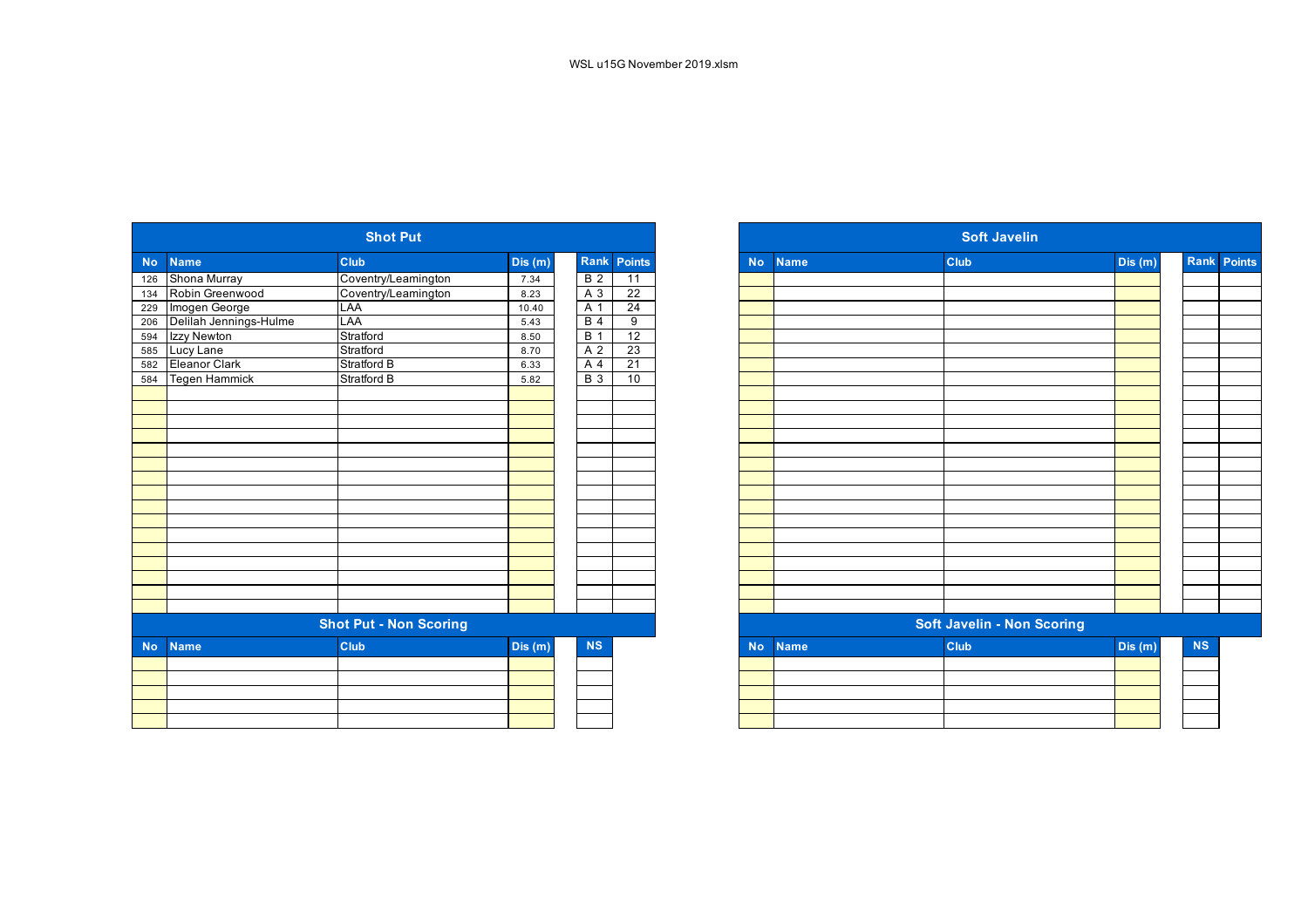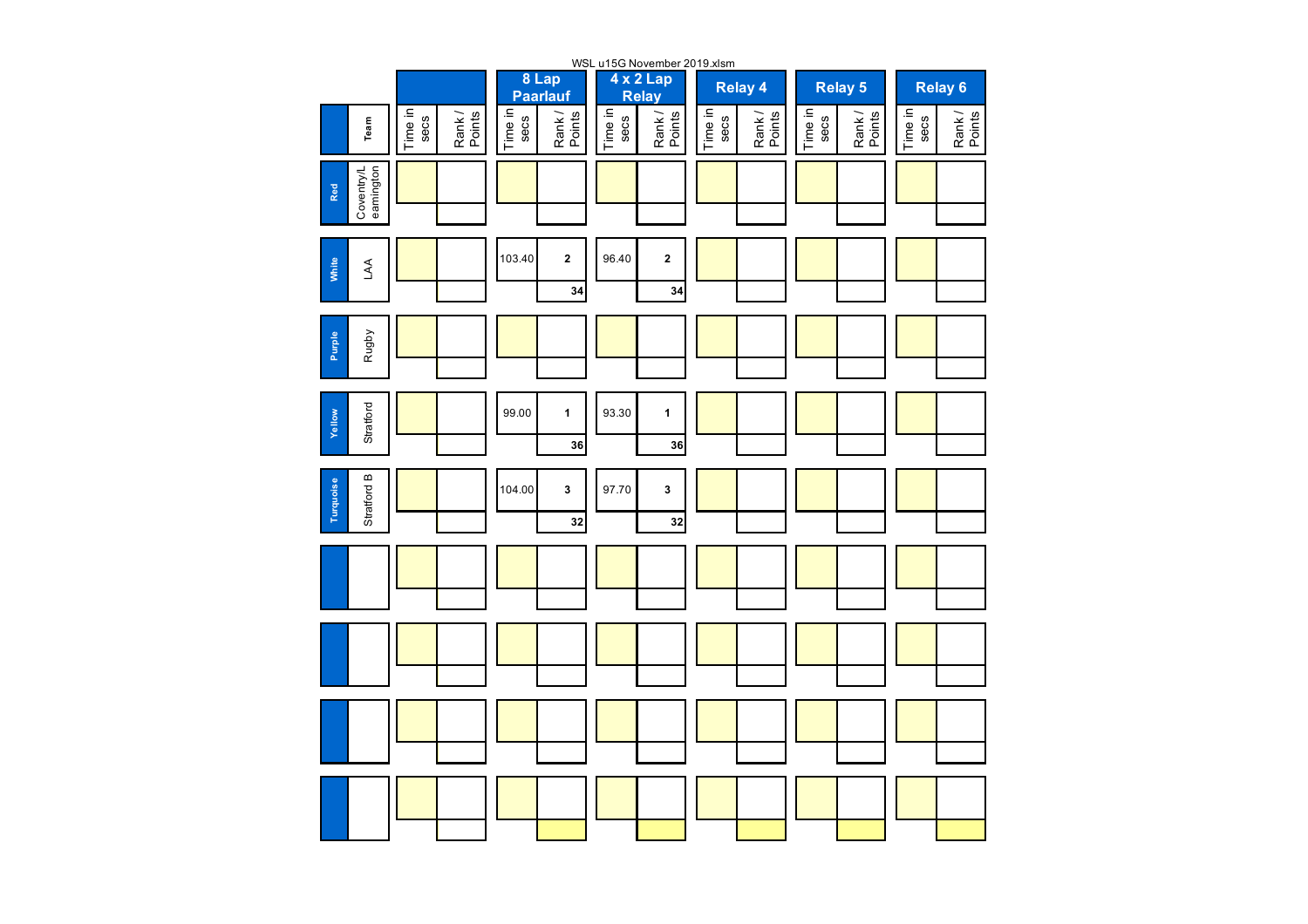|              |            | 29 November 2019            | Red                     | White | Purple       | Yellow                  |
|--------------|------------|-----------------------------|-------------------------|-------|--------------|-------------------------|
|              |            | Under 15 - Boys             | Coventry/Lea<br>mington | LAA   | <b>Rugby</b> | <b>Stratford</b>        |
|              |            | 2 Lap Race                  |                         | 36    | 32           | 34                      |
|              | Individual | 4 Lap Race                  |                         | 36    | 23           | 33                      |
|              |            | 6 Lap Race                  |                         |       |              |                         |
| <b>TRACK</b> |            | <b>Obstacle Relay</b>       |                         |       |              |                         |
|              | Relay      | 8 Lap Paarlauf              |                         | 34    | 36           | 32                      |
|              |            | 4 x 2 Lap Relay             |                         | 36    |              | 34                      |
|              |            |                             |                         |       |              |                         |
|              |            | <b>Speed Bounce</b>         | 22                      | 31    | 34           | 36                      |
|              |            | <b>Standing Long Jump</b>   |                         | 35    | 32           | 35                      |
|              | Jumps      | Vertical Jump               | 21                      | 36    | 34           | 32                      |
| <b>FIELD</b> |            | <b>Standing Triple Jump</b> |                         | 32    | 34           | 36                      |
|              |            | <b>Shot Put</b>             | 21                      | 34    | 34           | 34                      |
|              | Throws     |                             |                         |       |              |                         |
|              |            | <b>Total</b>                | 64                      | 310   | 259          | 306                     |
|              |            | <b>Overall Position</b>     | $\overline{4}$          | $-1$  | $\mathbf{3}$ | $\overline{\mathbf{2}}$ |

**Warwickshire Sportshall League Sports Connexion**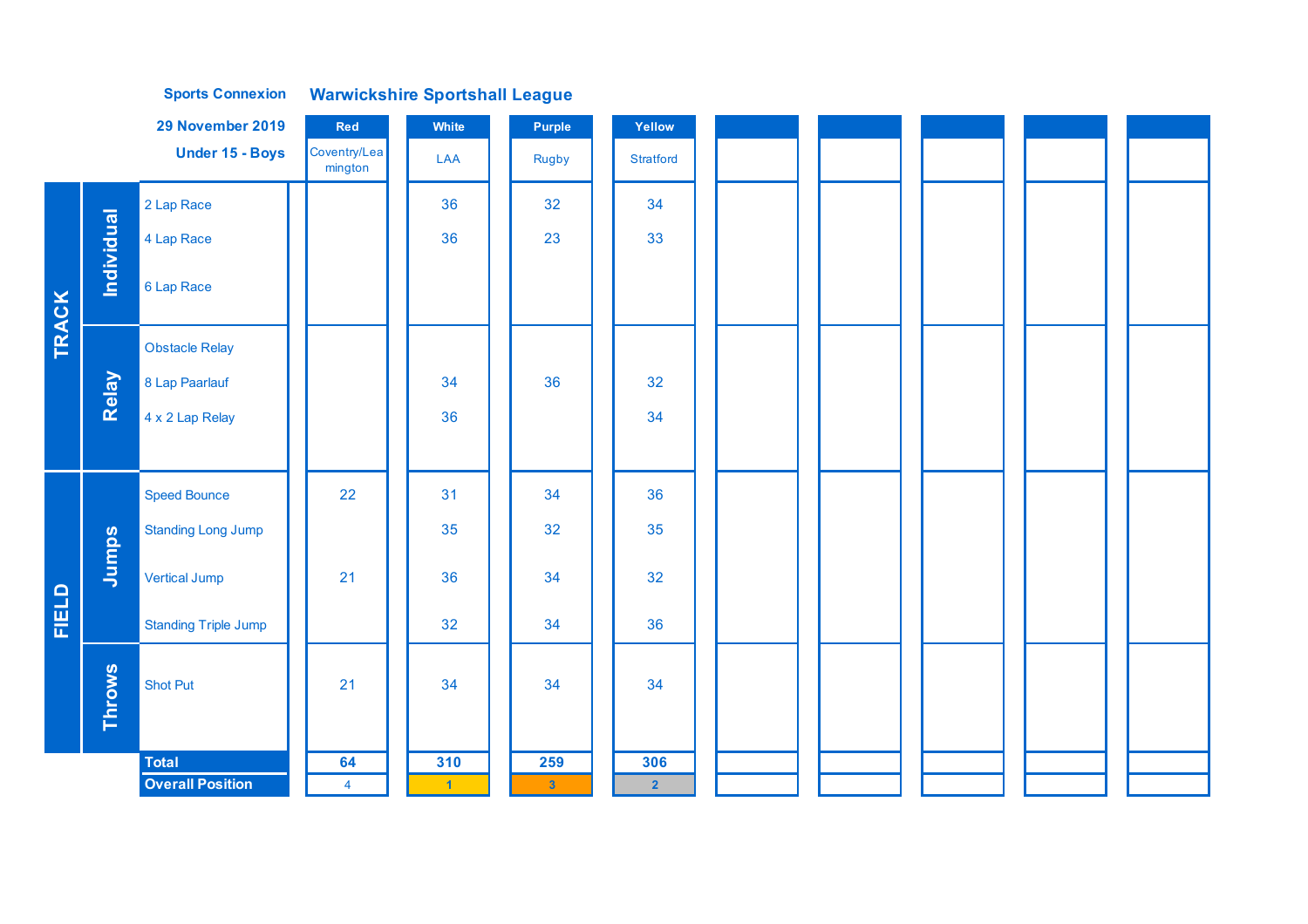| <b>Name</b><br><b>Name</b>   |                       | 2 Lap Race               |             |                |                 |
|------------------------------|-----------------------|--------------------------|-------------|----------------|-----------------|
| 596<br>324<br><b>No</b>      |                       | <b>Club</b>              | <b>Time</b> | Rank           | Points          |
| 202 Will Burns<br>600<br>301 | 239 Isaac Bogle       | LAA                      | 21.3        | A 1            | $\overline{24}$ |
|                              |                       | LAA                      | 21.6        | B <sub>1</sub> | 12              |
|                              | Josh Roberts          | Stratford                | 22          | A 2            | 23              |
|                              | Joel Milner           | Stratford                | 22.2        | B <sub>2</sub> | 11              |
|                              | Lewis Gurney          | Rugby                    | 22.5        | A 3            | 22              |
|                              | Dante Thomas O'Connor | Rugby                    | 24.2        | <b>B</b> 3     | 10              |
|                              |                       |                          |             |                |                 |
|                              |                       |                          |             |                |                 |
|                              |                       |                          |             |                |                 |
|                              |                       |                          |             |                |                 |
|                              |                       |                          |             |                |                 |
|                              |                       |                          |             |                |                 |
|                              |                       |                          |             |                |                 |
|                              |                       |                          |             |                |                 |
|                              |                       |                          |             |                |                 |
|                              |                       |                          |             |                |                 |
|                              |                       |                          |             |                |                 |
|                              |                       |                          |             |                |                 |
|                              |                       |                          |             |                |                 |
|                              |                       |                          |             |                |                 |
|                              |                       |                          |             |                |                 |
|                              |                       |                          |             |                |                 |
|                              |                       |                          |             |                |                 |
|                              |                       |                          |             |                |                 |
|                              |                       | 2 Lap Race - Non Scoring |             |                |                 |
|                              |                       | Club                     | <b>Time</b> | NS             |                 |
|                              |                       |                          |             |                |                 |
|                              |                       |                          |             |                |                 |
|                              |                       |                          |             |                |                 |
|                              |                       |                          |             |                |                 |
|                              |                       |                          |             |                |                 |

|                       | 2 Lap Race               |             |                          |
|-----------------------|--------------------------|-------------|--------------------------|
| <b>Name</b>           | Club                     | <b>Time</b> | Rank Points              |
| Isaac Bogle           | LAA                      | 21.3        | $\overline{24}$<br>A 1   |
| Will Burns            | LAA                      | 21.6        | <b>B</b> 1<br>12         |
| Josh Roberts          | Stratford                | 22          | 23<br>A <sub>2</sub>     |
| Joel Milner           | Stratford                | 22.2        | <b>B</b> 2<br>11         |
| Lewis Gurney          | Rugby                    | 22.5        | $A_3$<br>$\overline{22}$ |
| Dante Thomas O'Connor | Rugby                    | 24.2        | 10<br>$B_3$              |
|                       |                          |             |                          |
|                       |                          |             |                          |
|                       |                          |             |                          |
|                       |                          |             |                          |
|                       |                          |             |                          |
|                       |                          |             |                          |
|                       |                          |             |                          |
|                       |                          |             |                          |
|                       |                          |             |                          |
|                       |                          |             |                          |
|                       |                          |             |                          |
|                       | 2 Lap Race - Non Scoring |             |                          |
| <b>Name</b>           | Club                     | <b>Time</b> | <b>NS</b>                |
|                       |                          |             |                          |
|                       |                          |             |                          |
|                       |                          |             |                          |
|                       |                          |             |                          |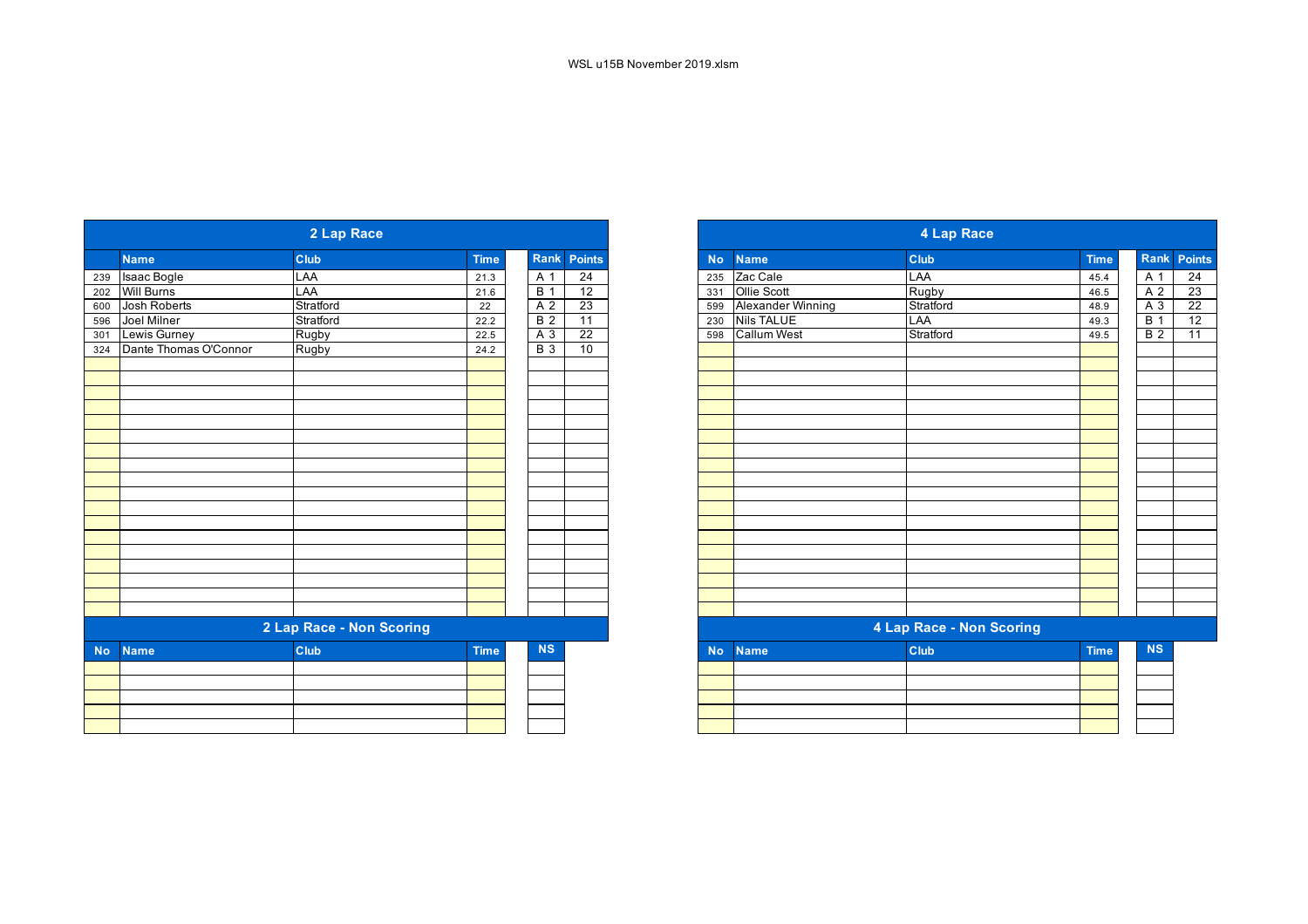|           |                       | <b>Speed Bounce</b>               |                |                  |                 |           |                       | <b>Standing Long Jump</b>               |                        |
|-----------|-----------------------|-----------------------------------|----------------|------------------|-----------------|-----------|-----------------------|-----------------------------------------|------------------------|
| <b>No</b> | <b>Name</b>           | <b>Club</b>                       | <b>Bounces</b> | Rank             | <b>Points</b>   | <b>No</b> | <b>Name</b>           | Club                                    | <b>Distance</b><br>(m) |
| 113       | <b>Sam Morrey</b>     | Coventry/Leamington               | 70             | $A_3$            | $\overline{22}$ | 202       | <b>Will Burns</b>     | LAA                                     | 2.48                   |
| 208       | Manmohan Singh        | LAA                               | 55             | <b>B</b> 3       | 10              | 235       | Zac Cale              | LAA                                     | 2.16                   |
| 230       | <b>Nils TALUE</b>     | LAA                               | 61             | A 4              | $\overline{21}$ | 324       | Dante Thomas O'Connor | <b>Rugby</b>                            | 1.74                   |
| 324       | Dante Thomas O'Connor | Rugby                             | 61             | $\overline{B}$ 2 | 11              | 331       | <b>Ollie Scott</b>    | <b>Rugby</b>                            | 2.12                   |
| 301       | Lewis Gurney          | Rugby                             | 71             | A 2              | 23              | 596       | Joel Milner           | Stratford                               | 2.23                   |
| 598       | <b>Callum West</b>    | Stratford                         | 74             | A 1              | 24              | 600       | <b>Josh Roberts</b>   | Stratford                               | 2.17                   |
| 596       | Joel Milner           | Stratford                         | 63             | <b>B</b> 1       | 12              |           |                       |                                         |                        |
|           |                       |                                   |                |                  |                 |           |                       |                                         |                        |
|           |                       |                                   |                |                  |                 |           |                       |                                         |                        |
|           |                       |                                   |                |                  |                 |           |                       |                                         |                        |
|           |                       |                                   |                |                  |                 |           |                       |                                         |                        |
|           |                       |                                   |                |                  |                 |           |                       |                                         |                        |
|           |                       |                                   |                |                  |                 |           |                       |                                         |                        |
|           |                       |                                   |                |                  |                 |           |                       |                                         |                        |
|           |                       |                                   |                |                  |                 |           |                       |                                         |                        |
|           |                       |                                   |                |                  |                 |           |                       |                                         |                        |
|           |                       |                                   |                |                  |                 |           |                       |                                         |                        |
|           |                       |                                   |                |                  |                 |           |                       |                                         |                        |
|           |                       |                                   |                |                  |                 |           |                       |                                         |                        |
|           |                       |                                   |                |                  |                 |           |                       |                                         |                        |
|           |                       |                                   |                |                  |                 |           |                       |                                         |                        |
|           |                       |                                   |                |                  |                 |           |                       |                                         |                        |
|           |                       |                                   |                |                  |                 |           |                       |                                         |                        |
|           |                       |                                   |                |                  |                 |           |                       |                                         |                        |
|           |                       | <b>Speed Bounce - Non Scoring</b> |                |                  |                 |           |                       | <b>Standing Long Jump - Non Scoring</b> |                        |
| <b>No</b> | <b>Name</b>           | <b>Club</b>                       | <b>Bounces</b> | <b>NS</b>        |                 | <b>No</b> | <b>Name</b>           | Club                                    | <b>Distance</b><br>(m) |
|           |                       |                                   |                |                  |                 |           |                       |                                         |                        |
|           |                       |                                   |                |                  |                 |           |                       |                                         |                        |
|           |                       |                                   |                |                  |                 |           |                       |                                         |                        |
|           |                       |                                   |                |                  |                 |           |                       |                                         |                        |
|           |                       |                                   |                |                  |                 |           |                       |                                         |                        |

|            |                       | <b>Speed Bounce</b>               |                |                  |                 |
|------------|-----------------------|-----------------------------------|----------------|------------------|-----------------|
| <b>No</b>  | <b>Name</b>           | <b>Club</b>                       | <b>Bounces</b> | Rank             | Points          |
|            | 113 Sam Morrey        | Coventry/Leamington               | 70             | A 3              | $\overline{22}$ |
|            | 208 Manmohan Singh    | LAA                               | 55             | <b>B</b> 3       | 10              |
| 230<br>324 | Nils TALUE            | LAA                               | 61             | A 4              | 21              |
|            | Dante Thomas O'Connor | Rugby                             | 61             | $\overline{B}$ 2 | 11              |
|            | Lewis Gurney          | Rugby                             | 71             | A 2              | 23              |
| 598<br>596 | <b>Callum West</b>    | Stratford                         | 74             | A 1              | 24              |
|            | Joel Milner           | Stratford                         | 63             | $\overline{B}$ 1 | 12              |
|            |                       |                                   |                |                  |                 |
|            |                       |                                   |                |                  |                 |
|            |                       |                                   |                |                  |                 |
|            |                       |                                   |                |                  |                 |
|            |                       |                                   |                |                  |                 |
|            |                       |                                   |                |                  |                 |
|            |                       |                                   |                |                  |                 |
|            |                       |                                   |                |                  |                 |
|            |                       |                                   |                |                  |                 |
|            |                       |                                   |                |                  |                 |
|            |                       |                                   |                |                  |                 |
|            |                       |                                   |                |                  |                 |
|            |                       |                                   |                |                  |                 |
|            |                       |                                   |                |                  |                 |
|            |                       |                                   |                |                  |                 |
|            |                       |                                   |                |                  |                 |
|            |                       |                                   |                |                  |                 |
|            |                       | <b>Speed Bounce - Non Scoring</b> |                |                  |                 |
| <b>No</b>  | <b>Name</b>           | <b>Club</b>                       | <b>Bounces</b> | <b>NS</b>        |                 |
|            |                       |                                   |                |                  |                 |
|            |                       |                                   |                |                  |                 |
|            |                       |                                   |                |                  |                 |
|            |                       |                                   |                |                  |                 |
|            |                       |                                   |                |                  |                 |
|            |                       |                                   |                |                  |                 |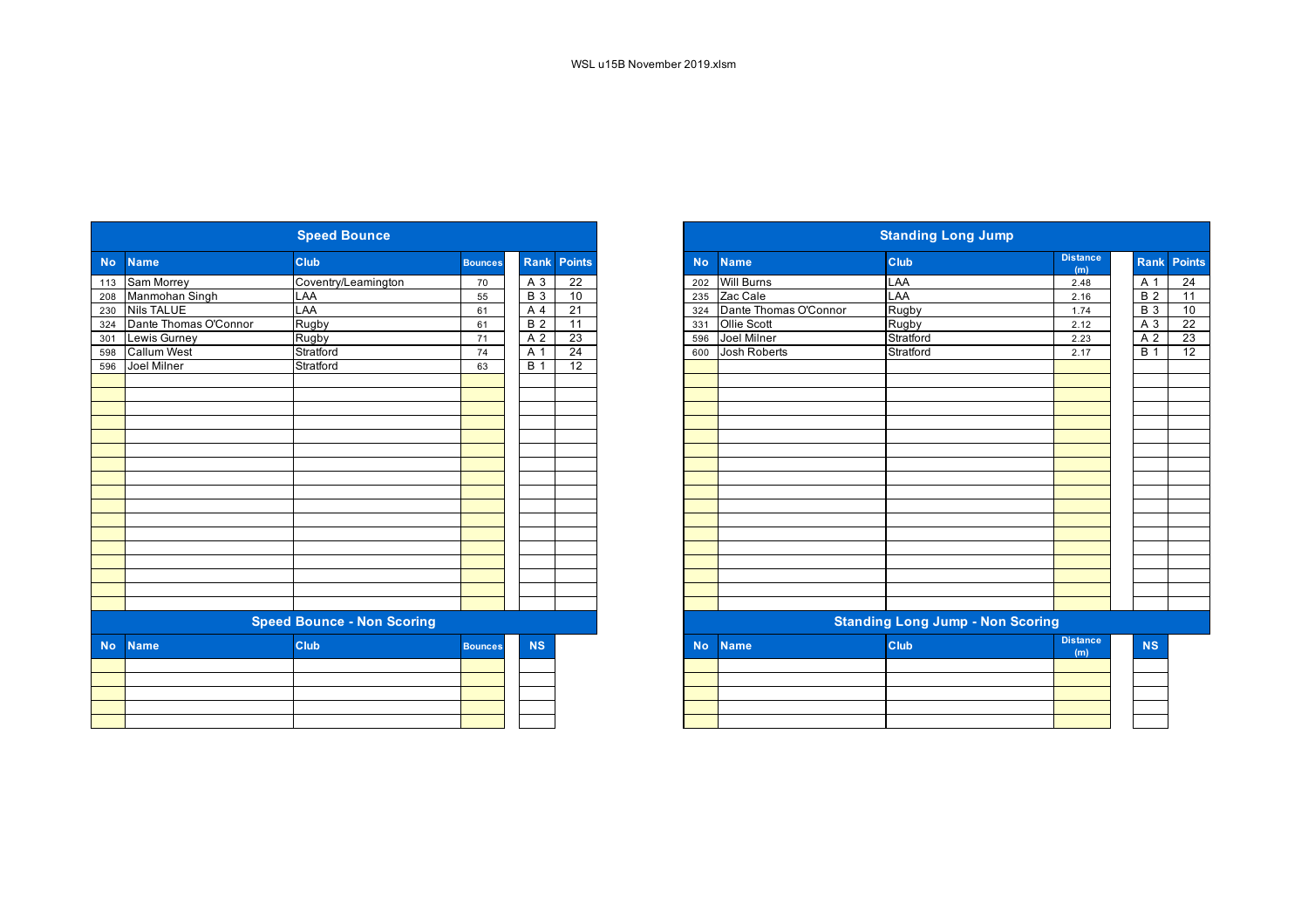|           |                       | <b>Vertical Jump</b>               |                                      |                  |                    |
|-----------|-----------------------|------------------------------------|--------------------------------------|------------------|--------------------|
| <b>No</b> | <b>Name</b>           | <b>Club</b>                        | <b>Distance</b><br>(c <sub>m</sub> ) |                  | <b>Rank Points</b> |
| 113       | Sam Morrey            | Coventry/Leamington                | 41                                   | A 4              | 21                 |
| 239       | Isaac Bogle           | LAA                                | 74                                   | A 1              | 24                 |
| 208       | Manmohan Singh        | LAA                                | 54                                   | $\overline{B}$ 1 | 12                 |
| 324       | Dante Thomas O'Connor | Rugby                              | 52                                   | $\overline{B}$ 2 | 11                 |
| 301       | Lewis Gurney          | Rugby                              | 64                                   | A <sub>2</sub>   | 23                 |
| 599       | Alexander Winning     | Stratford                          | 62                                   | $\overline{A}3$  | $\overline{22}$    |
| 598       | <b>Callum West</b>    | Stratford                          | 49                                   | $\overline{B}$ 3 | 10                 |
|           |                       |                                    |                                      |                  |                    |
|           |                       |                                    |                                      |                  |                    |
|           |                       |                                    |                                      |                  |                    |
|           |                       |                                    |                                      |                  |                    |
|           |                       |                                    |                                      |                  |                    |
|           |                       |                                    |                                      |                  |                    |
|           |                       |                                    |                                      |                  |                    |
|           |                       |                                    |                                      |                  |                    |
|           |                       |                                    |                                      |                  |                    |
|           |                       |                                    |                                      |                  |                    |
|           |                       |                                    |                                      |                  |                    |
|           |                       |                                    |                                      |                  |                    |
|           |                       |                                    |                                      |                  |                    |
|           |                       |                                    |                                      |                  |                    |
|           |                       |                                    |                                      |                  |                    |
|           |                       |                                    |                                      |                  |                    |
|           |                       |                                    |                                      |                  |                    |
|           |                       | <b>Vertical Jump - Non Scoring</b> |                                      |                  |                    |
| <b>No</b> | <b>Name</b>           | <b>Club</b>                        | <b>Distance</b>                      | <b>NS</b>        |                    |
|           |                       |                                    | (cm)                                 |                  |                    |
| 20        | #N/A                  | #N/A                               | 54                                   | N <sub>S</sub>   |                    |
|           |                       |                                    |                                      |                  |                    |
|           |                       |                                    |                                      |                  |                    |
|           |                       |                                    |                                      |                  |                    |
|           |                       |                                    |                                      |                  |                    |
|           |                       |                                    |                                      |                  |                    |

|           |                       | <b>Vertical Jump</b>               |                                      |                  |                 |
|-----------|-----------------------|------------------------------------|--------------------------------------|------------------|-----------------|
|           | <b>Name</b>           | <b>Club</b>                        | <b>Distance</b><br>(cm)              | <b>Rank</b>      | <b>Points</b>   |
|           | 113 Sam Morrey        | Coventry/Leamington                | 41                                   | A 4              | $\overline{21}$ |
|           | 239 Isaac Bogle       | LAA                                | 74                                   | A 1              | $\overline{24}$ |
|           | 208 Manmohan Singh    | LAA                                | 54                                   | $\overline{B}$ 1 | $\overline{12}$ |
|           | Dante Thomas O'Connor | Rugby                              | 52                                   | $\overline{B}$ 2 | 11              |
| 599       | 301 Lewis Gurney      | Rugby                              | 64                                   | A 2              | $\overline{23}$ |
|           | Alexander Winning     | Stratford                          | 62                                   | A 3              | 22              |
|           | <b>Callum West</b>    | Stratford                          | 49                                   | <b>B</b> 3       | 10              |
|           |                       |                                    |                                      |                  |                 |
|           |                       |                                    |                                      |                  |                 |
|           |                       |                                    |                                      |                  |                 |
|           |                       |                                    |                                      |                  |                 |
|           |                       |                                    |                                      |                  |                 |
|           |                       |                                    |                                      |                  |                 |
|           |                       |                                    |                                      |                  |                 |
|           |                       |                                    |                                      |                  |                 |
|           |                       |                                    |                                      |                  |                 |
|           |                       |                                    |                                      |                  |                 |
|           |                       |                                    |                                      |                  |                 |
|           |                       |                                    |                                      |                  |                 |
|           |                       |                                    |                                      |                  |                 |
|           |                       |                                    |                                      |                  |                 |
|           |                       |                                    |                                      |                  |                 |
|           |                       |                                    |                                      |                  |                 |
|           |                       |                                    |                                      |                  |                 |
|           |                       | <b>Vertical Jump - Non Scoring</b> |                                      |                  |                 |
| <b>No</b> | <b>Name</b>           | <b>Club</b>                        | <b>Distance</b><br>(c <sub>m</sub> ) | <b>NS</b>        |                 |
| 20        | #N/A                  | #N/A                               | 54                                   | N S              |                 |
|           |                       |                                    |                                      |                  |                 |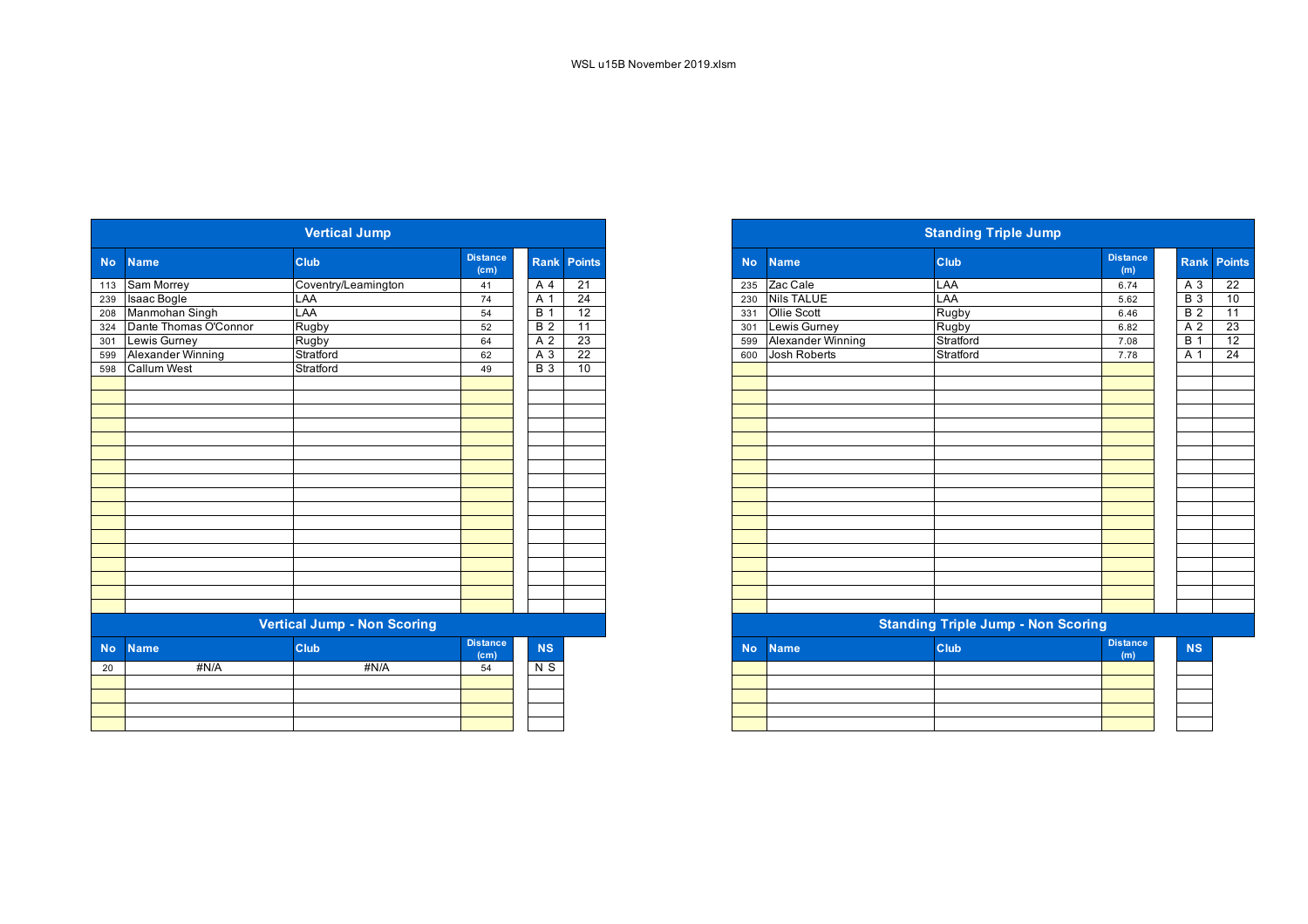|                |                       | <b>Shot Put</b>               |         |                  |                    |
|----------------|-----------------------|-------------------------------|---------|------------------|--------------------|
| N <sub>o</sub> | <b>Name</b>           | <b>Club</b>                   | Dis (m) |                  | <b>Rank Points</b> |
| 113            | Sam Morrey            | Coventry/Leamington           | 6.73    | A 4              | 21                 |
|                | 239 Isaac Bogle       | LAA                           | 9.91    | $A_3$            | 22                 |
| 208            | Manmohan Singh        | LAA                           | 6.84    | $\overline{B}$ 1 | 12                 |
| 324            | Dante Thomas O'Connor | Rugby                         | 6.07    | <b>B</b> 3       | 10                 |
| 331            | Ollie Scott           | Rugby                         | 10.42   | A 1              | $\overline{24}$    |
| 600            | <b>Josh Roberts</b>   | Stratford                     | 10.20   | A <sub>2</sub>   | 23                 |
| 599            | Alexander Winning     | Stratford                     | 6.23    | B <sub>2</sub>   | $\overline{11}$    |
|                |                       |                               |         |                  |                    |
|                |                       |                               |         |                  |                    |
|                |                       |                               |         |                  |                    |
|                |                       |                               |         |                  |                    |
|                |                       |                               |         |                  |                    |
|                |                       |                               |         |                  |                    |
|                |                       |                               |         |                  |                    |
|                |                       |                               |         |                  |                    |
|                |                       |                               |         |                  |                    |
|                |                       |                               |         |                  |                    |
|                |                       |                               |         |                  |                    |
|                |                       |                               |         |                  |                    |
|                |                       |                               |         |                  |                    |
|                |                       |                               |         |                  |                    |
|                |                       |                               |         |                  |                    |
|                |                       |                               |         |                  |                    |
|                |                       |                               |         |                  |                    |
|                |                       | <b>Shot Put - Non Scoring</b> |         |                  |                    |
| <b>No</b>      | <b>Name</b>           | <b>Club</b>                   | Dis(m)  | <b>NS</b>        |                    |
|                |                       |                               |         |                  |                    |
|                |                       |                               |         |                  |                    |
|                |                       |                               |         |                  |                    |
|                |                       |                               |         |                  |                    |
|                |                       |                               |         |                  |                    |
|                |                       |                               |         |                  |                    |

|                                    | <b>Shot Put</b>             |                               |                    |                 |
|------------------------------------|-----------------------------|-------------------------------|--------------------|-----------------|
| <b>Club</b><br><b>Name</b>         | Dis(m)                      |                               | <b>Rank Points</b> |                 |
| Sam Morrey                         | Coventry/Leamington<br>6.73 |                               | A 4                | $\overline{21}$ |
| Isaac Bogle<br><b>LAA</b>          | 9.91                        |                               | A 3                | 22              |
| Manmohan Singh<br>LAA              | 6.84                        |                               | <b>B</b> 1         | 12              |
| Dante Thomas O'Connor<br>Rugby     | 6.07                        |                               | $B_3$              | 10              |
| Ollie Scott<br>Rugby               | 10.42                       |                               | A 1                | 24              |
| Josh Roberts<br>Stratford          | 10.20                       |                               | A <sub>2</sub>     | 23              |
| 599 Alexander Winning<br>Stratford | 6.23                        |                               | $\overline{B}$ 2   | $\overline{11}$ |
|                                    |                             |                               |                    |                 |
|                                    |                             |                               |                    |                 |
|                                    |                             |                               |                    |                 |
|                                    |                             |                               |                    |                 |
|                                    |                             |                               |                    |                 |
|                                    |                             |                               |                    |                 |
|                                    |                             |                               |                    |                 |
|                                    |                             |                               |                    |                 |
|                                    |                             |                               |                    |                 |
|                                    |                             |                               |                    |                 |
|                                    |                             |                               |                    |                 |
|                                    |                             |                               |                    |                 |
|                                    |                             |                               |                    |                 |
|                                    |                             |                               |                    |                 |
|                                    |                             |                               |                    |                 |
|                                    |                             |                               |                    |                 |
|                                    |                             |                               |                    |                 |
|                                    |                             |                               |                    |                 |
| Club<br><b>Name</b>                |                             |                               | <b>NS</b>          |                 |
|                                    |                             |                               |                    |                 |
|                                    |                             |                               |                    |                 |
|                                    |                             |                               |                    |                 |
|                                    |                             |                               |                    |                 |
|                                    |                             |                               |                    |                 |
|                                    |                             | <b>Shot Put - Non Scoring</b> | Dis $(n)$          |                 |